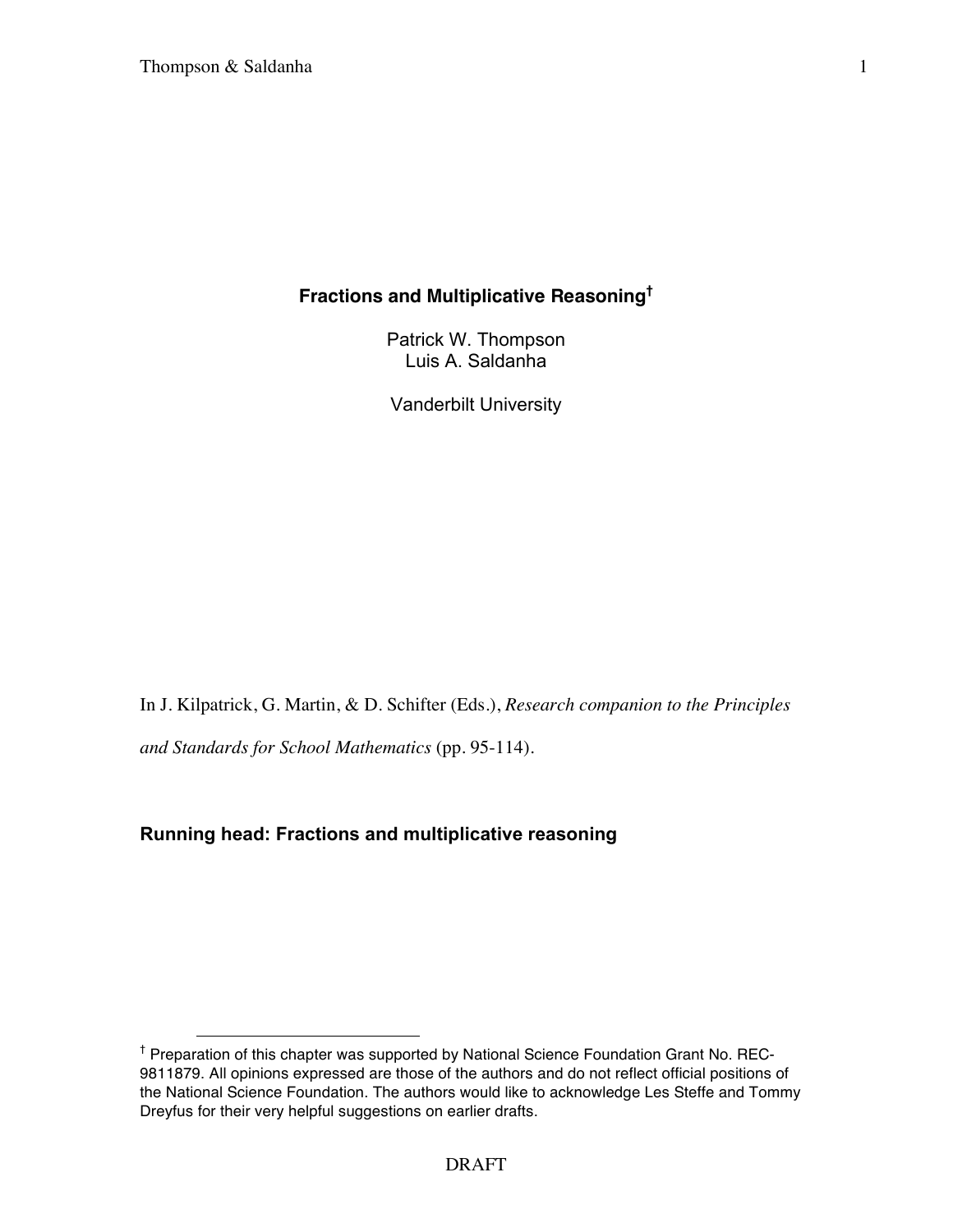In this chapter we begin with a relatively simple observation and follow its implications to end with an analysis of what it means to understand fractions well. In doing this, we touch upon related issues of curriculum, instruction, and convention that sometimes impede effective teaching and learning. We make these connections with the aim of bringing out aspects of knowing fractions that are important for considering the design of fraction curricula and instruction over short and long terms. We hope readers see our attempt to clarify learning goals for fractions as a helpful contribution of research to improving mathematics curricula and teaching.

Our observation is that how students understand a concept has important implications for what they can do and learn subsequently.<sup>1</sup> While this observation is neither new nor breathtaking, it is rarely taken seriously. To take it seriously means to ground the design of curricula and teaching on careful analyses of what we expect students to learn and what students do learn from instruction.

Careful analyses of what students learn means more than creating a catalog of their behaviors or strategies you hope they employ. They also entail tracing the implications that various understandings have for related or future learning. For example, many students understand "a/b" as denoting a part-whole relationship, that "3/7," for example, means "three out of seven" (Brown, 1993). This is unproblematic until they attempt to interpret "7/3". Students often will think, if not say aloud, "7/3 sort of doesn't make any sense. You can't have 7 out of 3." (Mack, 1993, p. 91; 1995). Even further, students who understand "a/b" as meaning "a things

<sup>&</sup>lt;sup>1</sup> We use phrases like "understand a concept" and "concept of x" reluctantly. To say "understand a concept" suggests we are comparing a person's concepts and something that constitutes a correct understanding. We do not mean this at all. Rather, by "concept of *x*" we mean "conceptual structures that express themselves in ways people would conventionally associate with what they understand as *x*." But saying that is too cumbersome, so we continue to use "concept of *x*" and "understanding of *x*".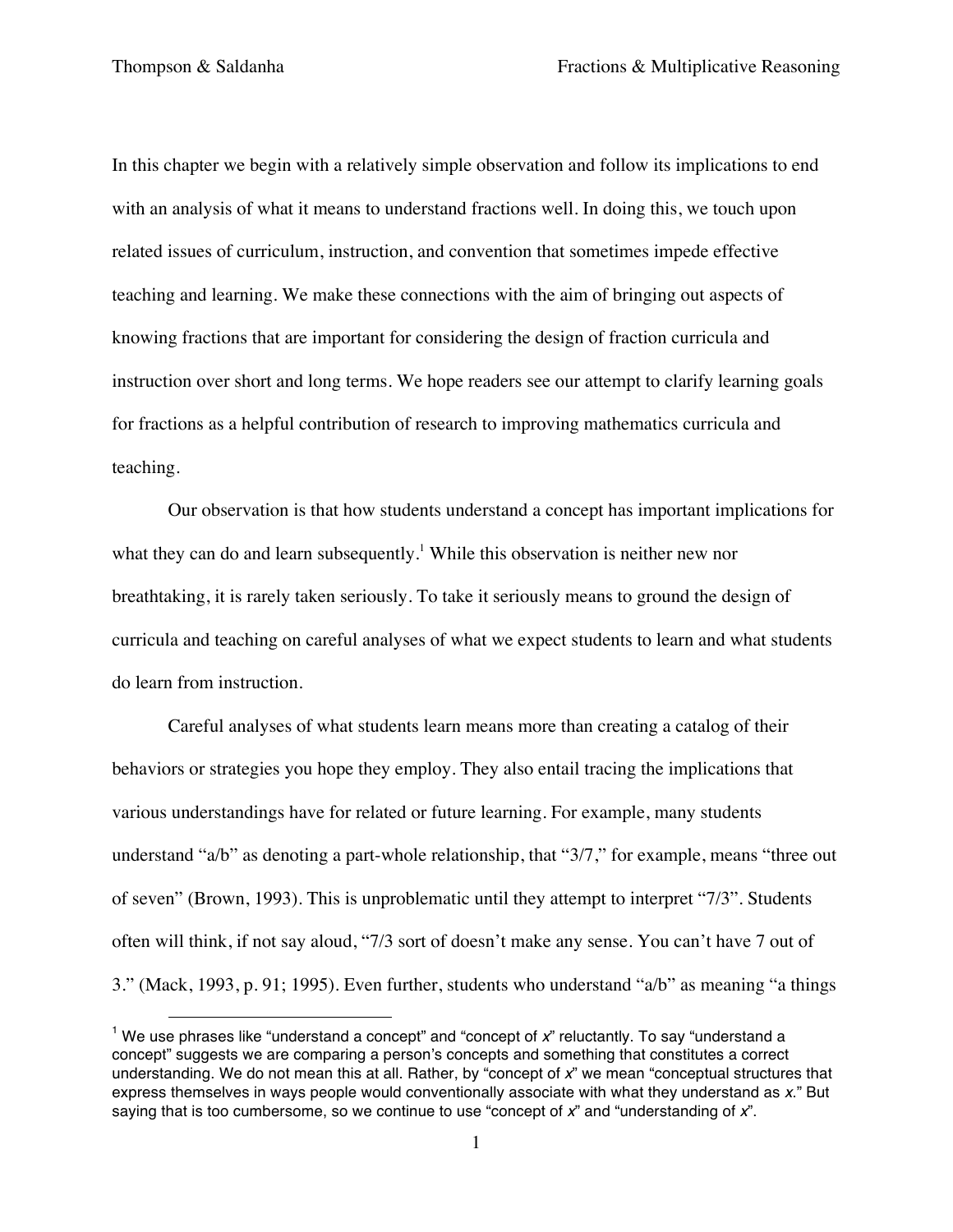out of b things" cannot interpret "8/(3/7)". It would have to mean something like "8 things out of (3 out of 7 things)," which does not make sense to them or to us. We see a strong possibility that non-introductory lessons about fractions are largely meaningless to many students participating in them.

Students also can understand inscriptions as commands to engage in a sequence of actions. When students read " $7$ ) 3" as a command to act they anticipate writing things below and  $\overline{c}$ above it until they satisfy some criterion for stopping, such as a remainder of 0 or a remainder that has appeared before. But anyone thinking of  $7$ ) as a command to act will find it difficult to interpret the expression " $(7)$ 3)  $\sqrt{8}$ ". It simply doesn't make sense from an action perspective. It would, however, make sense if we understood  $7\overline{)3}$  as being a number. Then  $(7\overline{)3})\overline{)8}$  is a number—namely, the number that is 8 divided by the number that is  $7\overline{)3}$ .

To reiterate our point, the way students understand an idea can have strong implications for how, or whether, they understand other ideas. This observation is important for thinking about what students have learned or actually understand and it has implications for how instructional and curricular designers think about what they intend that students understand. Designers always intend some understanding whether or not they make it available for public scrutiny. We contend that mathematics education profits from efforts to both publicize and scrutinize those intentions. Such efforts increase the likelihood that meanings we intend students to develop actually have the potential of being consistent with and supporting meanings, understandings, and ideas we hope they develop from them.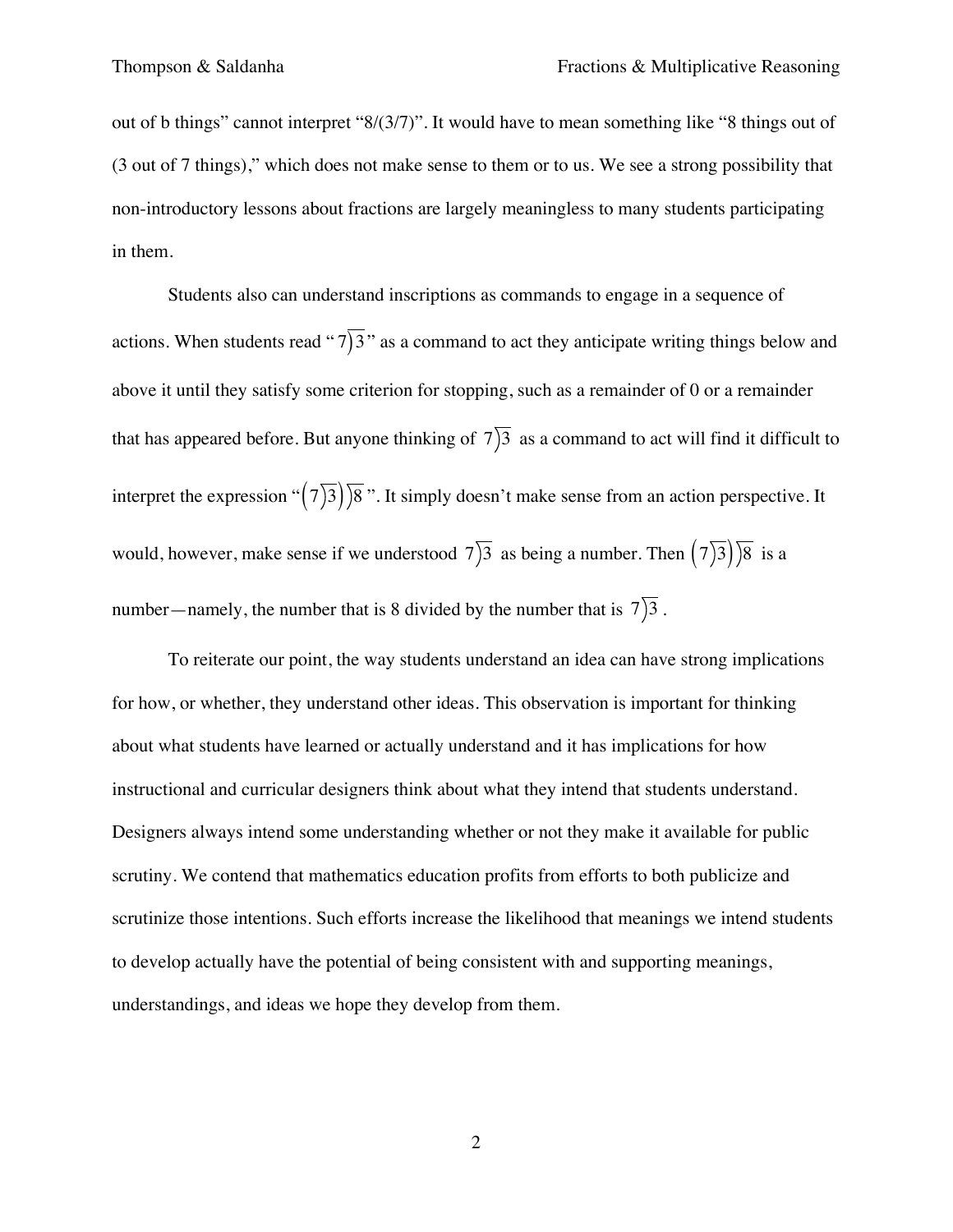# **Pedagogical Contexts**

Although our intent is to describe understandings that might support sophisticated fractional reasoning, we cannot ignore contexts in which learning and teaching occur. What students learn through instruction at any moment is not just a function of the instruction; it is influenced by what they already know (including beliefs they have about mathematics, doing it, and learning it) and by instrucion in which they have participated. Reciprocally, a teacher's instructional actions at any moment are not simply a matter of executing a plan. They are influence both by what the teacher understands about what he or she is teaching and by what he or she discerns about what students know and how students might build productively upon that knowledge. We examine each consideration briefly in regard to fractions and multiplicative reasoning.

### **Pedagogical context of present mathematics learning**

A variety of sources suggest that there is a problem with the nature of and coherence of mathematics instruction in the United States. The TIMSS report of  $8<sup>th</sup>$ -grade mathematics instruction in the United States, Germany, and Japan states this clearly.

> Finally, as part of the video study, an independent group of U.S. college mathematics teachers evaluated the quality of mathematical content in a sample of the video lessons. They based their judgments on a detailed written description of the content that was altered for each lesson to disguise the country of origin (deleting, for example, references to currency). They completed a number of in-depth analyses, the simplest of which involved making global judgments of the quality of each lesson's content on a three-point scale (Low, Medium, High). Quality was judged according to several criteria, including the coherence of the mathematical concepts across different parts of the lesson, and the degree to which deductive reasoning was included. Whereas 39 percent of the Japanese lessons and 28 percent of the German ones received the highest rating, none of the U.S. lessons received the highest rating. Eighty-nine percent of U.S. lessons received the lowest rating, compared with 11 percent of Japanese lessons. (Stigler, Gonzales, Kawanaka, Knoll, & Serrano, 1999, p. iv)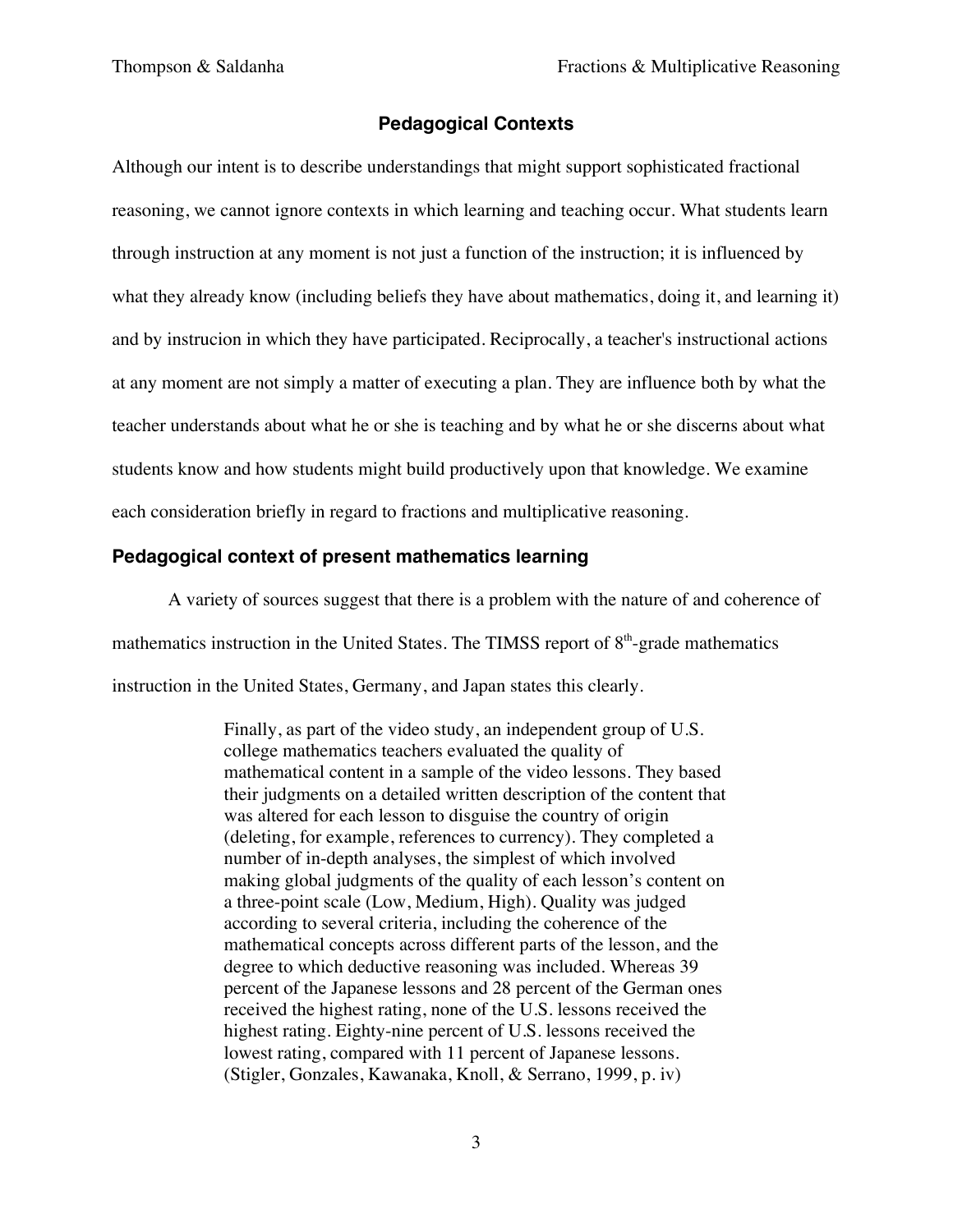The TIMSS sampling technique was to draw nationally representative samples from each of its participating countries (Stigler et al., 1999), so we can expect its results to be fairly representative. That no U.S. lesson's content received the highest quality rating from these mathematicians and that 89% of the U.S. lessons' content received the lowest quality rating suggests a general lack of attention among teachers about the ideas students develop. Instead, lessons tended to focus on having students do things and remember what they had done. There was little emphasis on having students develop robust and generalizable ideas. We see the emergence of conversations about goals of instruction—understandings we intend that students develop—as being an important catalyst for changing the present situation.

One major source of personal reform is when teachers realize that what they are teaching does not support what students should be learning. Thus, discussions that entail descriptions of understandings we intend that students develop need also to address how various instructional practices might support or impede this development.

Post, Harel, Behr, and Lesh (1991) and Ma (1999) shed additional light on present contexts in which students engage ideas of fractions. Post et al. (1991) gave several versions of a ratio and rate test to 218 intermediate (grades 4-6) mathematics teachers in Illinois and Minnesota. The test reflected concepts covered in the mathematics curriculum they taught. Teachers scored between the13-year-old NAEP average and the17-year-old average on items drawn from the 1979 NAEP; overall performance among teachers varied widely across test versions, but average performance scores ranged from 60% to 69% across test versions, and more than 20% of the teachers scored less than 50%.

Post et al. found that teachers had significant difficulty with problems like "Melissa bought 0.46 of a pound of wheat flour for which she paid \$0.83. How many pounds of flour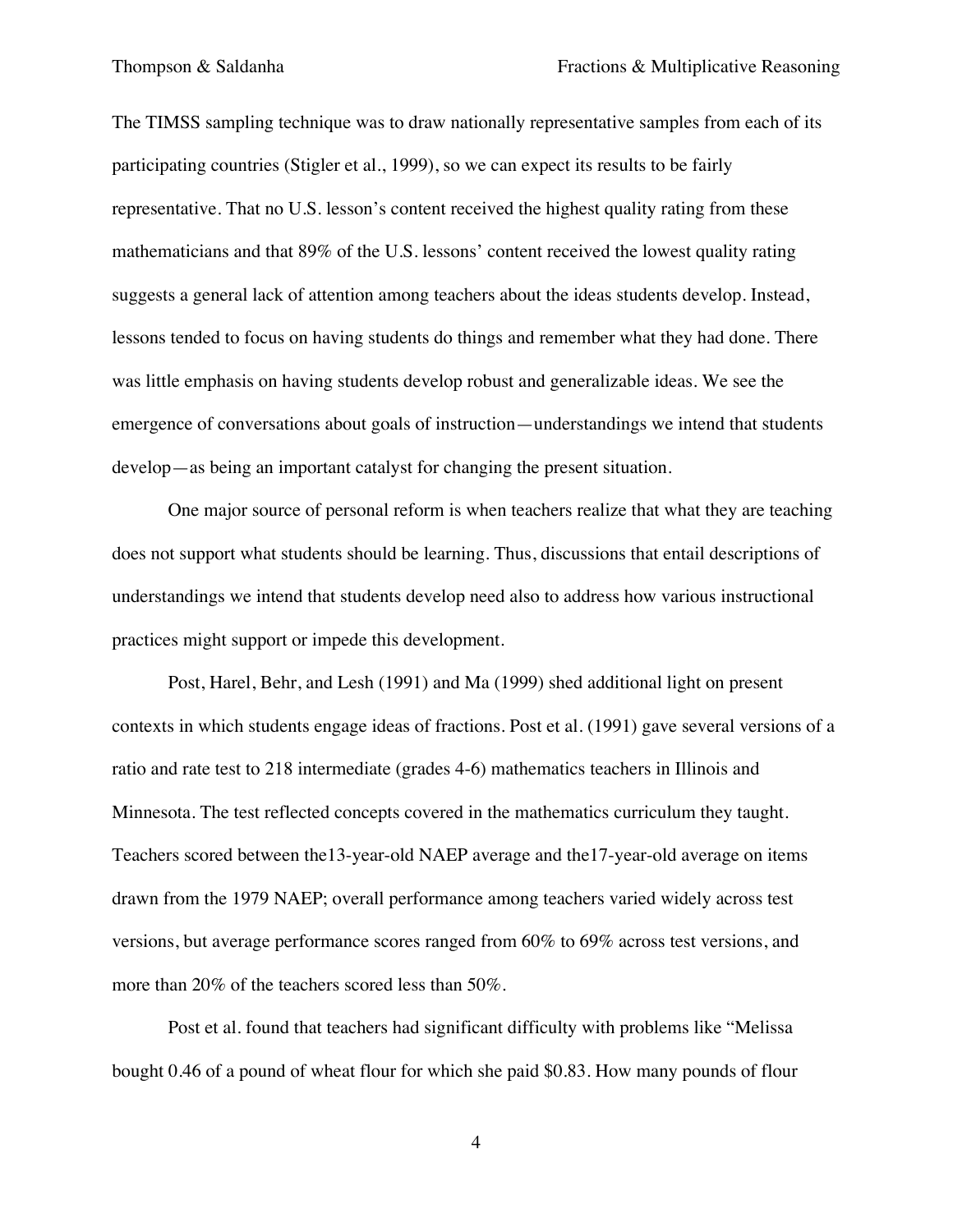could she buy for one dollar?" (Post et al., 1991, p. 193). Forty-five percent of the teachers answered this question correctly while 28% left the page blank or said "I don't know." Teachers were also asked to explain their solutions as if to a student in their class. In the case of the "Melissa" problem (given here), only 10% *of those who answered correctly* could give a sensible explanation of their solution. The authors concluded:

> Our results indicate that a multilevel problem exists. The first and primary one is the fact that many teachers simply do not know enough mathematics. The second is that only a minority of those teachers who are able to solve these problems correctly were able to explain their solutions in a pedagogically acceptable manner. (Post et al., 1991, p. 195).

Ma (1999) compared elementary schoolteachers' understandings of mathematical topics they commonly taught. She found that Chinese teachers were far more likely than U.S. teachers to exhibit richly connected and pedagogically powerful understandings of what they expected students to learn despite the U.S. teachers' more extensive educational backgrounds<sup>2</sup>. Thus, both the Post et al. and Ma studies point to the distinct possibility that phrases like "teach for deep understanding" and "teach with meaning" will not convey, for many teachers, a personallymeaningful message without further professional development.

We hope no one interprets our remarks as attacking teachers or the important role that they play in students' mathematical development. We are mathematics teacher educators as well as researchers; we work daily with teachers and prospective teachers. We are mathematics teachers ourselves. However, we have a "public health" perspective on problems of mathematics teaching. Communities resolve a problem most effectively when they discusses its scope, severity, and sources openly and objectively.

 $2$  Chinese elementary school teachers enter normal school after ninth grade, graduating two to three years later.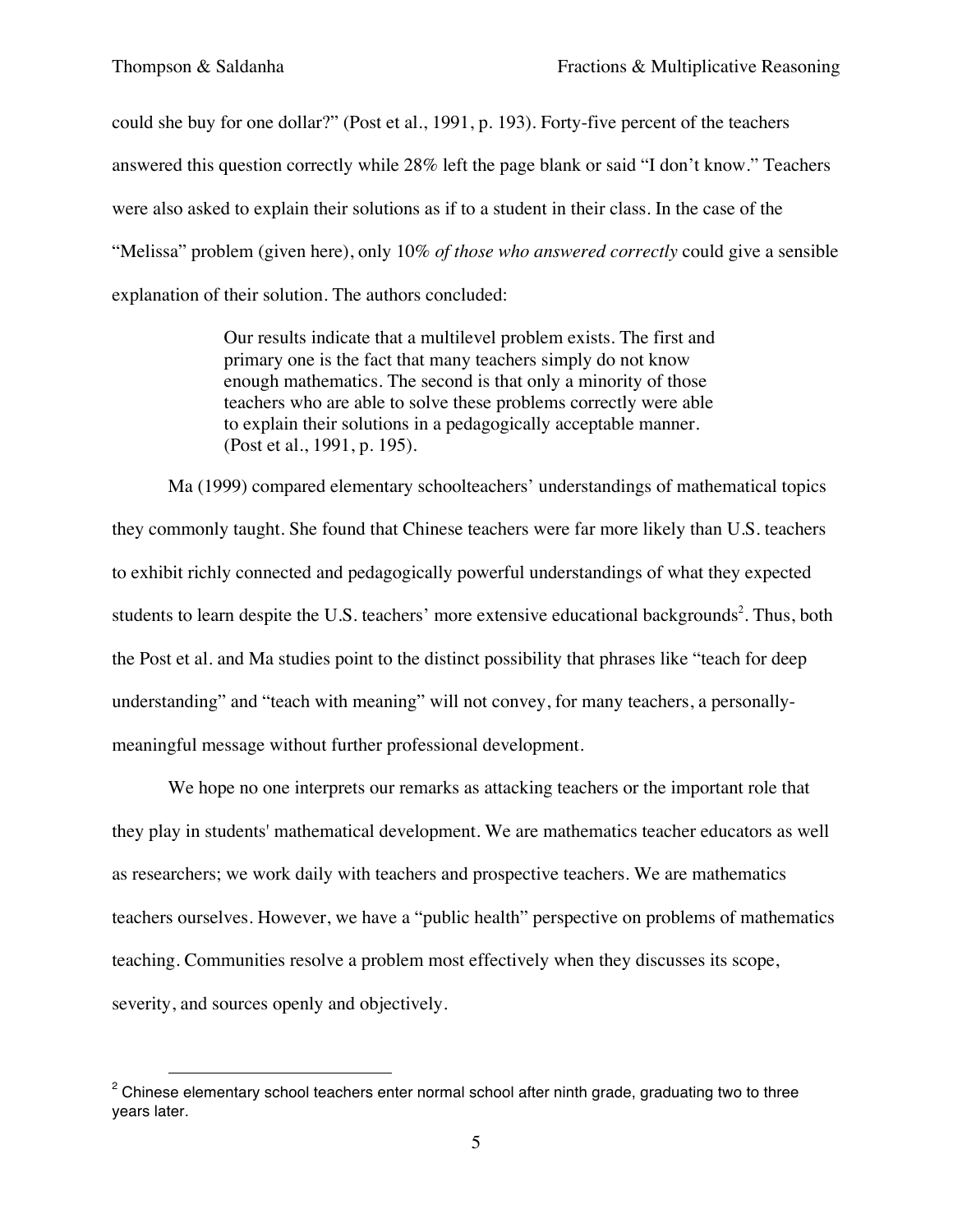## **Learning context of present mathematics teaching**

While U.S. students often are asked to understand fractions in pedagogical contexts that provide little support, many U.S. teachers who are capable of engaging in appropriate instruction find themselves with students who are poorly prepared to participate in it. For example, the 1996 National Assessment of Educational Progress (Reese, Miller, Mazzeo, & Dossey, 1997) gave these items to  $8<sup>th</sup>$  and  $12<sup>th</sup>$  graders:

1. Luis mixed 6 ounces of cherry syrup with 53 ounces of water to make a cherry-flavored drink. Martin mixed 5 ounces of the same cherry syrup with 42 ounces of water. Who made the drink with the stronger cherry flavor? Give mathematical evidence to justify your answer. (NAEP M070401)

|        | 1980 Population              | 1990 Population                   |
|--------|------------------------------|-----------------------------------|
| Town A | <b>グロウスマスマスマス</b>            | 15151515151515                    |
| Town B | 大地震の大きな                      | <b>BERTH REARING STATES</b>       |
|        | $\frac{1}{20}$ = 1000 people | $\hat{\mathcal{B}} = 1000$ people |

2. In 1980 the populations of Towns A and B were 5000 and 6000, respectively. In 1990 the populations of Towns A and B were 8000 and 9000, respectively.

Brian claims that from 1980 to 1990 the two towns' populations grew by the same amount. Use mathematics to explain how Brian might have justified his answer.

Darlene claims that from 1980 to 1990 the population of Town A had grown more. Use mathematics to explain how Darlene might have justified her answer. (NAEP M069601)

Problem 1's intent was to see the extent to which students could quantify intensity of

flavor (higher ratio of cherry juice to water means more intense cherry taste). Problem 2's intent was to see whether students could compare quantities additively (by difference) as well as multiplicatively (by ratio). Compared additively, both towns grew the same amount (1000 people). Compared multiplicatively, Town A's 1990 population was 8/5 (160%) as large as its 1980 population, whereas Town B's 1990 population was 9/6 (150%) as large as its 1980 population.

While these problems might seem straightforward, they challenged  $8<sup>th</sup>$  and  $12<sup>th</sup>$  grade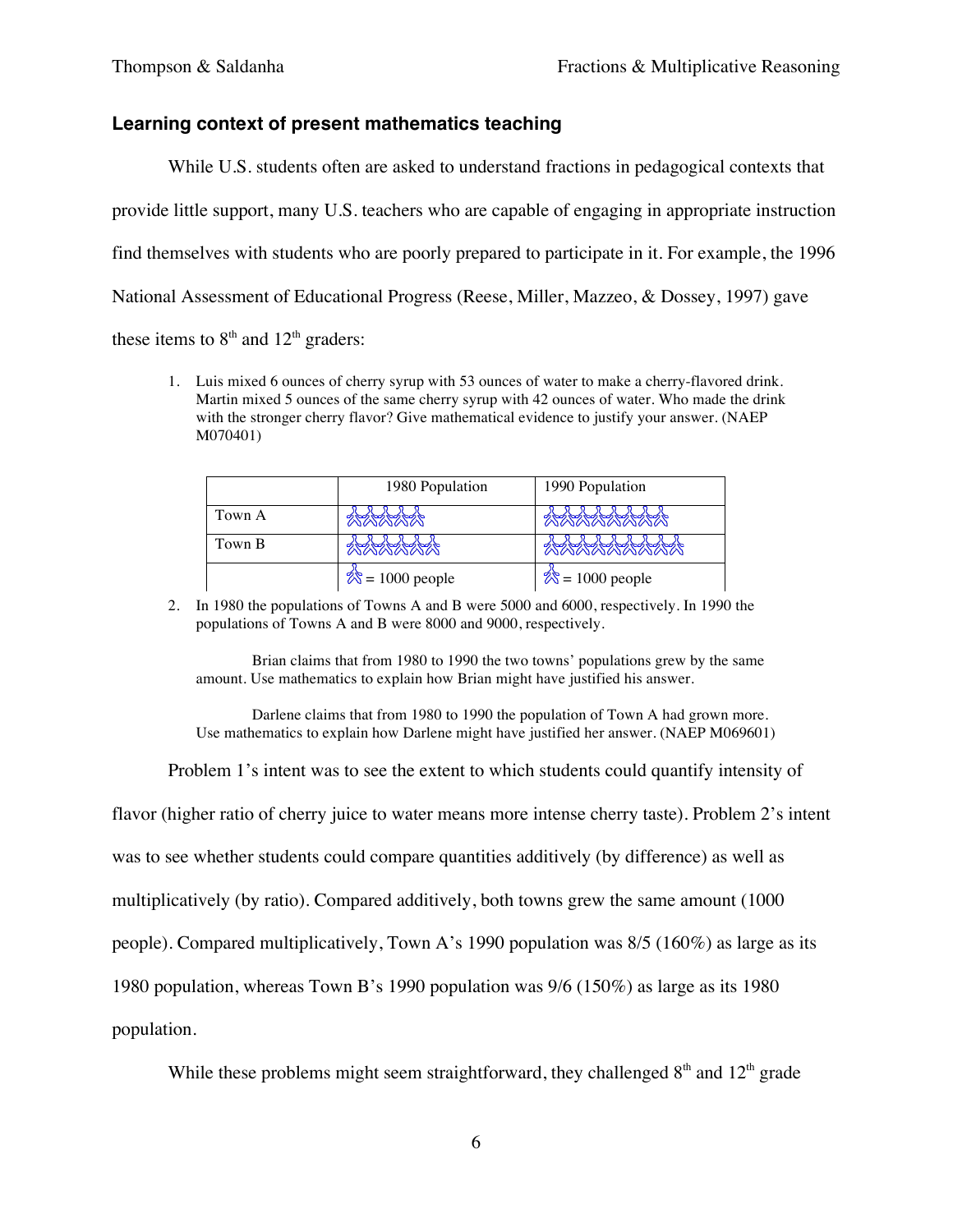students who took part in the1996 National Assessment of Educational Progress (Reese et al., 1997). Less than half the  $12<sup>th</sup>$  graders gave even partially acceptable answers to Problem 1; about one-fifth of  $8<sup>th</sup>$  and one-fourth of  $12<sup>th</sup>$  graders gave partially correct responses to Problem 2 (Table 1). NAEP students' performance was consistent with findings from a long line of studies that examined students' abilities to reason about ratios and relative amounts (Harel, Behr, Lesh, & Post, 1994; Harel, Behr, Post, & Lesh, 1992; Hart, 1978; Karplus, Pulos, & Stage, 1979, 1983; Noelting, 1980a, 1980b; Tourniaire & Pulos, 1985). U.S. students have done poorly on such items in comparison to students in other countries (Dossey, Peak, & Nelson, 1997; McKnight et al., 1987).

*Table 1. Student performances in 1996 NAEP on Problems 1 and 2 (\* data not released)*

| Grade | Problem 1                                      | Problem 2            |
|-------|------------------------------------------------|----------------------|
| 8     | $Correct: \dots \dots \dots \dots \dots \dots$ |                      |
|       |                                                | Partially correct21% |
|       |                                                |                      |
|       |                                                | Omitted  16%         |
|       |                                                |                      |
| 12    |                                                |                      |
|       | Partially correct26%                           | Partially correct24% |
|       |                                                |                      |
|       |                                                |                      |
|       |                                                |                      |

Explanations of US students' poor performance on questions like these are complicated. One reason is that the understandings tapped by these questions can "go wrong" at many developmental junctures during students' schooling. As such, our analysis will therefore avoid focusing on any one path to understanding. Instead, we will analyze sophisticated understandings of fractions, leaving for other discussions of what instructional approaches might support their development.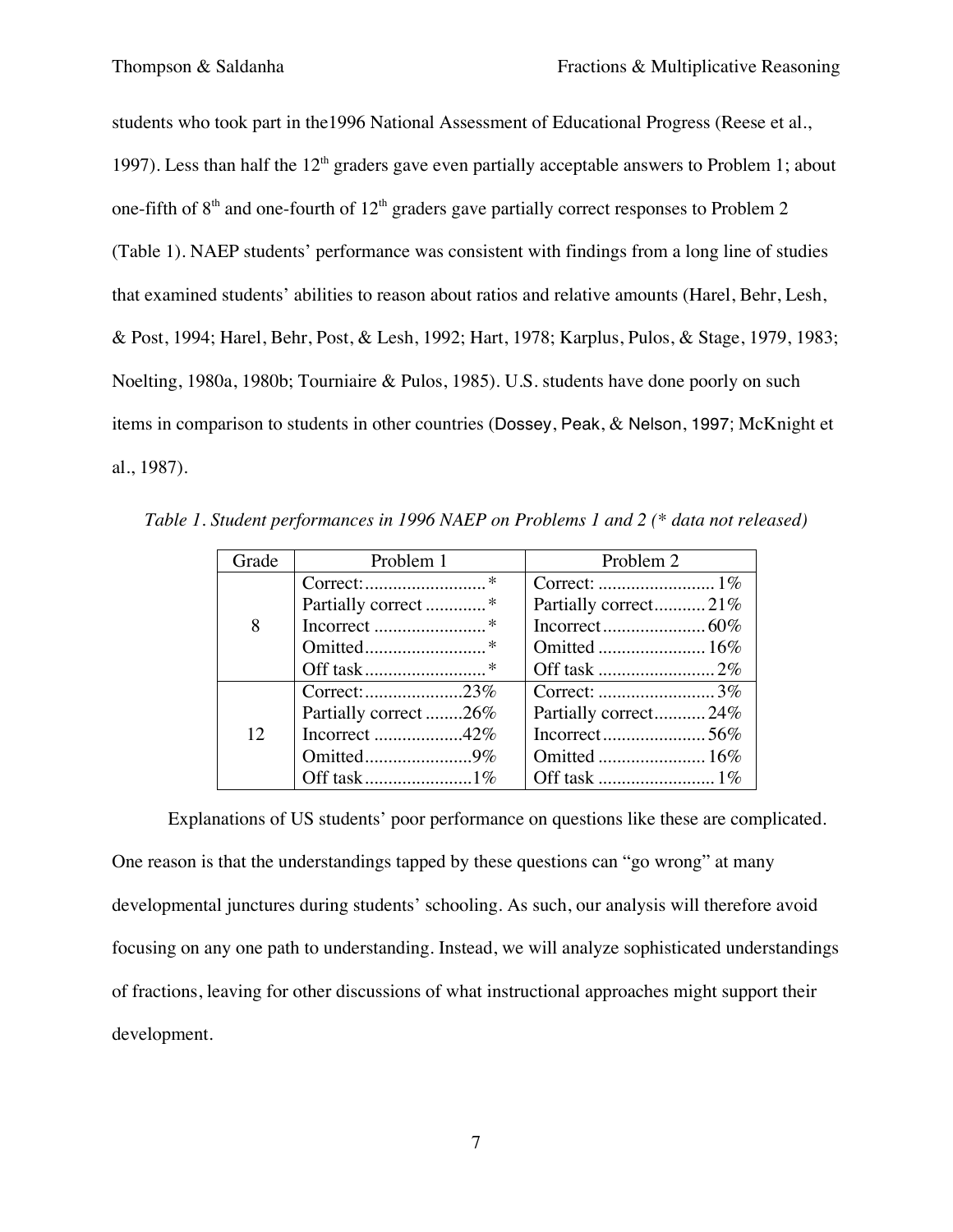#### **Distinction between fractions and rational numbers**

Before discussing what we mean by "to understand fractions," we will distinguish between fractions as what Kieren (1988; 1993b) calls a personally knowable system of ideas and the development of what is commonly taken as the system of rational numbers. We do this for two reasons. First, we detect a tendency among textbooks to confound fractions and rational numbers. Second, we find it profitable to point out that understanding the rational number system, where "rational numbers" is used as mathematicians use it, is so far beyond the grasp of school students that curriculum and instructional designers must be clear on what they mean by "fractions" and by "rational numbers" so that they avoid designing for incoherent learning goals.

Mathematicians rely heavily on symbol systems to aid their reasoning. Symbol systems are tools for them. Mathematicians strive to develop symbol systems (inscriptions and conventions for using them) that capture essential aspects of their intuitive understandings and means of operating, so that they need not rely explicitly on conceptual imagery and operations as they move their reasoning forward or generate further insight.

In the  $18<sup>th</sup>$  and  $19<sup>th</sup>$  centuries, mathematicians found that their symbol systems, used according to established conventions, led to contradictory results. Many mathematicians saw that the problem was not in the symbol systems they had devised. Rather, the problems were in their understandings of number and functional relationship that the symbol systems had intended to capture. The idea of "mathematical development of number systems" arose from the need to make commonly held, but tacit, meanings of number more precise and articulate. This development was influenced also by the emergence of new numeric understandings, such as the understanding that number systems could be created even if no one understood what they were. $3$ 

 $3$  Which was the case with complex numbers, and later with hyperreal numbers (Henle, 1986; Tall &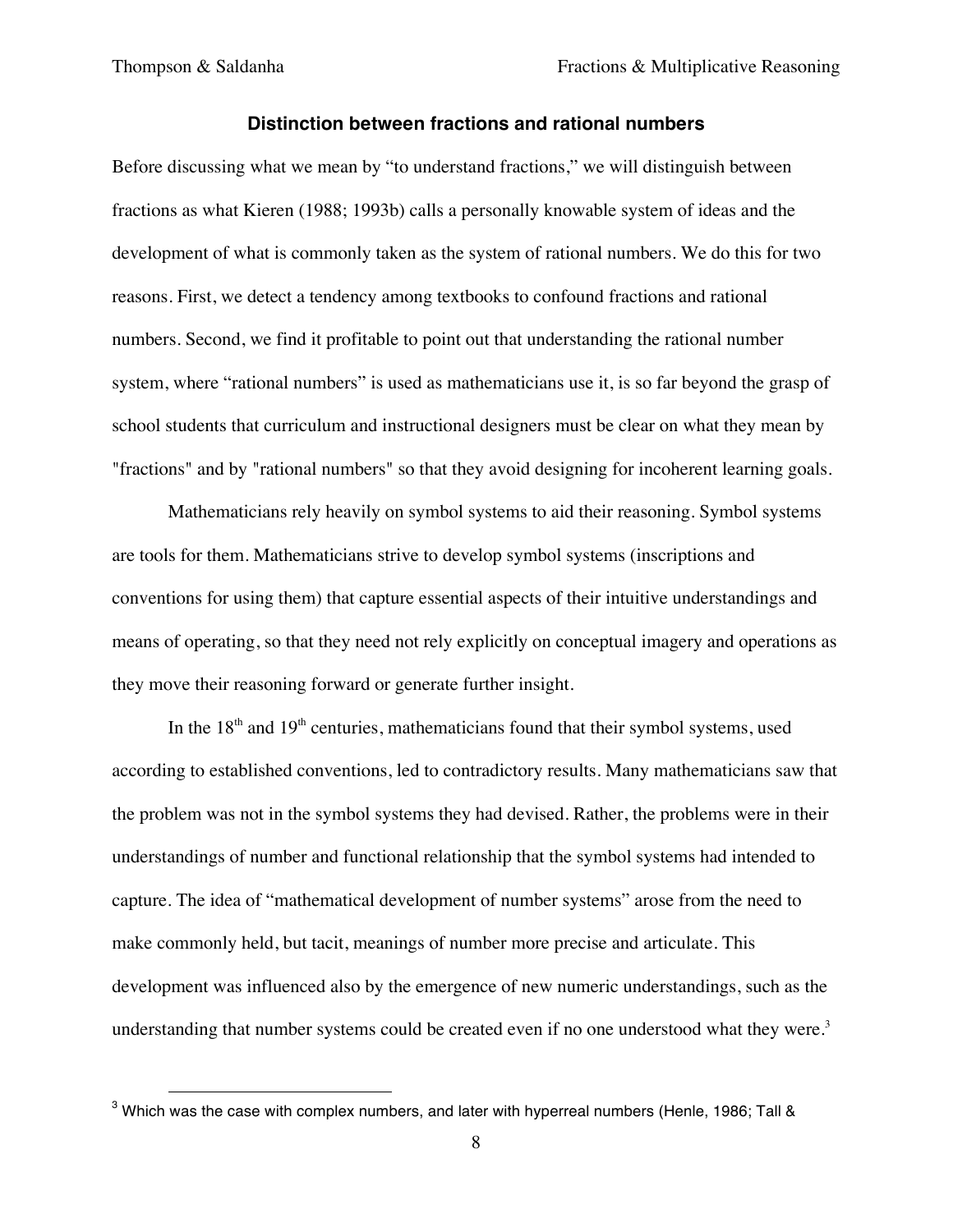$\overline{a}$ 

The mathematical construction of rational numbers is tremendously general and abstract for the same reasons that the mathematical definition of function is general and abstract. It addresses a history of paradoxes and contradictions, and the present definition of the set of rational numbers is the result of a long line of accommodations to eliminate them. For example, one motivation for the modern development of rational numbers is a spin-off from the period in which the calculus was grounded in the analysis of real-valued functions (Eves, 1976; Wilder, 1968). The original notion of derivative as a ratio of differentials (first-order changes in two quantities' values) fit with the notion of rate of change as a relationship between two varying quantities. But contradictions that traced back to notions of derivative-as-ratio led d'Alembert, for one, to wonder whether " $\frac{dy}{dx}$ " should be thought of as merely a symbol that represents one significance of d'Alembert's question is easily missed. He suspected that *the cultural practice of* number instead of as a pair of symbols representing a ratio of two numbers (Edwards, 1979). The *considering a rate of change as being composed of two numbers was conceptually incoherent*, and that what was conventionally interpreted as a ratio of two numbers was indeed one number *that was not the result of calculating*.

Mathematicians' questions about rates-as-numbers and about continuity of functions threaded themselves into formal constructions of rational and real number systems (Eves  $\&$ Newsom, 1965; Heyting, 1956; Kasner & Newman, 1940; Kneebone, 1963). It would be inappropriate to summarize that development here. Rather, we wish to emphasize that the mathematical developments of rational and real number systems interconnect many issues that typically are not treated until advanced undergraduate or introductory graduate mathematics courses. As such, we have no idea what school mathematics textbook authors or other writers

Vinner, 1981). Likewise, surreal numbers and quaternions had no immediate use except to challenge prevailing intuitions of number systems (Conway & Guy, 1997).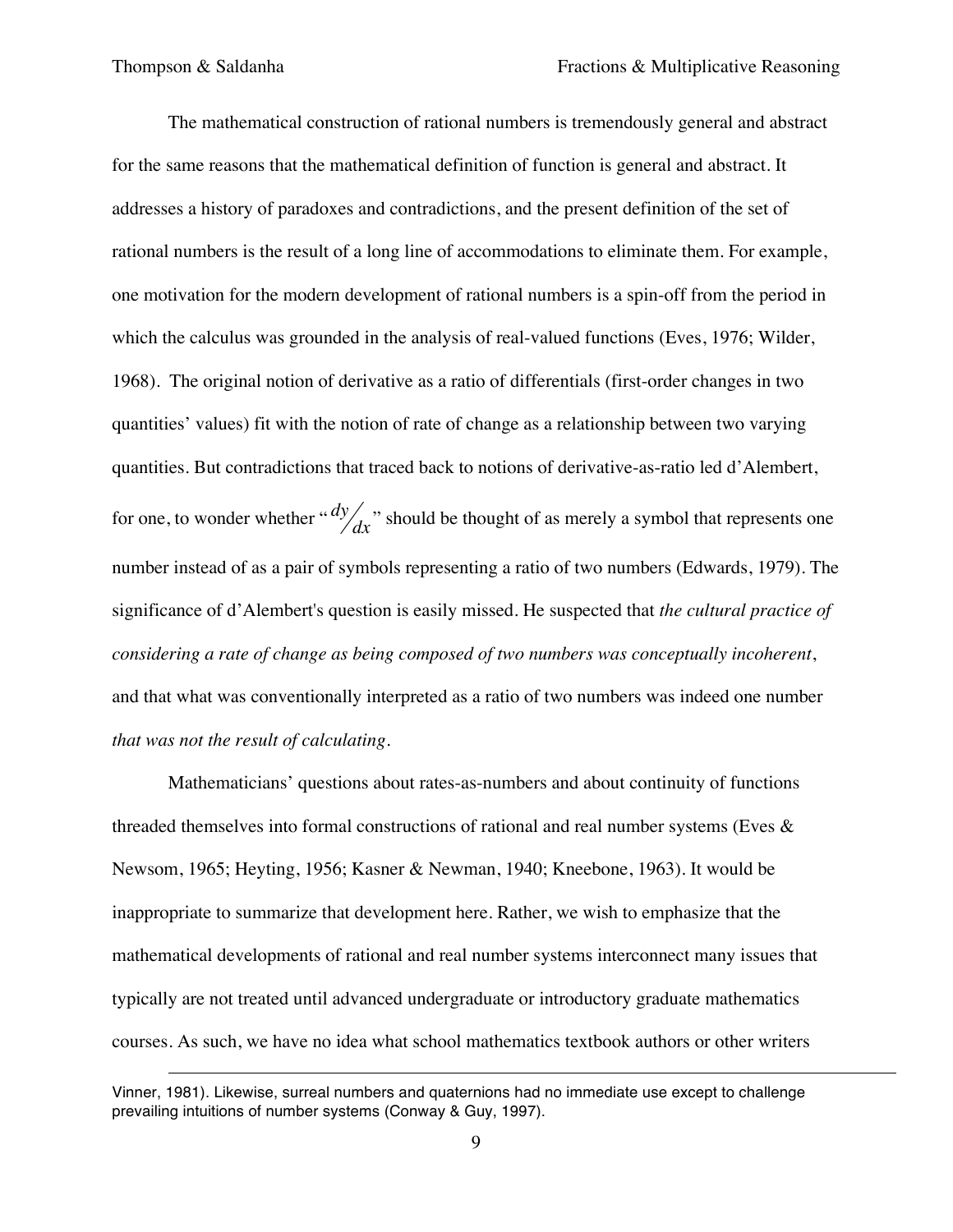intend when they say they want middle-school students to "understand" rational and irrational numbers.

#### **Conceptual Analyses of Learning Objectives**

We digress momentarily to address what we mean by "to understand x" and to explicate our method for developing descriptions of an understanding. We do this in hopes of making our intentions precise, and thereby increasing the likelihood that you create meanings that we intend.

"Understand" has both colloquial and technical meanings. The American Heritage Dictionary  $(4<sup>th</sup> Ed.)$  lists eight senses of "understand." The first six define "understand" by reference to "comprehend" and "apprehend", themselves being defined somewhat circularly. The last two senses of "understand" operationalize it more directly:

> … (7) To accept something as an agreed fact: *It is understood that the fee will be 50 dollars*, and (8) To supply or add (words or a meaning, for example) mentally. (American Heritage, 2002)

These last two senses of "understand" underpin most colloquial uses of it and match more technical meanings as well. Skemp (1979) used Piaget's notion of assimilation (Piaget, 1950, 1971a, 1971b, 1976) when he described understanding as "assimilating to an appropriate scheme," by which he meant that a person attach appropriate meanings and imagery to the utterances or inscriptions that a person interprets. Skemp's definition of understanding coincides with Hiebert and Carpenter's notion of understanding as a rich set of meaningful connections by which a person acts flexibly with respect to problems he or she encounters (Carpenter, 1986; Hiebert & Lefevre, 1986).

We follow the tradition of Piaget, Skemp, Carpenter, and Hiebert when we speak of understanding. We choose to omit "appropriate," however, for then we can speak of a person's understanding as "assimilation to a scheme," which allows us to address understandings people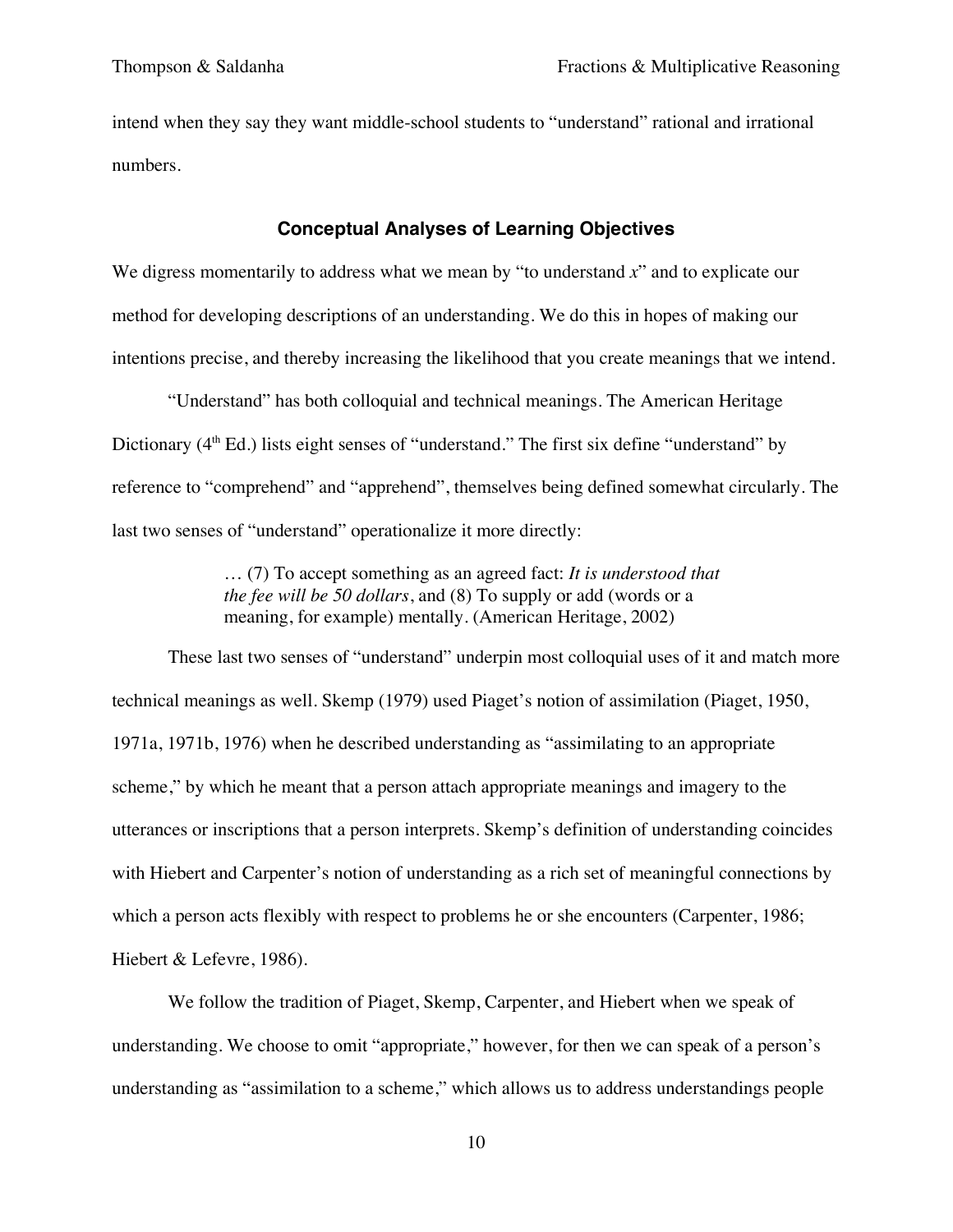*do* have even though someone else may judge them to be inappropriate. Also, we note that to describe an understanding requires addressing two sides of the assimilation—what we see as the thing a person is attempting to understand and the scheme of operations that constitutes the person's actual understanding. We see understanding as, fundamentally, what results from a person's interpreting signs, symbols, interchanges, or conversations – assigning meanings according to a web of connections the person builds over time through interactions with his or her own interpretations of settings and through interactions with other people as they attempt to do the same.

The goal in this line of work, specifying what it might mean to understand a complicated idea like fractions, is to "consider any mental content (percepts, images, concepts, thoughts, words, etc.) as a result of operations" (Cecatto, 1947 as cited in Bettoni, 1998). That is, one must describe *consapevolezza operativa*, or conceptual operations (translated literally as "operating knowledge")<sup>4</sup> in order to answer the question "which mental operations do we perform in order to conceive a situation in the way we conceive it?" (Bettoni, 1998). Glasersfeld (1972; 1995) combined aspects of Ceccato's operational analysis and Piaget's genetic epistemology to devise a way to talk about reasoning and communicating as imagistic processes and of knowledge as an emergent aspect of them (Glasersfeld, 1978). This produced an analytic method that Glasersfeld called *conceptual analysis*, the aim of which was to describe conceptual operations that, were people to have them, might result in them thinking the way they evidently do. Different researchers engage in varying levels of detail (Steffe, 1996; Thompson, 2000), but the aim is to describe conceptual operations in ways that are "near the surface" of the kinds of reasoning one hopes to explain.

<sup>4</sup> Quotations translated by M. Bettoni. Phrases translated by GO Translations, http://translator.go.com./.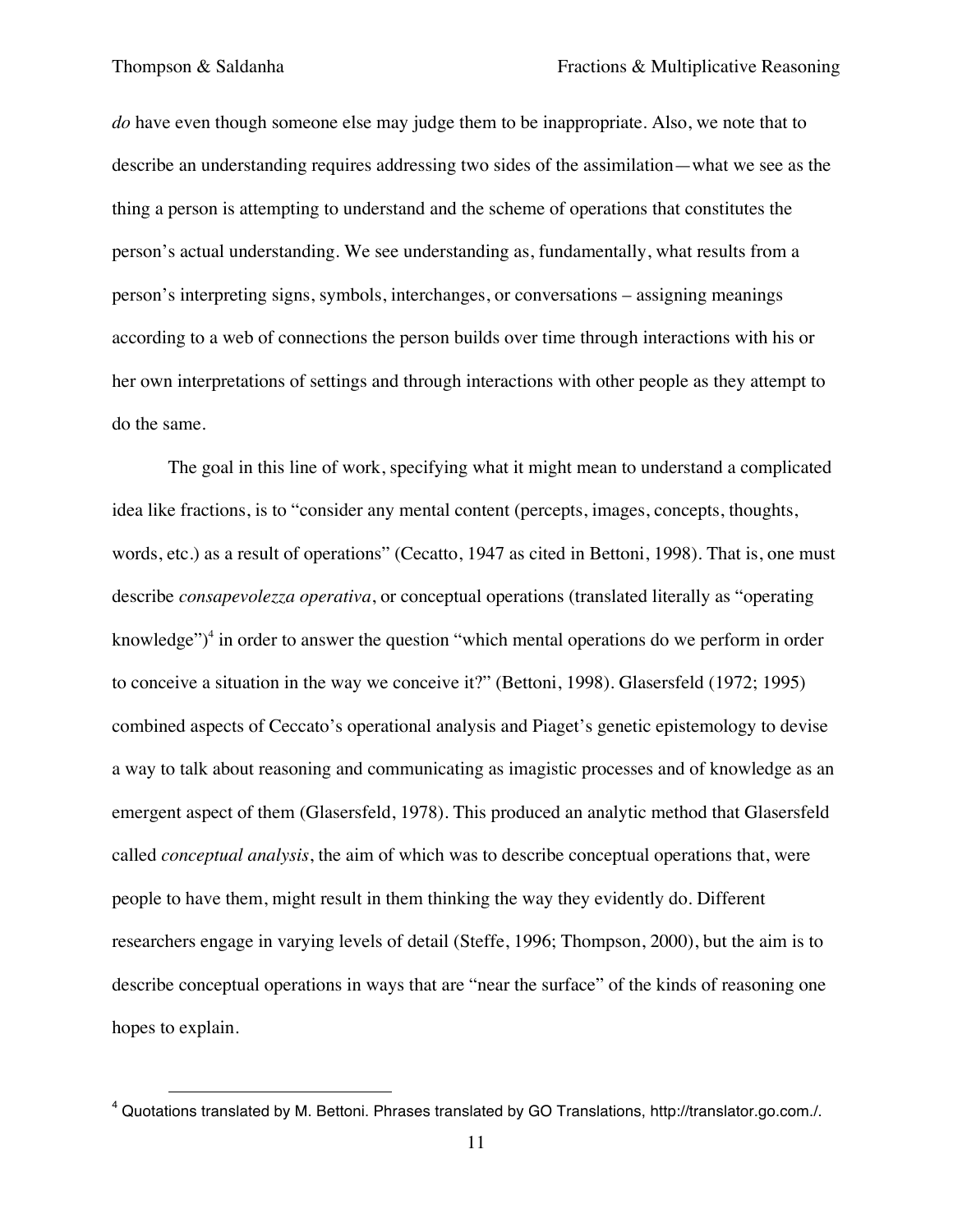When engaging in conceptual analysis, one may focus on understandings as they might exist at some level of sophistication or on how people might get to them. In regard to understanding fractions, we will focus on what might be called "mature" understandings of fractions. This is not to say that developmental issues are unimportant. They are, especially for designing curriculum and instruction to support students' developing understandings. We have chosen to describe "mature" understandings of fractions for the simple reason that later discussions can be grounded in a common image of the overall curricular and instructional goals.

#### **Understanding Fractions**

In the spirit of being explicit about the meanings and understandings we intend that students develop, we will describe one view of what "to understand" can mean with regard to the panoply of ideas and behaviors associated with the school subject called "fractions." Specifically, we will focus on fractions and multiplicative reasoning. Our use of the conjunction "and" in "fractions and multiplicative reasoning" points to the particular stance we take in our analysis: coherent fractional reasoning develops by interrelating several conceptual schemes often not associated with fractions. We use the phrase "conceptual scheme" to indicate that we are talking about stable ways of thinking that entail imagining, connecting, inferring, and understanding situations in particular ways. We emphasize that we are *not* talking about abstract formulations that reside outside every person dealing with these situations. We are talking about ways people reason when they understand fractions in the way we are attempting to convey. The schemes we characterize here are division schemes, multiplication schemes, measurement schemes, and fraction schemes.

Our discussion in this section will take a somewhat circuitous route from examples of mildly sophisticated reasoning, to discussing factors in its development, to a discussion of more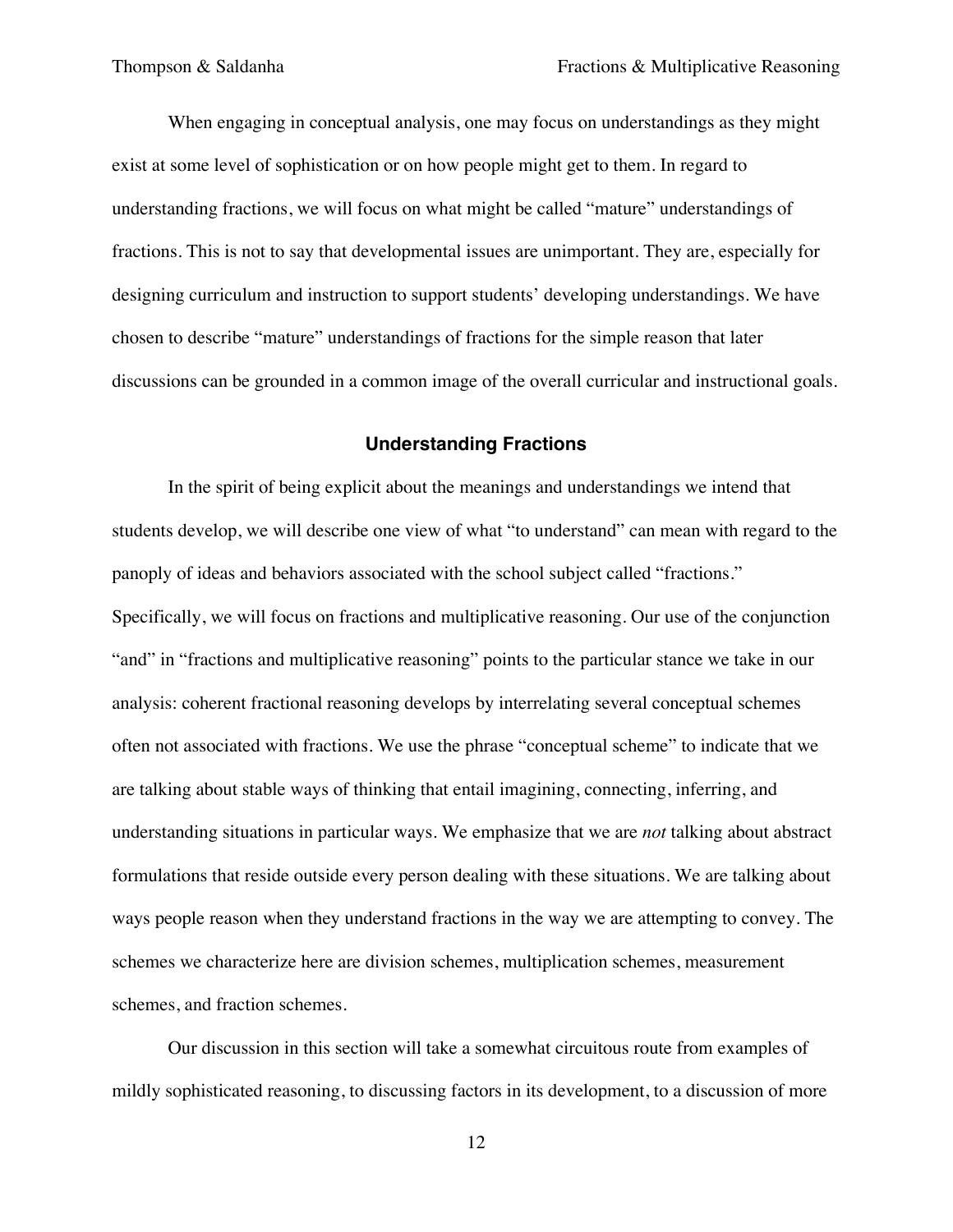general characteristics of advanced multiplicative reasoning. Our discussion draws heavily from foundational research by Gerard Vergnaud (1983; 1988; 1994), Les Steffe and Ron Tzur (Steffe, 1988, 1993; Tzur, 1999), Tom Kieren (1988; 1992; 1993b), the Rational Number Project (Behr, Harel, Post, & Lesh, 1992, 1993; Lesh, Behr, & Post, 1987; Lesh, Post, & Behr, 1988; Post, Cramer, Behr, Lesh, & Harel, 1993; Post et al., 1991), Jere Confrey (1994; Confrey & Smith, 1995) and from our own work in quantitative reasoning (Saldanha & Thompson, 1998; Thompson, 1988, 1993; P. W. Thompson, 1994; Thompson, 1995, 1996).

Kieren (1988; 1993a; 1993b) and the Rational Number Project (Behr et al., 1992, 1993; Lesh et al., 1987) have given the most extensive analyses of rational number meanings. Their approach was to break the concept of rational number into subconstructs—part-whole, quotient, ratio number, operator, and measure—and then describe rational number as an integration of those subconstructs. Our feeling is that their attempt to map systems of complementary meanings into the formal mathematical system of rational numbers will necessarily be unsatisfactory in regard to designing instruction for an integrative understanding of fractions. Each subconstruct is portrayed as a body of meanings, or interpretations, of the "big idea" of rational numbers. Mathematical motivations for developing the rational numbers as a mathematical system, however, did not emerge from meanings or subconstructs. Rather, they emerged from the larger endeavor of arithmetizing the calculus. So, to focus on subconstructs or meanings of the mathematical system of rational numbers ultimately runs the risk of asking students to develop meanings for a big idea that they do not have. Our approach will be to place fraction reasoning squarely within multiplicative reasoning as a core set of conceptual operations.

As noted already, Post et al. (1991, p. 193) gave this problem to a sample of intermediate school mathematics teachers: *Melissa bought 0.46 of a pound of wheat flour for which she paid*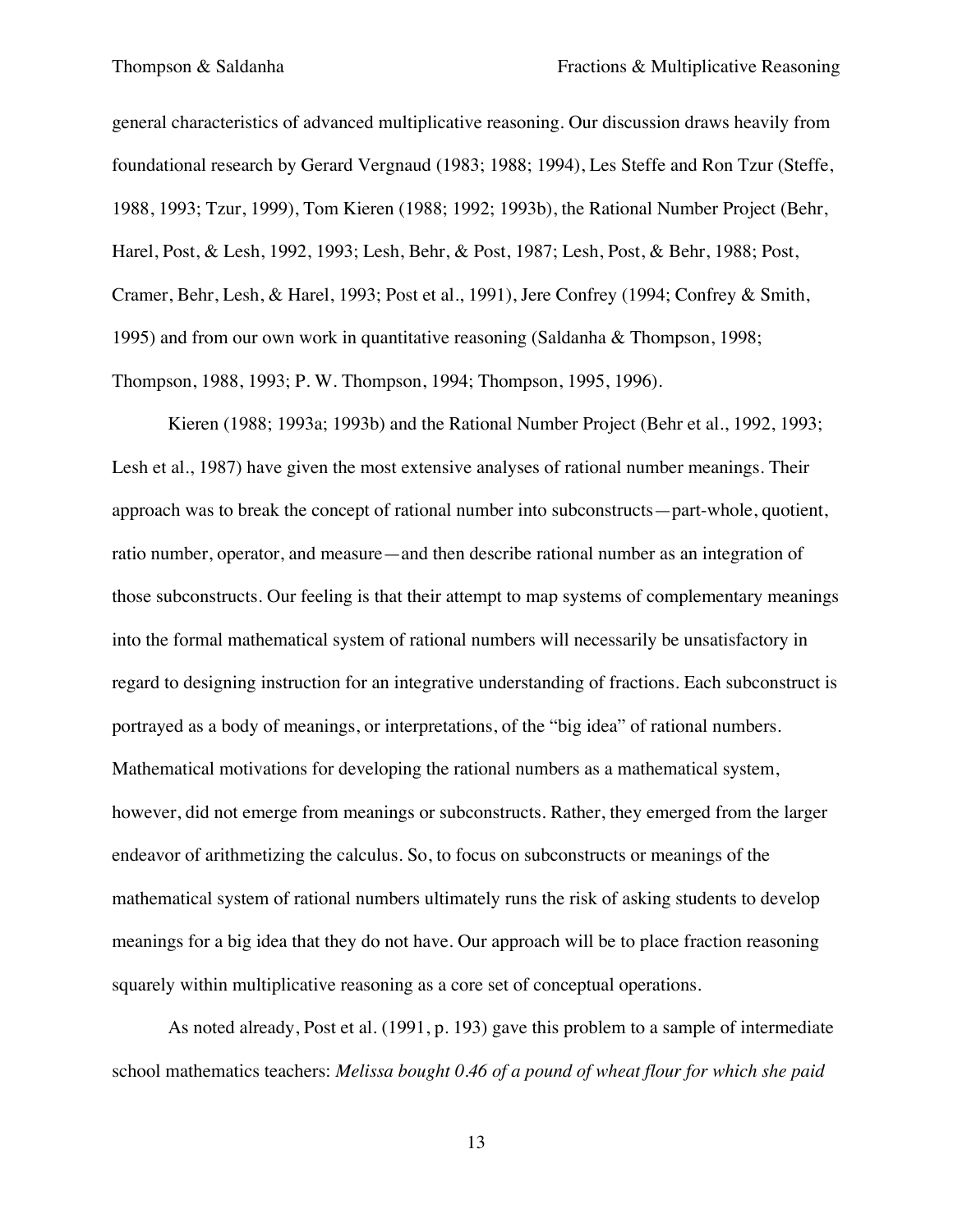*\$0.83. How many pounds of flour could she buy for one dollar?* A standard solution was to set up an equation, as in  $\frac{0.46}{0.83} = \frac{x}{1}$ , and solve for *x*. However, as Post et al. found, setting up this equation correctly and having a coherent understanding of it are not the same.

 A solution to the *Melissa* problem that relies on reasoning instead of on equations might go like this: *If 0.46 lb costs \$0.83, then \$0.01 (being 1/83rd of \$0.83) will purchase 1/83rd of 0.46 lb. Thus \$1.00 will purchase 100/83 of 0.46 lb*. A more sophisticated expression of the same reasoning would be *\$1.00 is 100/83 as large as \$0.83 [100 times as large as 1/83rd of \$0.83], so you can buy 100/83 of 0.46 lb for \$1.00.*

What conceptual development might lead to such reasoning? A variety of sources suggest it is through the development of a web of meanings that entails conceptualizations of measurement, multiplication, division, and fractions. We emphasize *conceptualizations* of measurement, multiplication, division, and fractions. This is not the same as measuring, multiplying, and dividing. The latter are activities. The former are images of what one makes through doing them.

#### **Measurement schemes**

To conceive of a measured quantity is to imagine the measured attribute as segmented (Minskaya, 1975; Steffe, 1991b) or in terms of a coordination of segmented quantities (Piaget, 1970; Schwartz, 1988; P. W. Thompson, 1994).

The idea of ratio is at the heart of measurement. To conceive of an object as measured means to conceive of some attribute of it as segmented, and that segmentation is in comparison to some standard amount of that attribute. Suppose, for example, one wished to publicize a horse racing track's distance. How one measures its distance, however, is not straightforward. Every lane has a different length and not every horse runs in the same lane throughout. Therefore, by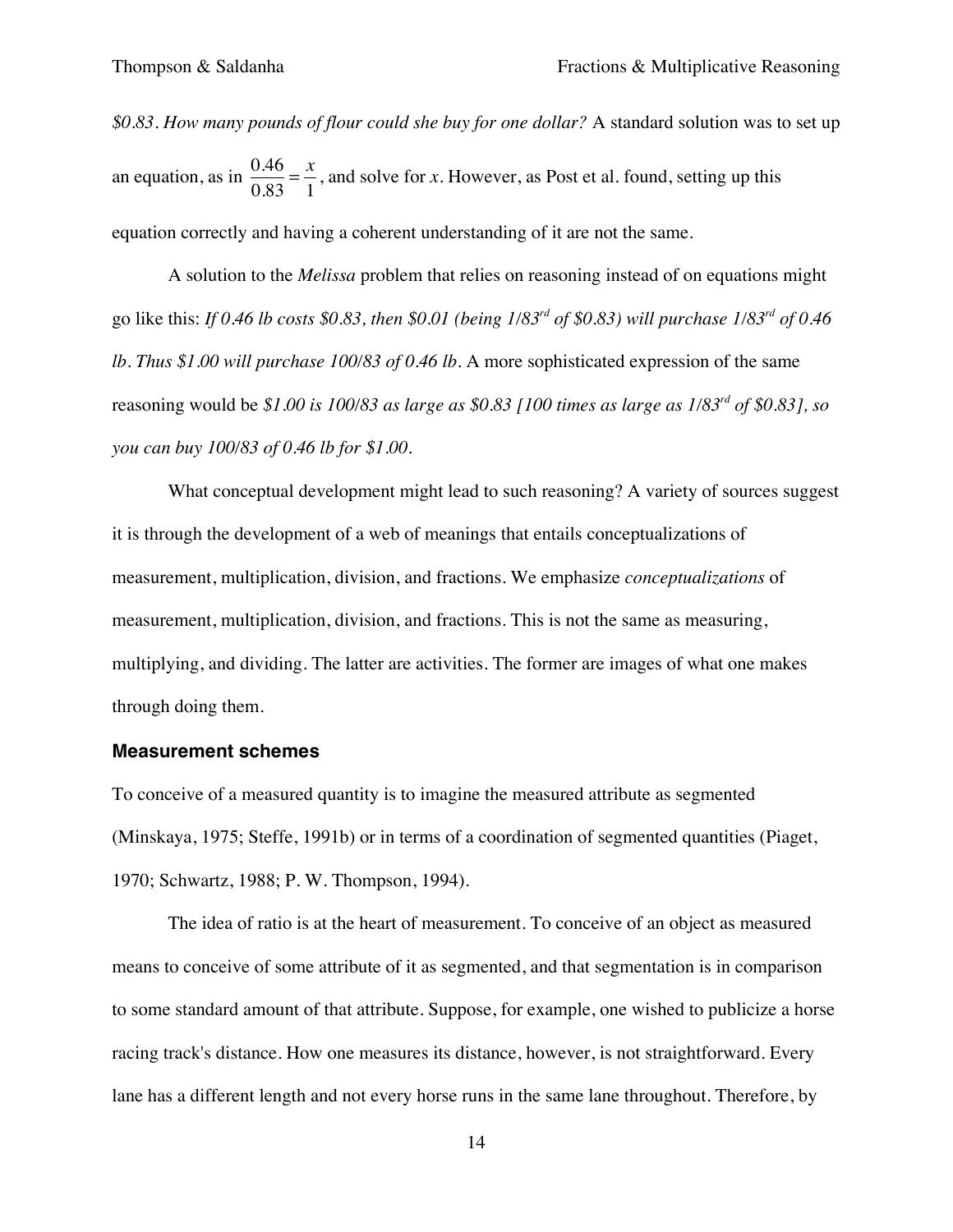custom, the length of a specific lane, measured on its shortest perimeter, is taken as the "race course length."

Even when an object's attribute is clear, the matter of conceiving its measure can still remain. A mile-long race course, measured in yards, is 1760 yards because the length of one mile is understood to be 1760 times as long as the length called one yard. The same racecourse's length is 5280 feet because it is 5280 times as long as the length called one foot. "There are 5280 feet in one mile" does not mean just that a mile contains 5280 feet, in the same sense that a fielded baseball team contains 9 players. The distinction we make here is between a part-whole relationship between a set and its elements and a multiplicative comparison in which the measuring unit is imagined apart from the thing measured.

The ratio nature of measurement is trivial to people who have a quantitative scheme of measurement, but it is nontrivial to students who are building one. A conceptualized measure entails an image of a ratio relationship (A is some number of times as large as B) that is invariant across changes in measurement units. For example, Figure 1 illustrates that if *m* is the measure of quantity B in units of quantity A (i.e., B is *m* times as large as A), then *nm* is the measure of quantity B in units of  $1/n<sup>th</sup>$  of A. Conversely, if *m* is the measure of quantity B in units of quantity A, then *m*/*n* is the measure of B in units of *n*A. Put another way, the measure of a quantity is *m* times as large when you dilate the unit by a factor of 1/*m*, and its measure is 1/*m*th as large when you dilate the unit by a factor of *m*.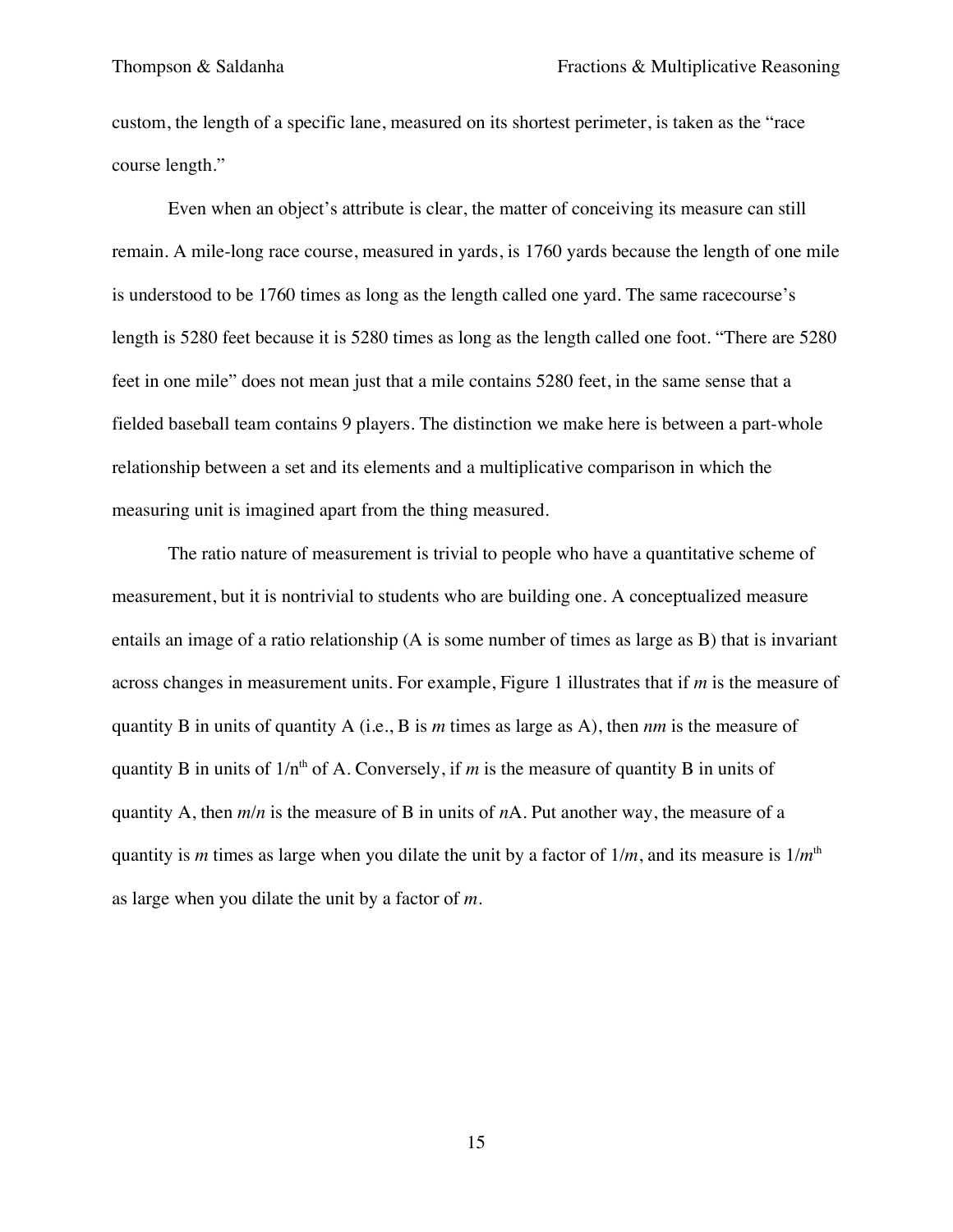

*Figure 1. Change of measurement unit.*

A conceptual breakthrough underlying students' understanding of unit substitutions is their realization that the magnitude of a quantity (its "amount") as determined in relation to a unit does not change even with a substitution of unit. Wildi (1991) emphasized this point by making two distinctions. The first was between a quantity's measure and its magnitude. A quantity's magnitude (it's "amount of stuff" or its "intensity of stuff") is independent of the unit in which you measure it. If we let  $m(B_U)$  denote quantity B's measure relative to unit U, then |*B*|, the magnitude of *B*, is  $m(B_U)/U/L$ . A change of unit does not change the quantity's magnitude making the unit 1/4 as large makes the measure 4 times as large, leaving the quantity's magnitude unchanged. <sup>5</sup>

Wildi also distinguished between numerical equations and quantity equations. A numerical equation, like *W*=*fd*, says how to calculate a particular quantity's measure. As such, the formula's result in any particular instance depends on the particular units used. Quantity equations suggest a quantity's construction. Wildi wrote the equation  $[W] = [f][d]$  to say that accomplished work, as a quantity, is created by applying a force to an object and thereby moving

 $5$  The first author observed a 4<sup>th</sup>-grade lesson on the metric system in which students measured their heights. He asked one boy who had measured his height with a meter stick what he got. "140 centimeters." How tall are you? "Four feet seven." Do you know how many centimeters make 4 feet 7 inches? (Pause.) "No." This child had not realized that his height, as a magnitude, was the same in both instances and therefore did not realize that 140 cm and 4 ft 7 in were equivalent, in that both were measures of his *height*.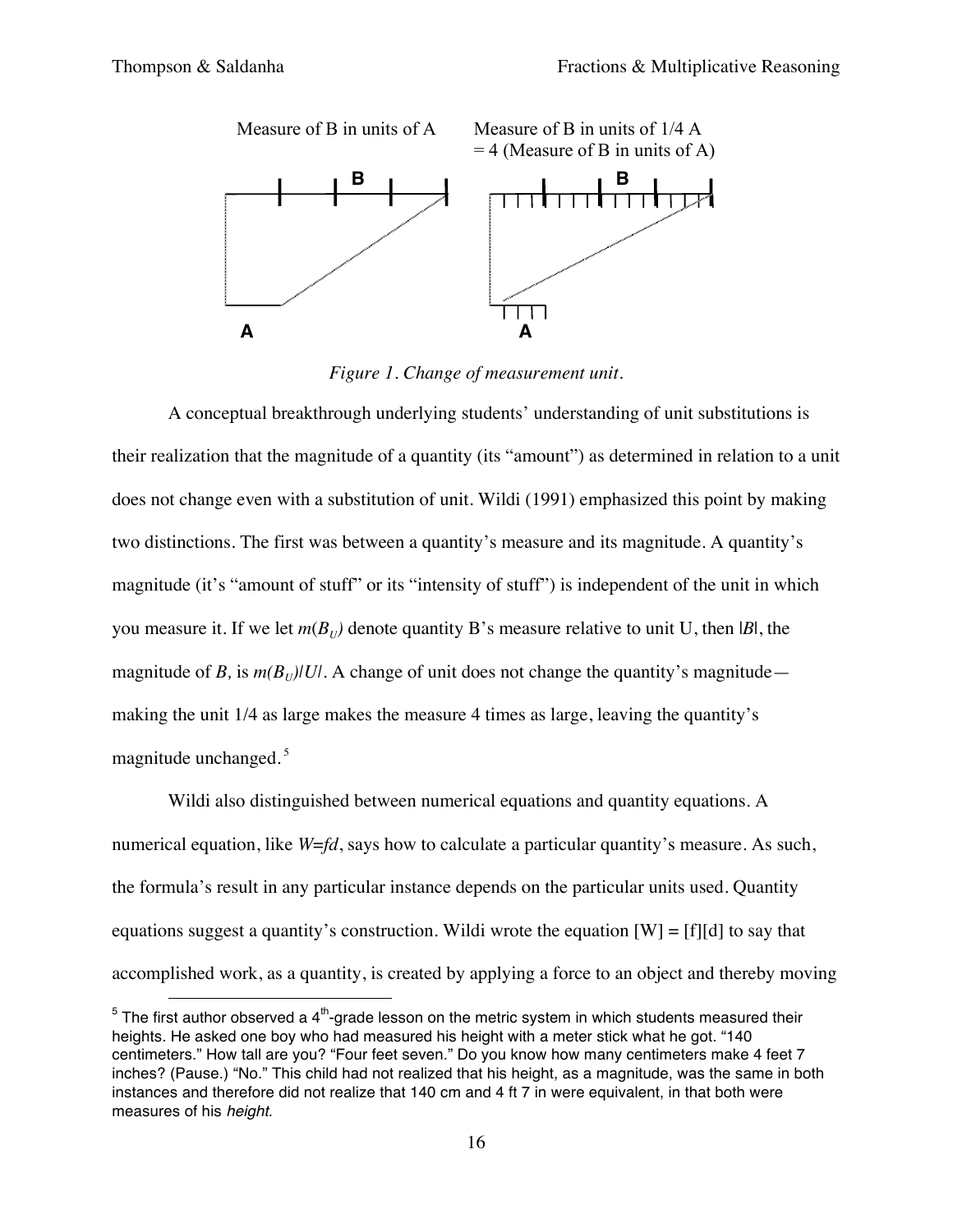it some distance. The equation makes no reference to measurement units. Wildi wanted the quantity formula to say that the product quantity's magnitude remains the same regardless of the units in which you measure force or distance, as long as you measure them appropriately.<sup>6</sup>

Students in a  $5<sup>th</sup>$ -grade teaching experiment on area and volume alerted us to the distinction between understanding a formula numerically and understanding it quantitatively. The first author presented the question in Figure 2. Portions of two students' interviews are given after the diagram.



*Figure 2. What is the volume of this box?*

- PT: (Discusses with BJ how the diagram represents a hollow box and what about it each number in the diagram indicated.)
- BJ: (Reads question.) I don't know. There's not enough information.
- PT: What information do you need?
- BJ: I need to know how long the other sides are.
- PT: What would you do if you knew those numbers?
- BJ: Multiply them.

- PT: Any idea what you would get when you multiply them?
- BJ: No. It would depend on the numbers.
- PT: Does 17 have anything to do with these numbers?
- BJ: No. It's just the area of that face.
- PT: (Discusses with JA how the diagram represents a hollow box and what about it each number in the diagram indicated.)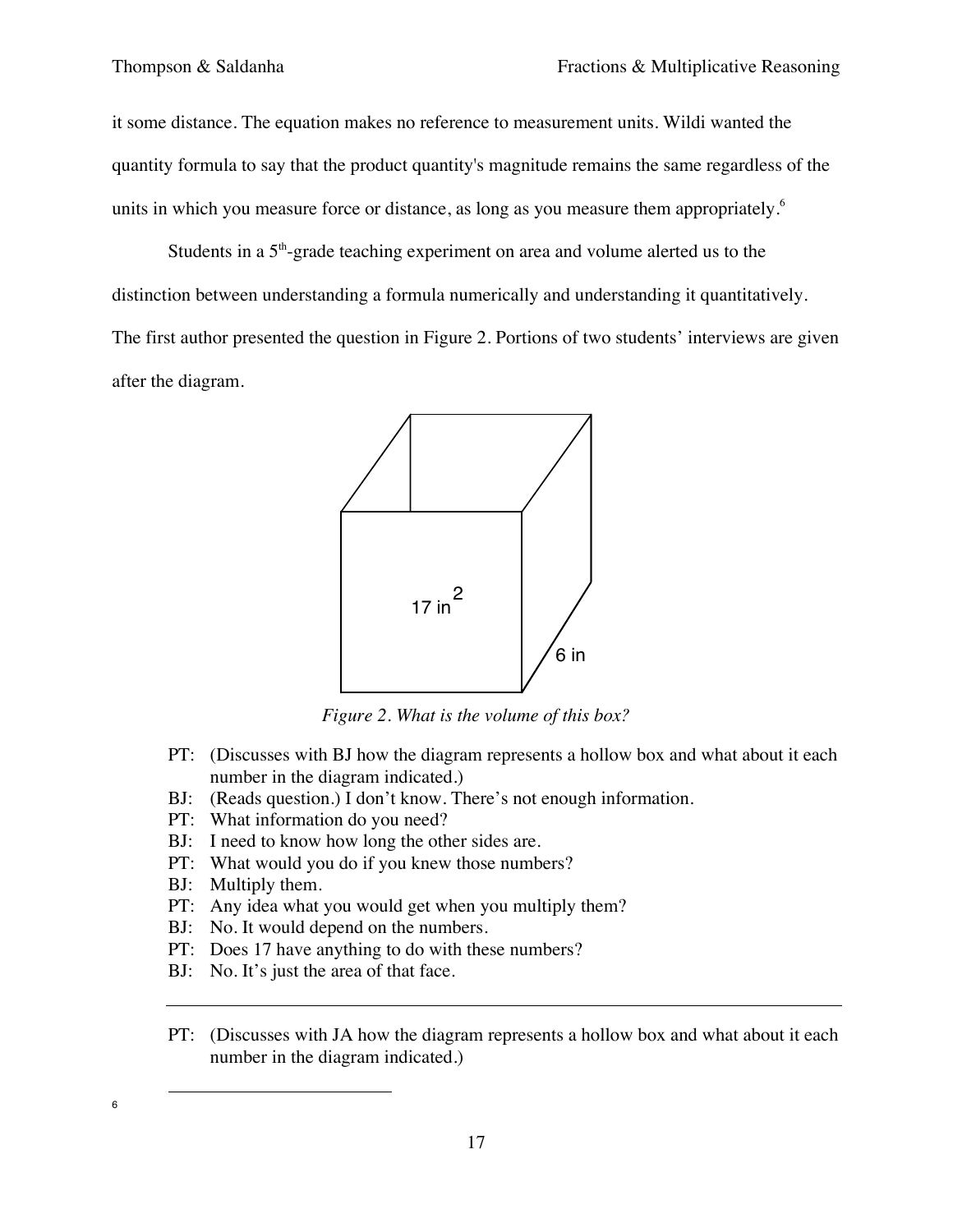- JA: (Reads question.) Oh. Somebody's already done part of it for us.
- PT: What do you mean?
- JA: All we have to do now is multiply 17 and 6.
- PT: Some children think that you have to know the other two dimensions before you can answer this question. Do you need to know them?
- JA: No, not really.
- PT: What would you do if you knew them?
- JA: I'd just multiply them.
- PT: What would you get when you multiplied them?
- JA: 17.

To BJ, the formula V=LWD was a numerical formula. It told him what to do with

numbers once he had them. However, it had no relation to evaluating quantities' magnitudes. To

the second child, JA, the formula V=LWD was a quantity formula. To him, it was V =  $[LW][D]$ ,

where [LW] produced an area, and [LW][D] produced a volume. JA recognized that being

provided one face's area was as if "somebody's done part of it for us," that part being the

quantification of one face's area.

 $\overline{a}$ 

# **Proportionality and measurement**

Proportional reasoning is important in students' conceptualizing measured quantities. Vergnaud (1983; 1988) emphasized this when he placed single and multiple proportions at the foundation of what he called the multiplicative conceptual field.<sup>7</sup> A single proportion is a relationship between two quantities such that if you increase the size of one by a factor *a*, then the other's measure must increase by the same factor to maintain the relationship. If you are ordering food to feed guests at a party and someone tells you that there will be three times as many guests, you will order three times as much food so that the amount of food and the number of people remain related the way you originally intended. More formally, if *x* is the measure of one quantity, and if

 $7$  Confrey (1994) takes a counter position, claiming that multiplicative reasoning emanates from a primitive operation called *splitting*, which does not emanate from proportionality but instead underlies it. We cannot here discuss the two in contrast, as that would take us astray of our present purpose. We will say only that we agree with Steffe (1994) that when we consider the developmental origins of splitting we see that Confrey and Vergnaud are not in opposition.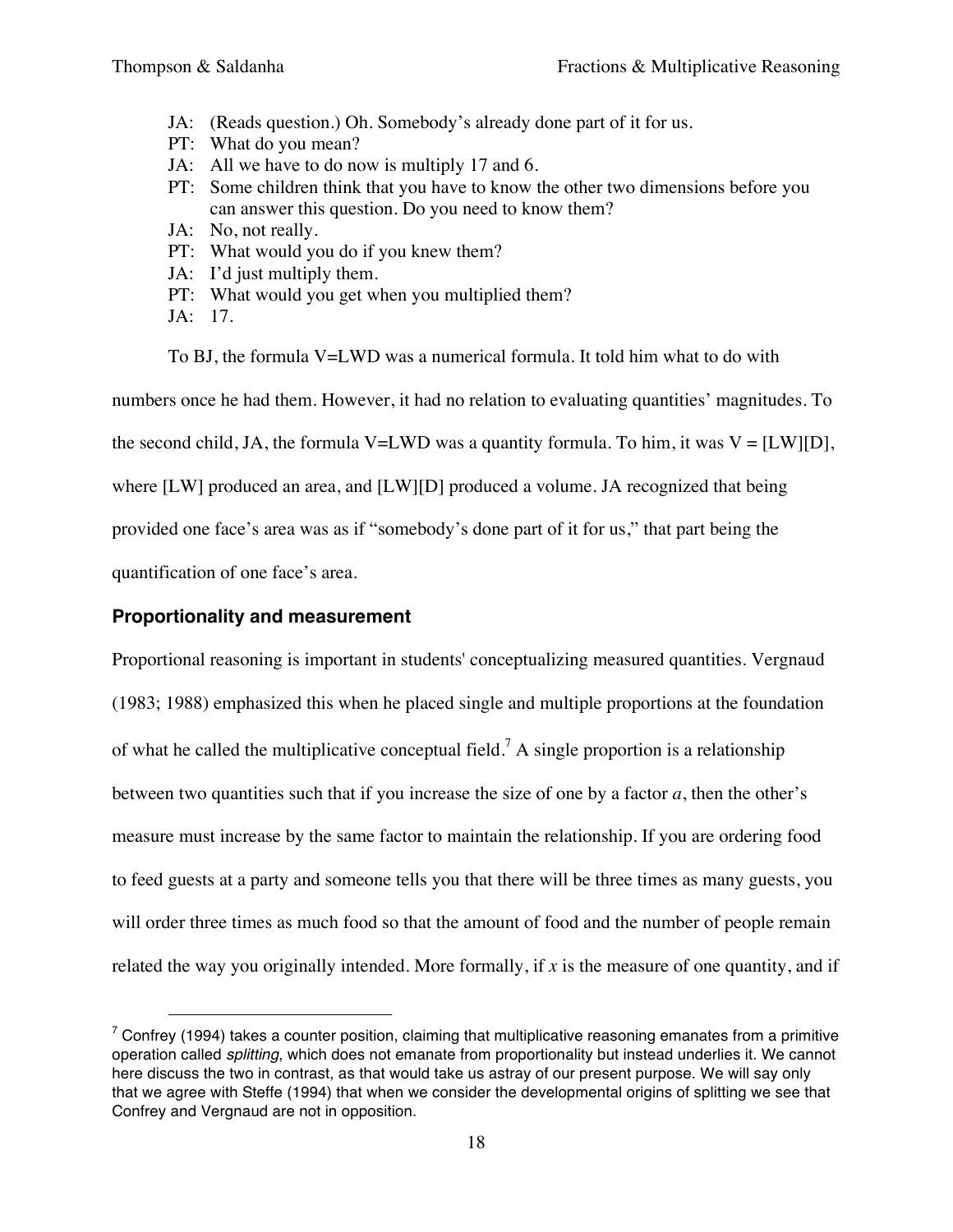*f* (*x*) is the measure of the other, and if the two are related proportionally, then  $f(ax) = af(x)$ .

A double proportion is a relationship among three quantities, where one is thought of as created from the other two, in which the created quantity is proportional to each of the others. More formally, if x and y are measures of two quantities, and if  $f(x,y)$  is the created quantity's measure, and the created quantity is understood as being related proportionally to the other two, then:

$$
f(ax, by) = af(x, by)
$$

$$
= bf(ax, y)
$$

$$
= abf(x, y).
$$

The concept of torque, the idea that applying a force at some distance from a resistant hinge or fulcrum creates some amount of twisting force (Figure 3), provides an example of how being able to conceptualize a double proportion provides insight into devising a measuring scheme for a new quantity.





# *Figure 3. An amount of twisting force created by applying a force at a distance*

It is easy to convey an experiential understanding of torque by having students attempt to hold weights of various amounts on a broomstick at various distances from their hands. They experience personally that the same weight placed farther out is harder to hold than when placed closer in. Unfortunately, such activities do not convey an idea of how one might *measure* the amount of twisting force created by a specific weight held a specific distance from their hands. However, if students understand *amount of twisting force* as being related to *weight* and *distance*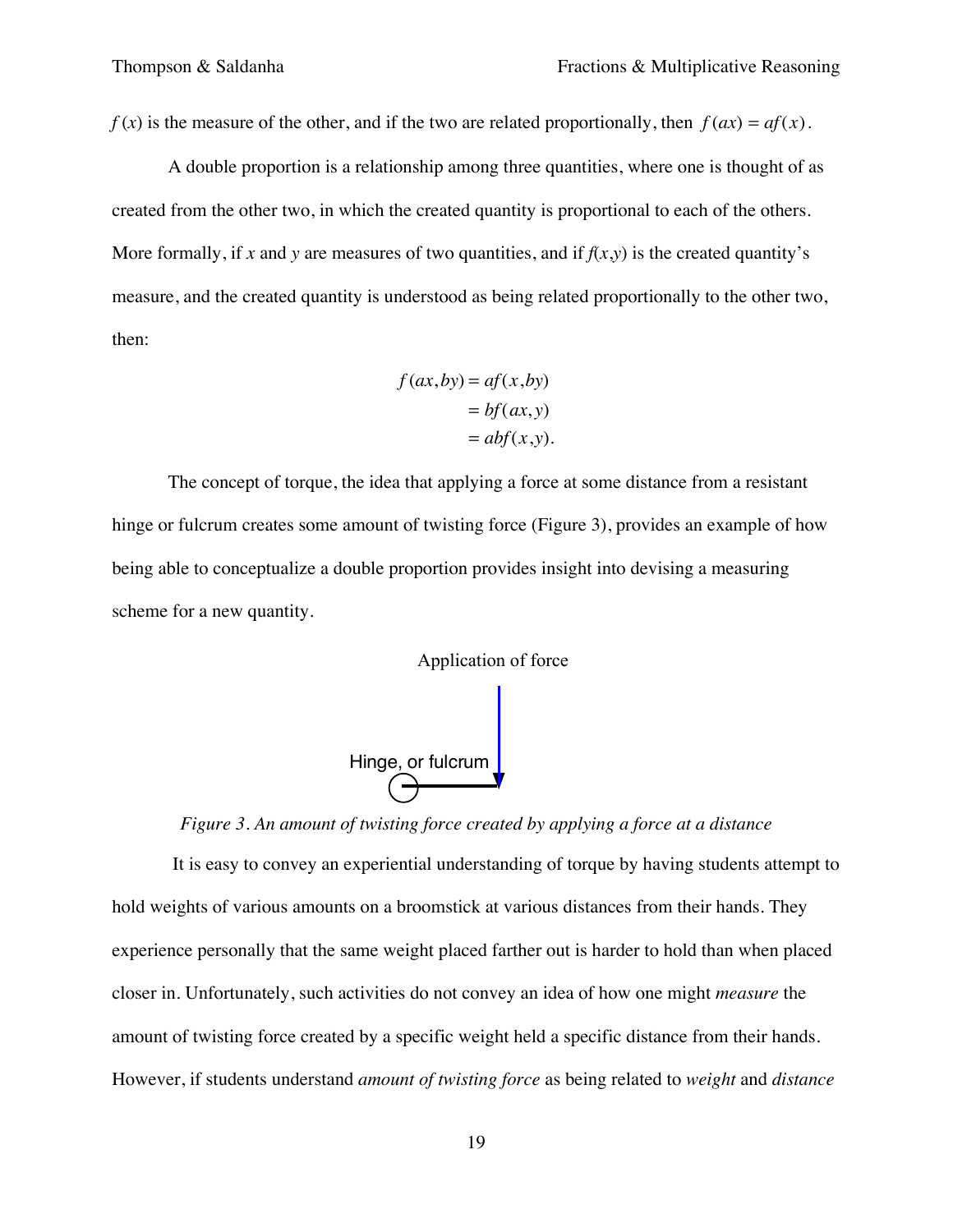*from fulcrum* in a double proportion, then its quantification is natural:

- I. Suppose that applying a force of *y* force-units at a distance of *x* distance-units from a fulcrum produces *T* twist-units.
- II. Increasing the applied force by a factor of *u* while applying it at the same distance increases the amount of twist by a factor of *u.* That is, applying a force of *uy* forceunits at a distance of *x* distance-units produces *uT* twist-units.
- III. Increasing the distance at which the original force is applied by a factor of  $\nu$ increases the amount of twist by a factor of  $\nu$ . That is, applying a force of  $\nu$  forceunits at a distance of *vx* distance-units produces *vT* twist-units.

Observations I-III in combination imply that if applying a force of *y* force-units at a distance from a fulcrum of *x* distance-units produces *T* twist-units, then applying a force of *uy* force-units at a distance of *vx* distance-units produces a twisting force of measure *uvT* twist units. By convention, a force of 1 force-unit applied at a distance of 1 distance-unit produces 1 twistunit. Thus, a force of *u*⋅1 force-units applied at a distance of *d*⋅1 distance-units produces u⋅v twist units. An understanding that *amount of twisting force* is proportional to each of distance-fromfulcrum and amount-of-applied-force leads directly to quantifying torque by the formula "force times distance". That is, the quantification of torque by multiplying measures of force and distance can be grounded naturally in understanding torque as entailing a double proportion. It needn't be taught as a formula to memorize.

#### **Multiplication schemes**

Contrary to most textbooks, and contrary to Fischbein's (1985) well-known treatise, multiplication is not the same as repeated addition. To be fair, we should say *conceptualized* multiplication is not the same as repeated addition.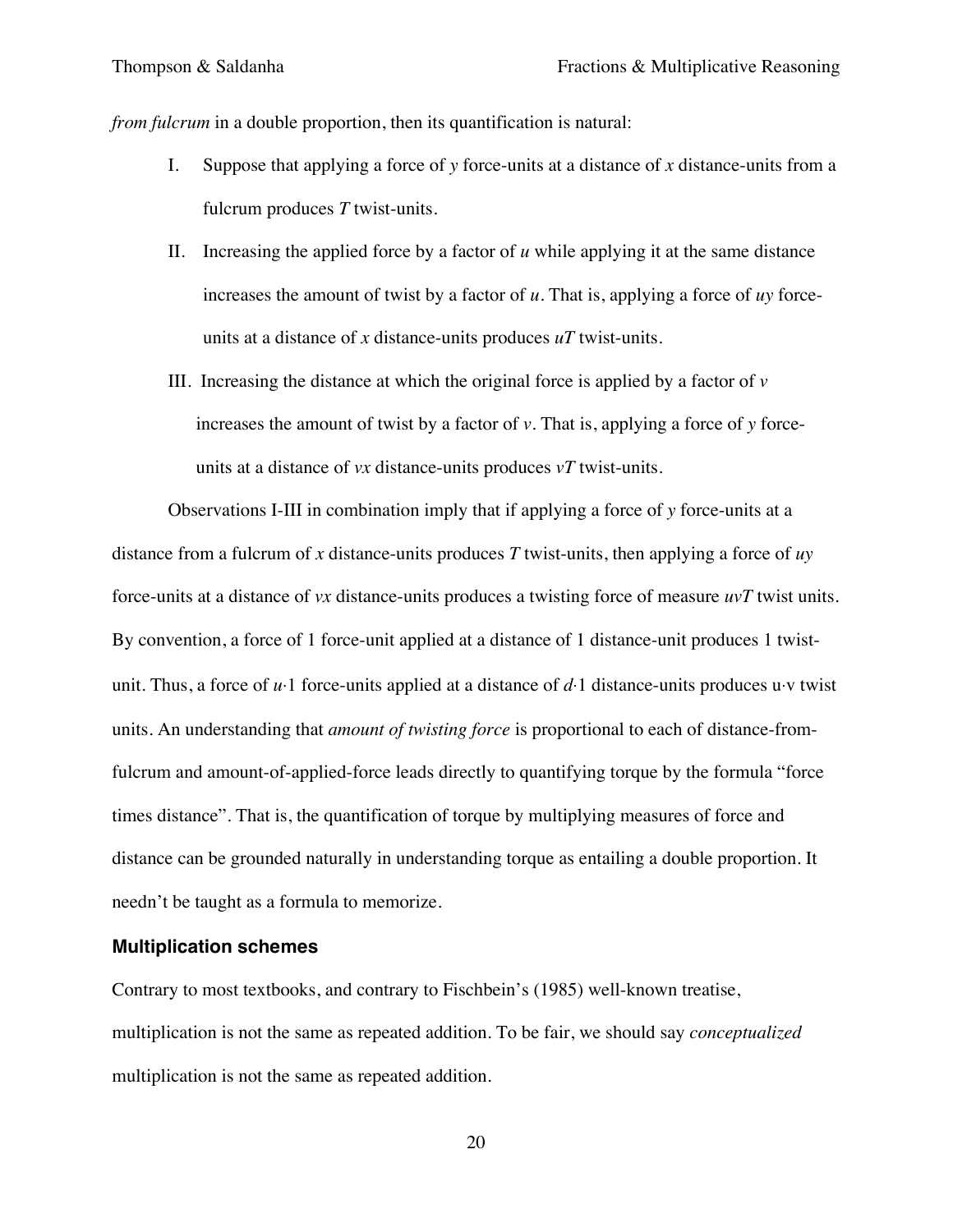The conceptual foundation of multiplication of whole numbers is quite like the Biblical "multitudes"—creating many from one. That is to say, multiplication of whole numbers is the systematic creation of units of units. (Thompson, 1982, p. 316)

The difference between conceptualized multiplication and repeated addition is between envisioning the result of having multiplied and determining that result's value (Steffe, 1988). Envisioning the result of having multiplied is to anticipate a multiplicity. One may engage in repeated addition to evaluate the result of multiplying, but envisioning adding some amount repeatedly cannot support conceptualizations of multiplication.

We generalize the previous section's torque example to illustrate that the capability to conceive of multiple proportions leads generally to numerical multiplication. Suppose a double proportion relates three quantities. By convention, the standard unit of product quantity is defined as that amount made by one unit of each constituent quantity. (If we measure the three edges of a box in units of light years, centimeters, and inches respectively, then one unit of volume is one light year-centimeter-inch.) If *x* and *y* are the constituent quantities' measures, and  $f(x,y)$  is the product quantity's measure expressed as a function of the other two, then the measure of the product quantity's standard unit is 1.

> $meas(StandardUnit) = f(1,1)$  $= 1.$

As such, the third quantity's measure will be:

$$
f(x,y) = f(x \cdot 1, y \cdot 1)
$$
  
=  $x \cdot y \cdot f(1,1)$   
=  $x \cdot y \cdot meas(StandardUnit)$   
=  $x \cdot y \cdot 1$   
=  $x \cdot y$ 

We use the statement " $f(x,y) = f(x \cdot 1, y \cdot 1)$ " as a model of a particular understanding. That understanding is *not* that a student knows that *x* may be rewritten as  $x \cdot 1$ . Rather, it is that,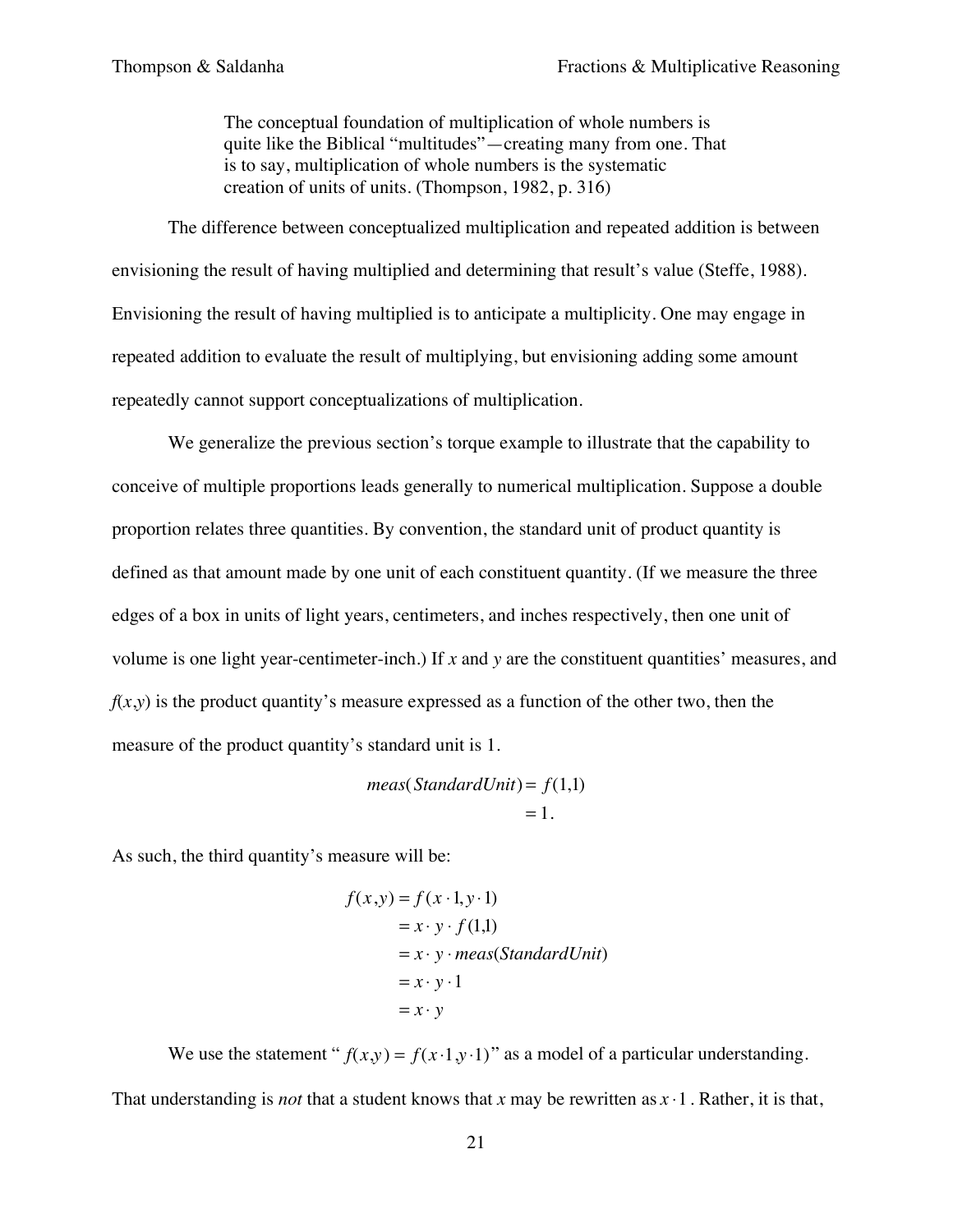since  $f(x,y)$  stands for "the measure of the object constructed from attributes having measures *x* and *y*," our rewriting *x* as  $x \cdot 1$  and *y* as  $y \cdot 1$  models the explicit understanding that measurement entails a ratio comparison. For example, if a student conceives a rectangle as being made by a product of its sides, where one side is 12 inches long and the other is 2 cm long, then to say  $f(12,2) = f(12 \cdot 1,2 \cdot 1)$  reflects the move from thinking of 12 inches as a number of inches to 12 inches as a length that is 12 times as long as one inch (Figure 4.). The rectangle's (area) measure is, then, 24 in-cm, or 24 times the area of a rectangle of dimension 1 inch by 1 cm.



### *Figure 4. Measure as a number of things vs. measure as a ratio comparison.*

The fact that to understand objects as entailing a single or multiple proportion relies on understanding measures as ratio comparisons highlights the special way in which multiplication must be conceived—as entailing a multiple proportion—if it is to cohere with students' understandings of fractions. Generally, most students do not see proportionality in multiplication. In fact, a large amount of curriculum and instruction has the explicit aim that students understand multiplication as a process of adding the same number repeatedly. But an extensive research literature documents how "repeated addition" conceptions become limiting and problematic for students having them (de Corte, Verschaffel, & Van Coillie, 1988; Fischbein et al., 1985; Greer, 1988b; Harel, Behr, Post, & Lesh, 1994; Luke, 1988).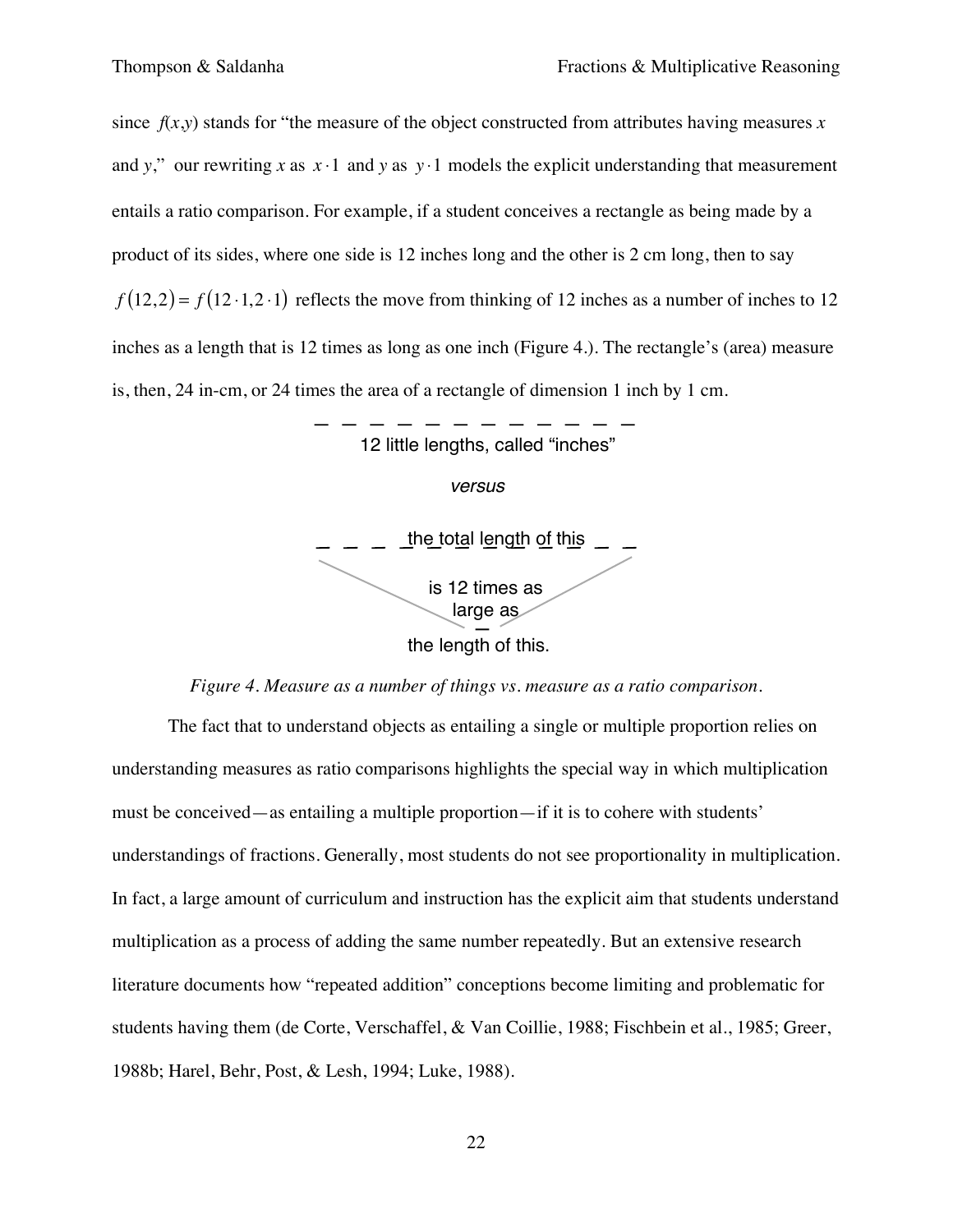As mentioned earlier, Fischbein (1985) and Burns (2000) propose repeated addition as the fundamental initial idea of multiplication. Because of students' prior, additive, numerical and quantitative experience, portraying multiplication as repeated addition makes multiplication easy to teach and, in this limited calculational sense, easy to learn. But thinking about multiplication as repeated addition leads to severe difficulties in later grades. Specifically, if  $5 \times 4$  means 4+4+4+4+4, "add 4 five times", then it is difficult to say what  $5\frac{2}{3} \times 4$  means. It cannot mean, "add 4 five and two-thirds times".

To introduce multiplication as repeated addition is, in principle, like introducing the quantification of work before discussing how to think of work so that it is quantifiable. Repeated addition is a quantification technique. It is not the thing being quantified. What does 4+4+4+4+4 quantify? Five fours. As described by Confrey (1994) and Steffe (1988, 1994) multiplication can be introduced to students by asking them to think about quantities and numbers in settings where they need to envision a multiplicity of identical objects. The question, "How much (many) do these make?" comes after conceiving what "these" are, and serves to orient students toward the quantification of multiplicities. The quantification itself may or may not involve repeated addition.

This approach to conceiving multiplication as about quantifying something made of identical copies of some quantity solves another problem created by students' thinking of multiplication as repeated addition. If we start with the basic meaning of  $5 \times 4$  as "five fours", then  $5\frac{2}{3} \times 4$  means "(five and two-thirds) fours". The principle difference between "add 4 five times" and "five fours" is that the former tells us a calculation to perform while the latter suggests something to imagine. Similarly, if students read " $5\frac{2}{3} \times 4\frac{3}{5}$ " with a multiplicity meaning, they will think about some number of (four and three-fifths). They will understand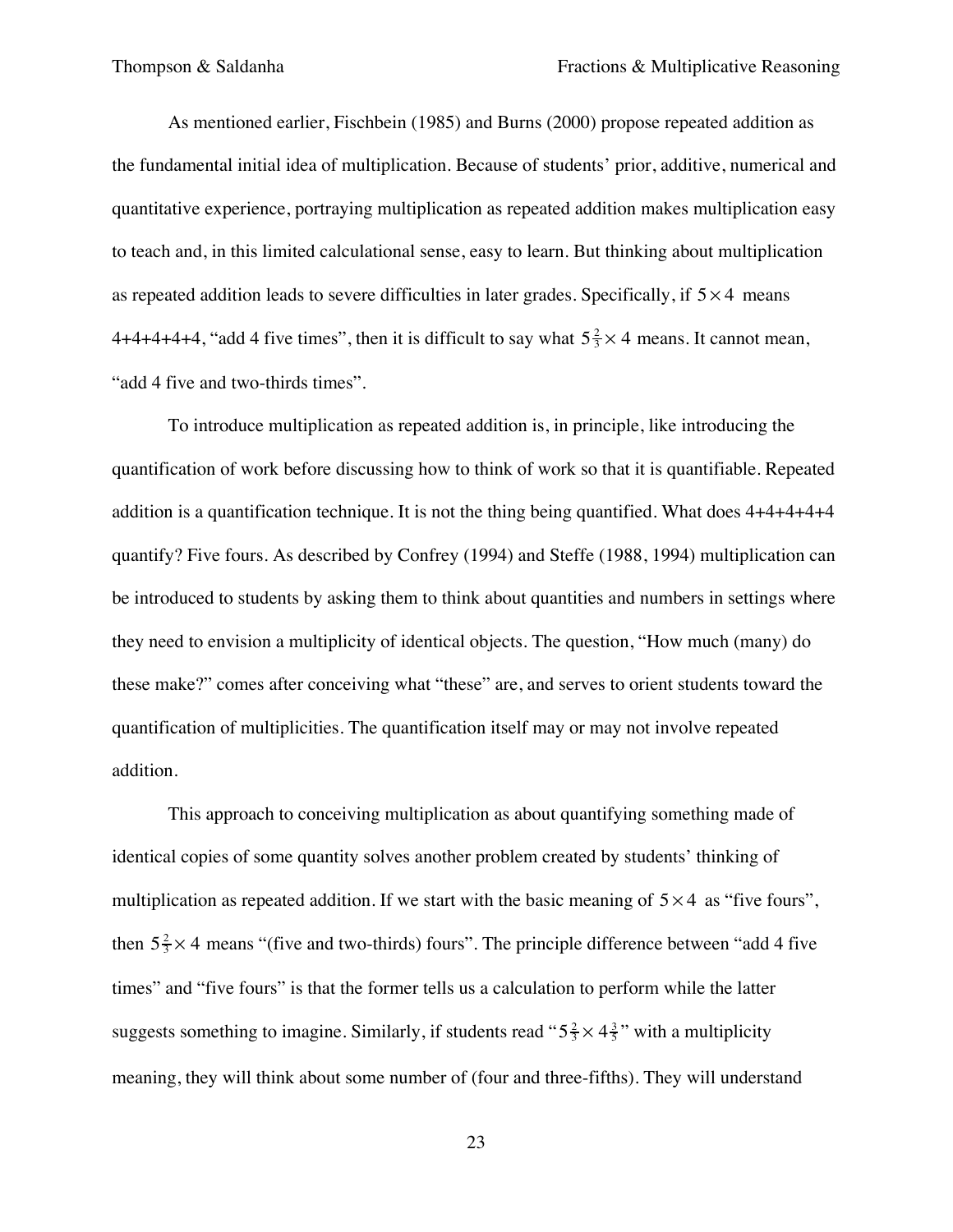" $5\frac{2}{3} \times 4\frac{3}{5}$ " as meaning 5 (four and three-fifths) and 2/3 of (four and three-fifths). When students understand to what the statement refers they can do whatever is sensible given the surrounding context.

This example carries a larger significance. It is that how students decode mathematical statements can have a large impact on the connections they form. If they read " $5 \times 4$ " as a command to calculate, then " $5 \times x$ " is highly problematic. But if they read " $5 \times 4$ " as "five fours", this supports the image that we are speaking of a product  $-(5 \times 4)$  is a *number* that is 5 times as large as four. " $5 \times 4$ " becomes a noun phrase and therefore points to something. Thus, understanding " $5 \times x$ " as "a *number*, a number that is 5 times as large as the number *x*," can be a natural extension of their understanding of numerical multiplication, but only if their understanding of numerical multiplication is appropriately general in the first place.

We re-emphasize that when a curriculum starts with the idea that " $\times$ " means "some number of (or fractions of) some amount," it is not starting with the idea that "times" means to calculate. It is starting with the idea that "times" means to envision something in a particular way—to think of copies (including parts of copies) of some amount. This is not to suggest that multiplication should not be about calculating. Rather, calculating is just one thing one might do when thinking of a product. Non-calculational ways to think of products will be important in comprehending situations in which multiplicative calculations might be useful. The comprehension will enable students to decide on appropriate actions.

Though we will discuss fraction schemes in a later section, it is worthwhile to point out here that for someone to understand multiplication multiplicatively he or she must also understand fractions as entailing a proportion. We will propose that the phrase "quantity *X* is 1/*n* of a quantity *Y*" mean that *Y* is *n* times as large as *X*. From that perspective, it does not mean that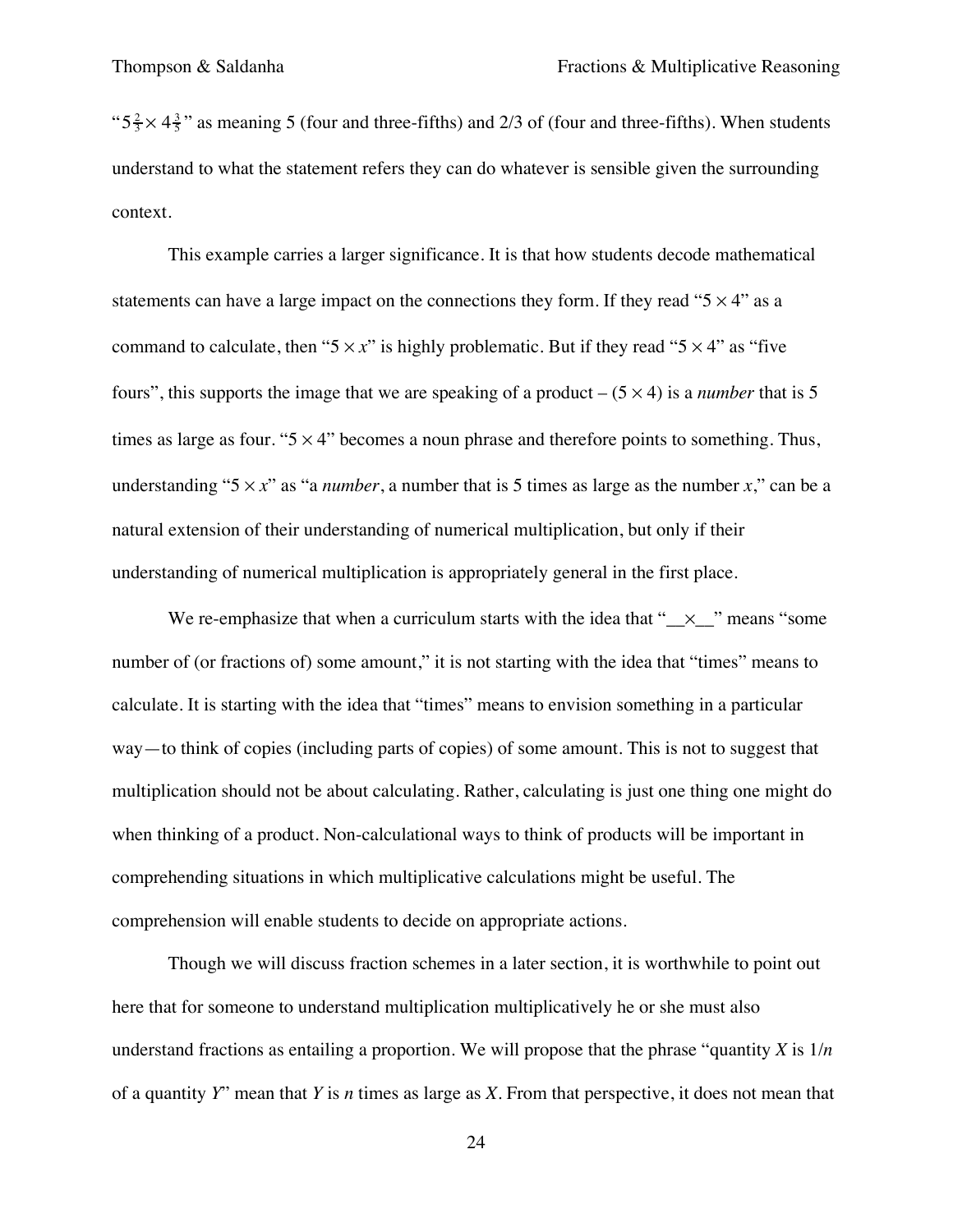*X* is one of *n* parts of  $Y$ .<sup>8</sup> Thinking of  $1/n$  as "one out of *n* parts" is to think of fractions additively—that *Y* is cut into two parts, one being *X* and the other being the rest. It is merely a way to indicate one part of a collection. When students' image of fractions is "so many out of so many", it possesses a sense of inclusion—that the first "so many" must be included in the other "so many". As a result, they will not accept the idea that we can speak of one quantity's size as being a fraction of another's size when they have nothing physically in common. They will accept "The number of boys is what fraction of the number of children?", but they will be puzzled by "The number of boys is what fraction of the number of girls?"

To think of multiplication as producing a product and to think at the same time of the product in relation to its factors entails proportional reasoning. To understand  $(5 \times 4)$ multiplicatively, students must understand that 4 in  $5 \times 4$  is not just 4 ones, as in  $20 = 4 + 9 + 7$ . Rather, 4 is special—it is  $1/5$  of the product.<sup>9</sup> In general, when students understand multiplication multiplicatively, they understand the product (*nm*) as being in multiple reciprocal relationships to *n* and to *m*:

- (*nm*) is *n* times as large as *m*,
- (*nm*) is *m* times as large as *n*,
- *m* is 1/*n* as large as (*nm*)
- *n* is 1/*m* as large as (*nm*).

An example using "ugly numbers" might clarify this point. In the expression  $4\frac{3}{7}\times7\frac{2}{3}$ 

<sup>&</sup>lt;sup>8</sup> This poses an interesting question. To what extent do we want to respect meanings that are commonly held but that end up hurting students who adopt it? A person with a sophisticated understanding of fractions can say "one out of n," really mean it additively at the moment of saying it (like, one of those six boys has a blue shirt), and yet flip effortlessly and unawarely to "the number of boys over there is six times as large as the number of boys with blue shirts". We do not object to the use of the words "one out of n". Our objection is that many people think that "one out of n" automatically conveys the latter. We contend that it takes a consistent, systematic effort over multiple grades to ensure that the majority of students internalize the multiplicative point of view, so that it becomes "the way they see things."  $9$  We are indebted to Jose Cortina for this observation.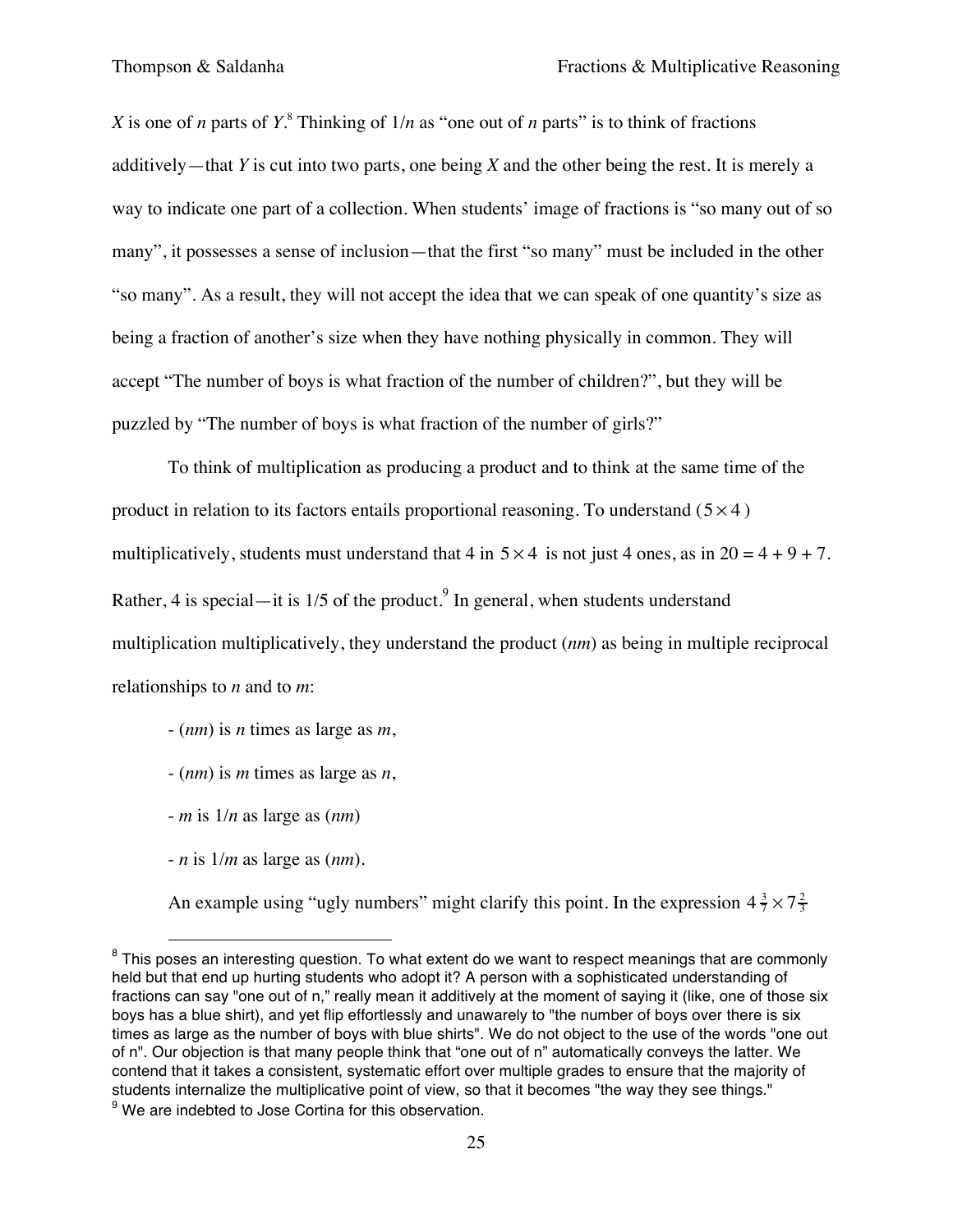(read as [four and three-sevenths] seven-and-two-thirds),  $7\frac{2}{3}$  is special. It is  $\frac{1}{4}$  $4\frac{3}{7}$ as large as the

product. What does " $\frac{1}{11}$ "  $4\frac{3}{7}$ as large as the product" mean? Recall that " $a$  is one-n<sup>th</sup> of  $b$ " means

that *b* is *n* times as large as *a*. So, to say that  $7\frac{2}{3}$  is  $\frac{1}{4}$  $4\frac{3}{7}$ as large as  $(4\frac{3}{7} \times 7\frac{2}{3})$  means that

 $(4\frac{3}{7}\times7\frac{2}{3})$  is  $4\frac{3}{7}$  times as large as  $7\frac{2}{3}$  (see Figure 5). One shaded region  $(7\frac{2}{3})$  is  $\frac{1}{4\frac{3}{2}}$  $4\frac{3}{7}$ of the total,

because the total is  $4\frac{3}{7}$  times as large as  $7\frac{2}{3}$ . The other three reciprocal relationships can be elaborated similarly.



 $\overline{a}$ *Figure 5. (Four and three-sevenths) seven and two-thirds.*

We have attempted to convey the generality inherent in thinking of multiplication in a way that entails proportionality and multiplicity. When presenting this perspective in professional development settings we sometimes hear the remark, "This is too complicated. Thinking of multiplication as repeated addition is much easier." We agree that repeated addition is easier than proportionality. But understanding multiplication as repeated addition keeps it divorced conceptually from measurement, proportionality, and fractions.

### **Division schemes**

Several research studies point to students' difficulties in conceptualizing division and its relationships with multiplication and fractions. Greer (1987; 1988a) and Harel (1994) noted the great frequency with which students will decide upon the use of multiplication or division depending on the size or type of numbers involved, not on the underlying situation. Graeber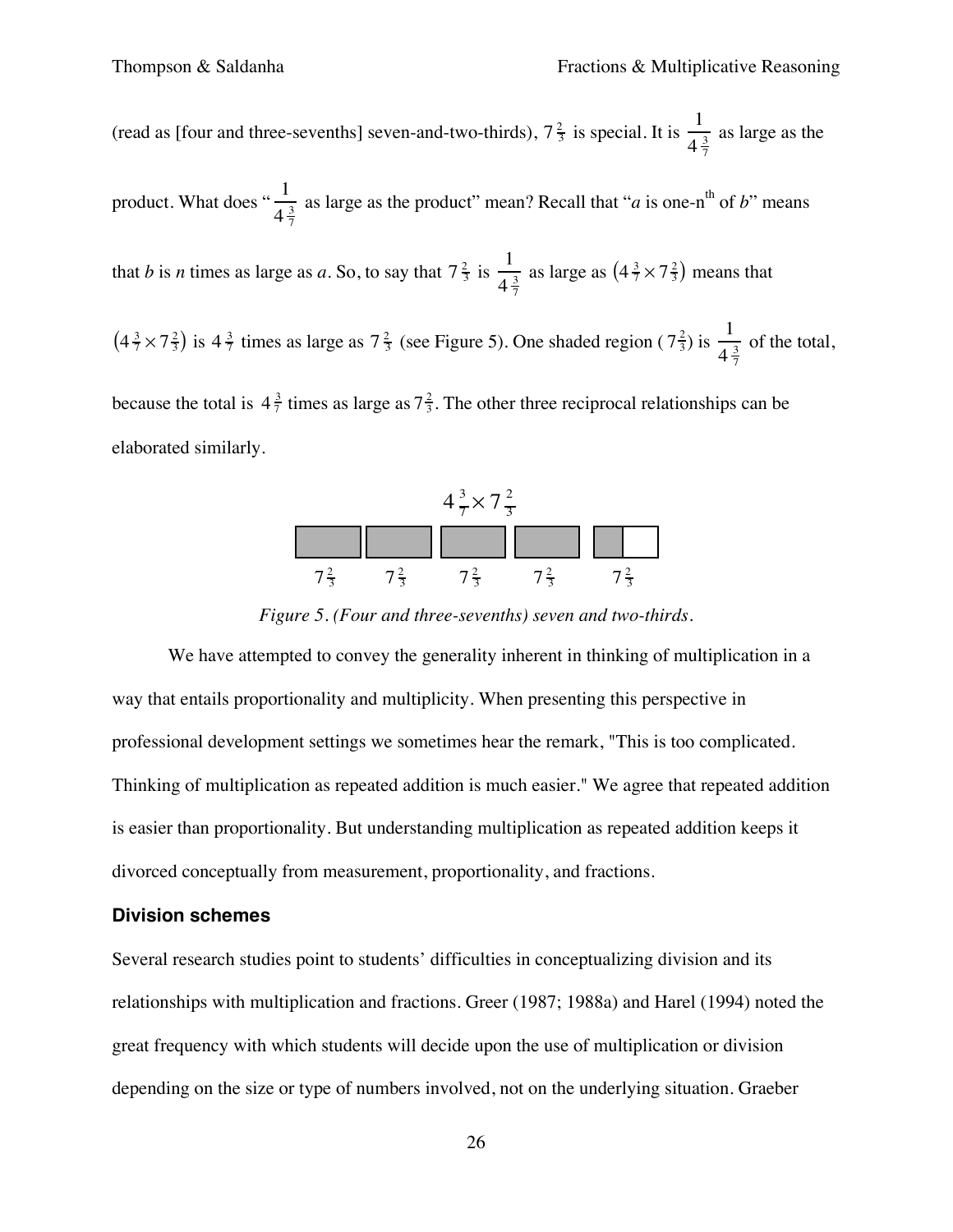(1988) found the same to be true among pre-service elementary teachers. Ball (1990) found that college mathematics majors had difficulty proposing situations in which it would be appropriate to divide by a fraction. Simon (1993) found that pre-service elementary teachers' knowledge of division was tightly intertwined with their whole-number schemes, which resulted in weak connections among various meanings of division and in their inability to identify the result's unit of measurement. In short, it is unquestionable that division is a problematic area of mathematics teaching and learning.

The fact that division is a problematic area does not clarify what is problematic or what constitutes an understanding of it. In addressing this issue we will begin with a widely used distinction between two "types" of division settings (sharing and segmenting), and demonstrate that, among other things, operational understanding of division entails a conceptual isomorphism between them.

Sharing (or partitioning) is the action of distributing an amount of something among a number of recipients so that each recipient receives the same amount.<sup>10</sup> Segmenting (or measuring) is the action of putting an amount into parts of a given size. "13 people will receive 37 pizzas. How many pizza's will each person receive?" usually is classified as a sharing situation, because of the request to distribute the pizzas into a pre-established number of groups. "You are to give 3 pizzas to each person, and you have 37 pizzas. How many people can you serve?" usually is classified as a segmenting situation, because of the request to put the pizzas into pre-established group sizes. It is well known that students often see these situations as being very different (Bell, Fischbein, & Greer, 1984; Bell, Swan, & Taylor, 1981; Greer, 1987, 1988b),

 $10$  We will speak as if all sharing situations are equi-sharing, and that all segmenting situations are equisegmenting.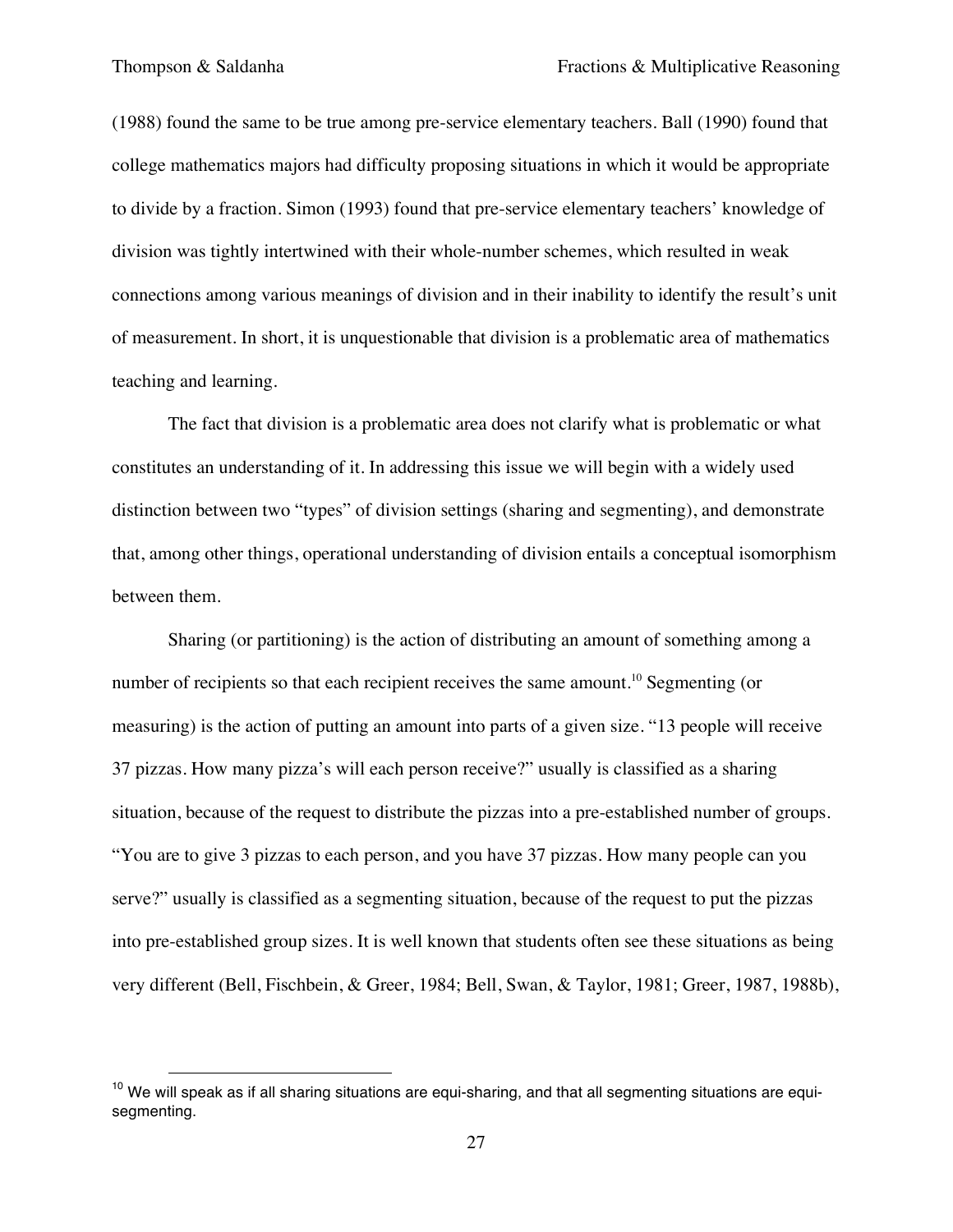and they are often puzzled that both can be resolved by the numerical operation of division.<sup>11</sup>

How is it possible that the results of sharing and segmenting are evaluated by the same numerical operation? To see why the numerical results are the same in either situation entails the development of operative imagery—the ability to envision the result of acting prior to acting and to suppress attention to the process by which one obtains those results.

To illustrate why the same numerical operation resolves the two situations we will speak of two scenes. In Scene 1 we will share an amount of chocolate (measured in bars) so that each of 7 people receive the same amount of chocolate (the same number of bars) and ask how many bars each person receives. In Scene 2 we will cut up the chocolate in parts of size 7 bars and ask how many parts we make. In both scenes, it is advantageous to consider the chocolate as one mass (that comprises some number of bars).

### *Scene 1: Share the chocolate among 7 people.*

- The process of sharing ends up with each recipient having the same amount of chocolate. So, if we put the chocolate into 7 parts, each part contains 1/7 of the chocolate. So, the number of candy bars in each part is 1/7 as large as the total number of candy bars that comprise the entire amount of chocolate.
- Each person receives a number of bars that is  $1/7$  of the total number of bars.

### *Scene 2: Put the chocolate into 7-bar parts*

- The process of segmenting cuts up the mass of chocolate into a number of parts of a given size, perhaps with an additional part that is a fraction of the given size.
	- − We cut this mass into parts, each part the size of 7 bars, and consider any chocolate left

 $11$  It is also well known, by these same studies, that if you change the numbers so that in either situation each person receives 2/3 pizza, students will see these problems even differently yet. We agree with Confrey (1994) that this result is entirely an artifact of persistent experience with stereotypical problems in which products are always larger than either factor and quotients are always smaller than the minuend.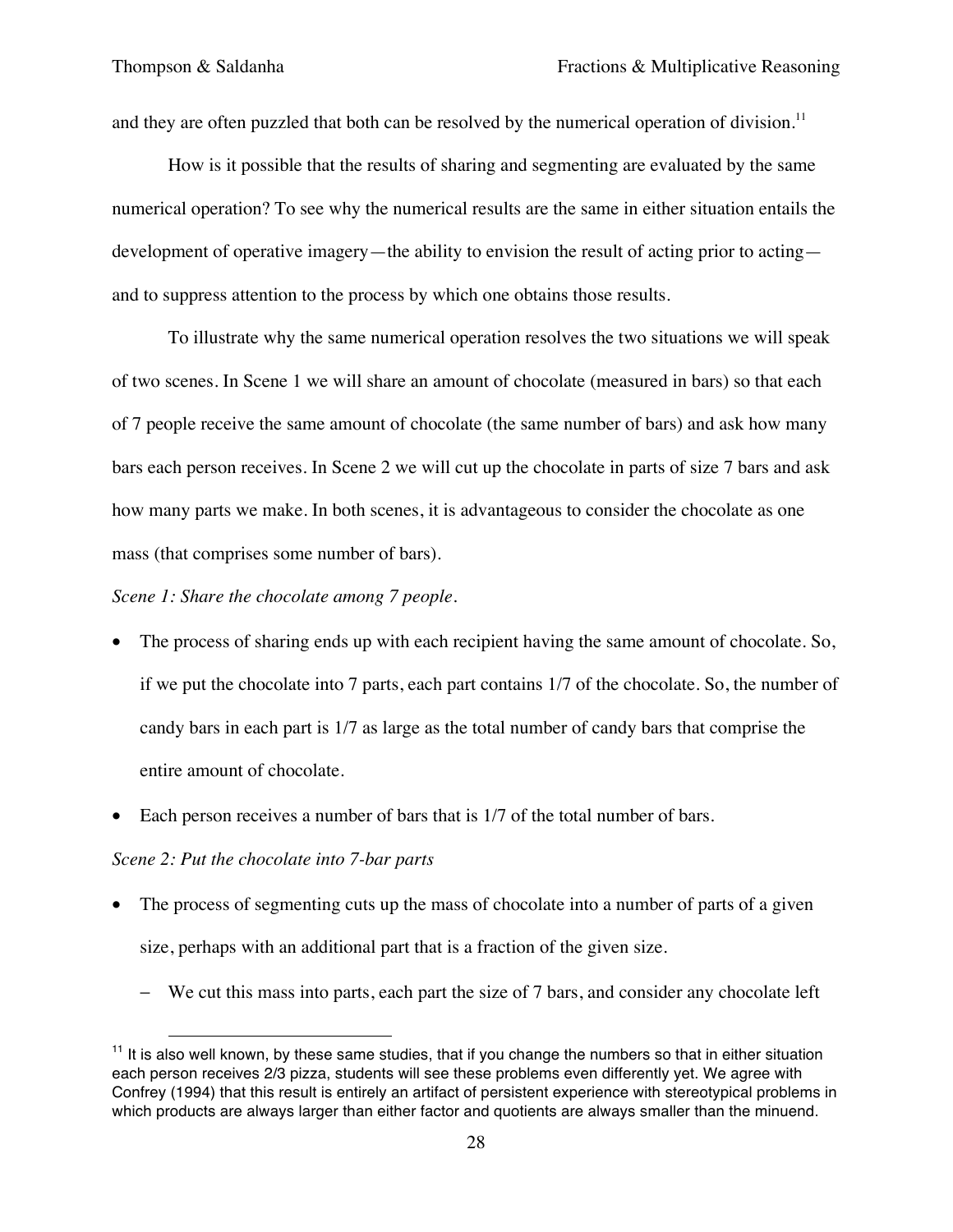over to make some fraction of a part (i.e., a fraction of 7 bars).

- − We can determine the number of parts by copying one bar from each part and a proportionate part of a bar from any fraction of a part.
- − Each part (or fraction of a part) is 7 times as large as what we copied from it, so the total is 7 times as large as what we copied in all.
- − The mass of chocolate is 7 times as large as what we copied, and what we copied counts the number of parts.
- The number of parts made by cutting up the chocolate into 7-bar sized parts is 1/7 as large as the number of bars that make up the entire amount of chocolate.

These two analyses show that sharing (partitioning) a number of candy bars among 7 people and segmenting (measuring) that number of bars into 7-bar-sized parts both produce a number that is 1/7 as large as the number of candy bars. The above analysis also reveals that sharing (partitioning) and segmenting (measuring) are highly related even though, at the level of activity, they appear to be very different. When students understand the numerical equivalence of measuring and partitioning they understand that any measure of a quantity induces a partition of it and that any partition of a quantity induces a measure of it.

# **Fraction schemes**

A common approach to teaching fractions is to have students consider a collection of objects, some of which are distinct from the rest, as depicted in Figure 6.



*Figure 6. What does this collection illustrate?*

What might Figure 6 illustrate to students? It often is portrayed as illustrating 3/5 as if it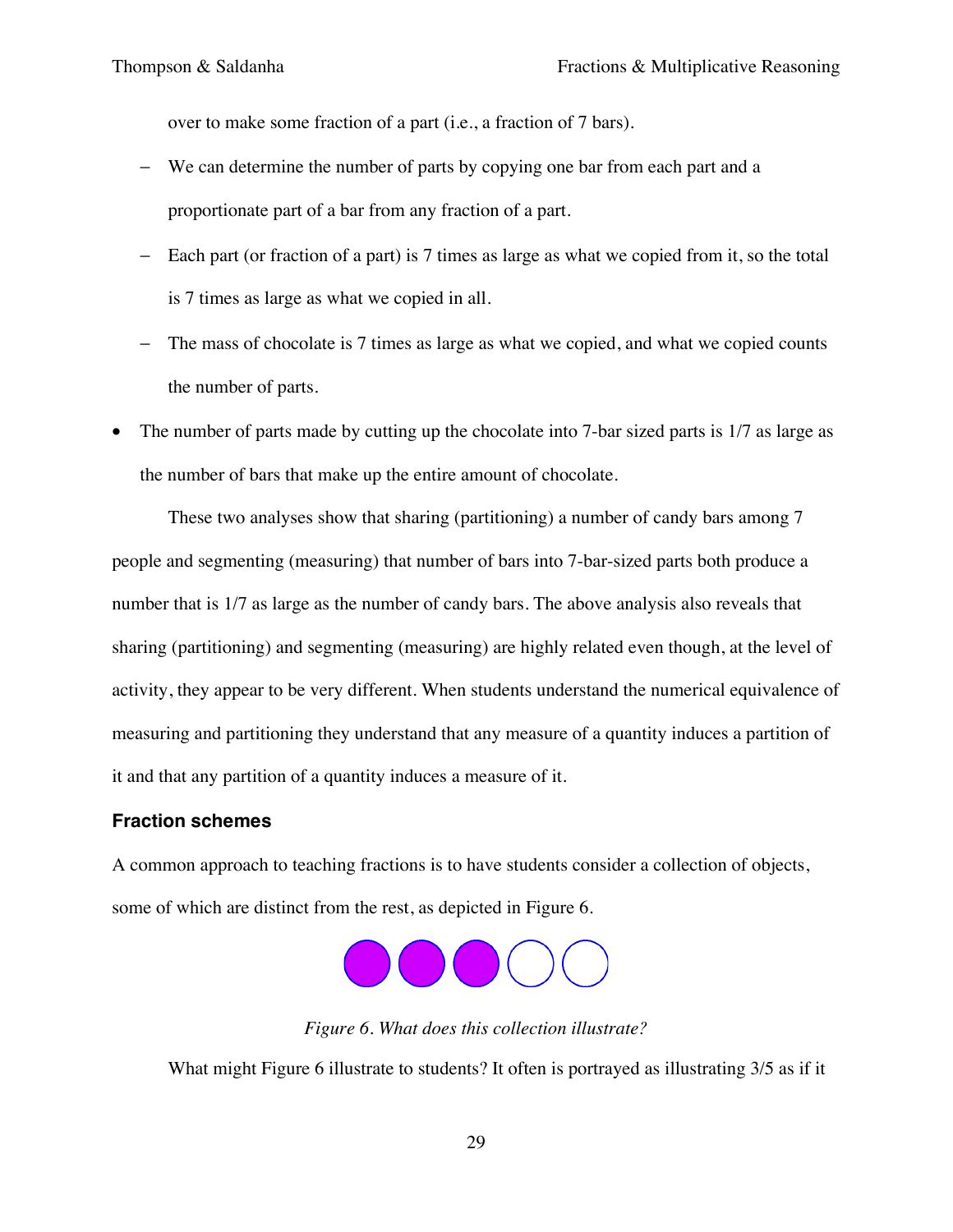$\overline{a}$ 

cannot illustrate anything else. A person could also see Figure 6 as illustrating that  $1 \div \frac{3}{5} = 1\frac{2}{5} - 1$  $5 \div 3 = 1\frac{3}{3}$  — that within 5 is one 3 and two-thirds of another 3. Finally, they could see Figure 6 as that within one whole there is one three-fifths and two-thirds of another three-fifths, or that illustrating  $\frac{5}{3} \times \frac{3}{5} = 1$  — that five-thirds of (three-fifths of 1) is 1 (Figure 7).



#### *Figure 7. Various ways to think about the circles and collections in Figure 6.*

We rarely find texts or teachers discussing the difference between thinking of 3/5 as "three out of five" and thinking of it as "three one-fifths." How a student understands Figure 6 in relation to the fraction 3/5 can have important consequences. When students think of fractions as "so many out of so many" they are puzzled by fractions like 6/5. How do you take six things out of five $2^{12}$ 

The system of conceptual operations comprising a fraction scheme is based on conceiving two quantities as being in a reciprocal relationship of relative size: *Amount A is 1/n the size of amount B means that amount B is n times as large as amount A. Amount A being n times as large as amount B means that amount B is 1/n as large as amount A*. Another way to say "reciprocal relationship of relative size" is to say that the two amounts in comparison are

<sup>&</sup>lt;sup>12</sup> We often hear teachers and teacher education students say "change 6/5 to  $1\frac{1}{5}$  and they'll understand." This misses the point. It is problematic if a student *must* change 6/5 to $1\frac{1}{5}$ , for it means that students cannot understand any situation in which they must see fractions as entailing a proportional relationship.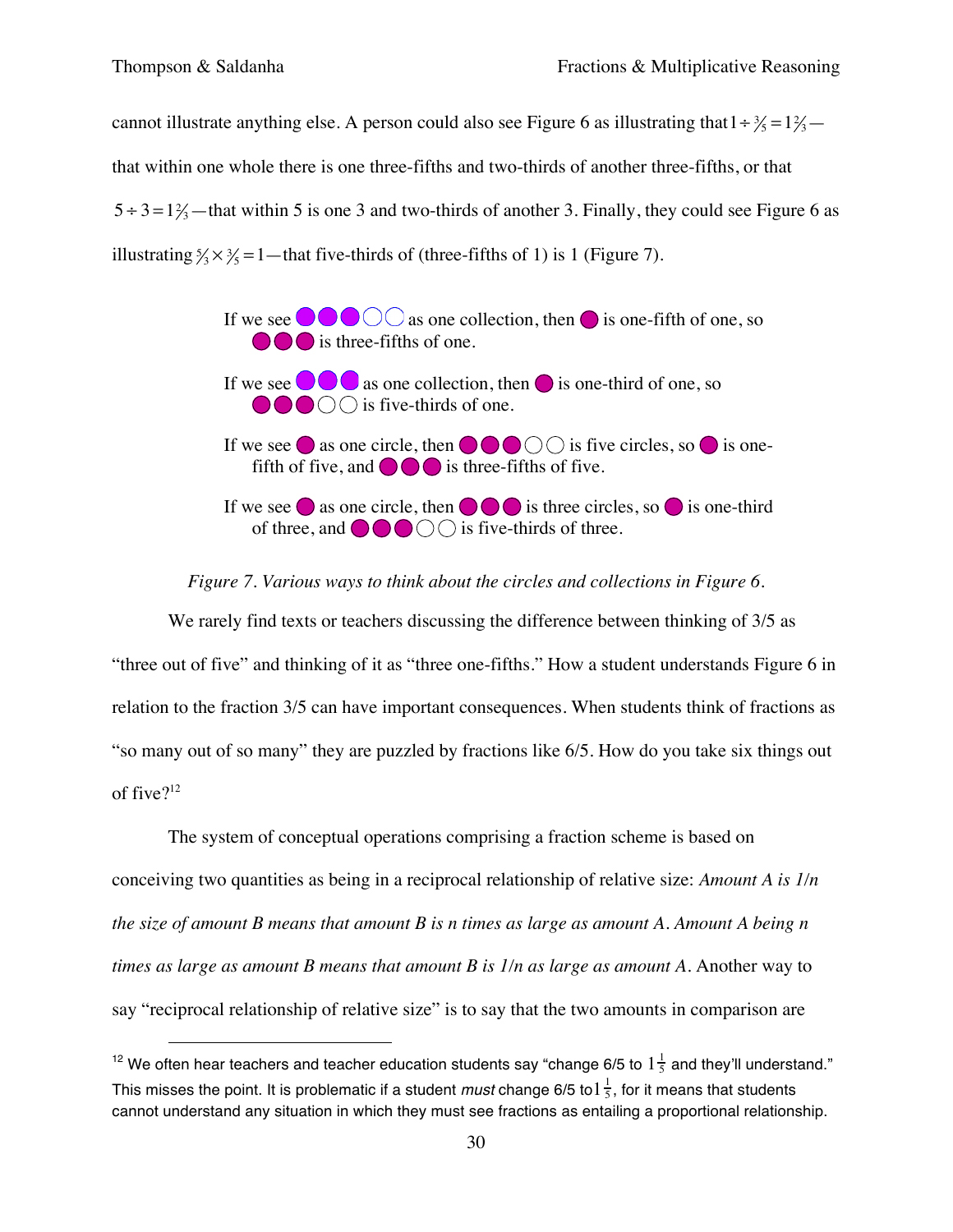each measured in units of the other. Amount B being 7 times as large as amount A is to say that amount B is measured in units of A. Amount A being 1/7 as large as amount B is to say that amount A is measured in units of B.

We worded these sentences very carefully, avoiding the phrase "1/n of". This is to emphasize the slippery connection, mentioned earlier, between comparison and inclusion. Fraction sophisticates can say, "A is some fraction *of* B" and get away with it because they imagine that A and B are separate amounts even though A might be perceived as including B (see Figure 4). Students are often instructed, and therefore learn, that the fractional part is contained within the whole, so "A is some fraction *of* B" connotes a sense of inclusion to them, that A is a subset of B. As a result, statements like "A is 6/5 of B" make no sense to them. However, when thought of multiplicatively, "A is  $m/n$  as large as B" means that A is *m* times as large as  $\frac{1}{n}$  of B. So, from a multiplicative perspective, "A is 6/5 as large as B" does not imply that A and B have anything in common. Rather, it means that A is 6 times as large as (1/5 of B).

Our conceptual analysis of fraction knowledge resembles the approach taken by the Rational Number Project (Behr et al., 1992, 1993; Lesh et al., 1988). They characterized "m/n of B" as m one-n<sup>ths</sup> of B. The difference between their characterization and ours is that we stress the need for a direct link to students' conceptualizing reciprocal relationships of relative size. Without our insistence on students having that link they could appear to be speaking of fractions in ways we intend while in fact be thinking of additive inclusion—that 1/n of B is just one of a collection of pieces—without grounding it in an image of relative size.

Students gain considerable mathematical power by coming to understand fractions through a scheme of operations that express themselves in reciprocal relationships of relative size. For example, "related rate" problems are notoriously difficult for U.S. algebra students.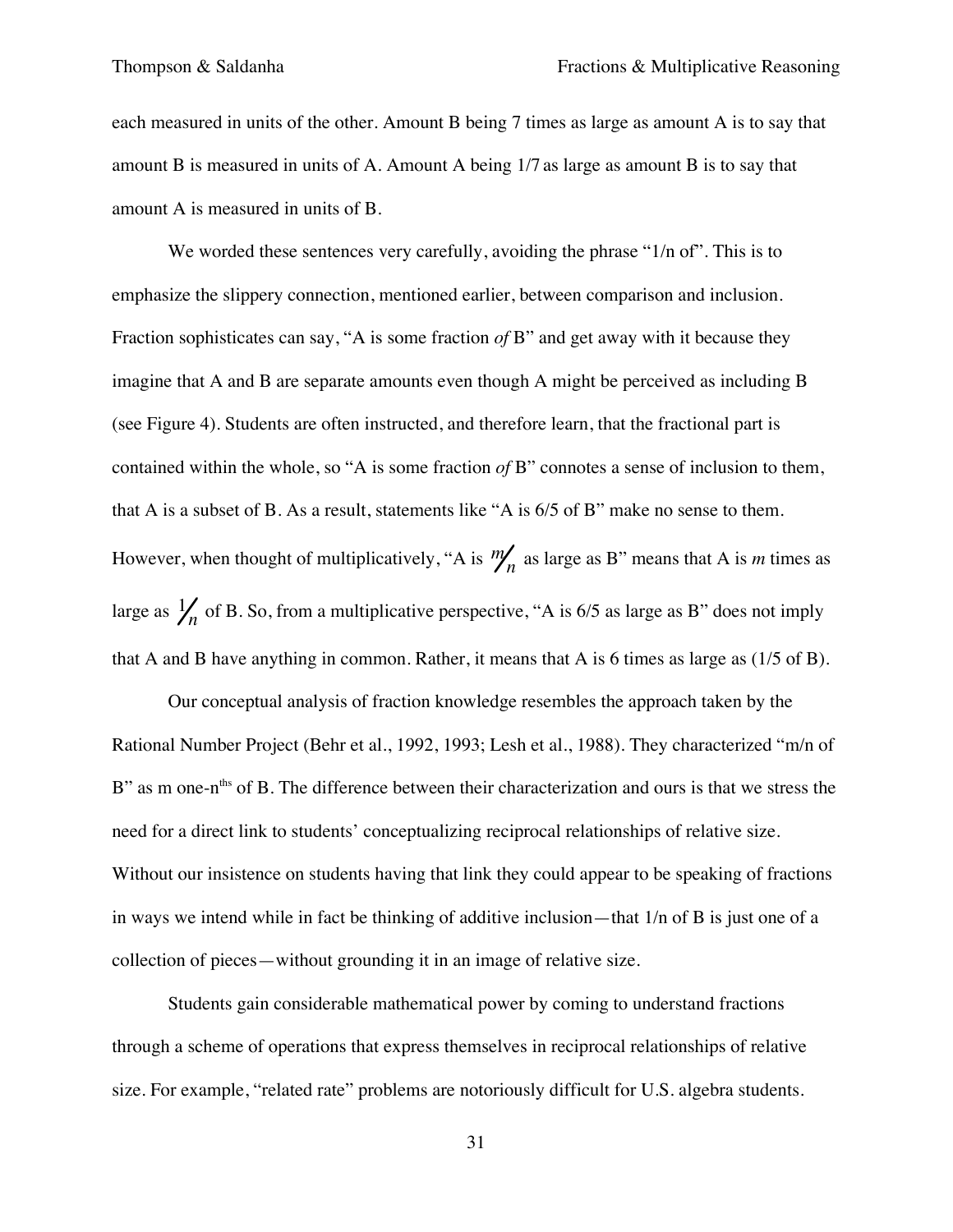It took Jack 20 seconds to run as far as Bill did in 17 seconds. Jack ran at about 18 ft/sec throughout. About how fast did Bill run?

One way to reason about this problem using basic knowledge of fractions is as below.

The chain of reasoning is based on Figure 8. In it we see that Jack and Bill ran the same distance

but in different amounts of time. It is important to note that 1 second is 1/20 of Jack's time and is

1/17 of Bill's time.



*Figure 8. Jack and Bill took different amounts of time to run the same distance.*

- Bill runs 1/17 of the distance in 1/17 of his time.
- Jack runs 1/20 of the distance in 1/20 of his time.
- 1/17 of Bill's time is as large as 1/20 of Jack's time.
- Were Bill to continue running 3 seconds, he and Jack will have run the same amount of time.
- Were Bill to continue running another 3 seconds, he will run an additional 1/17 of the distance in each second
- Bill runs 20/17 as far as Jack in the same amount of time
- Therefore, Bill runs 20/17 as fast as Jack.

To understand fractions as based in reciprocal relationships of relative size draws heavily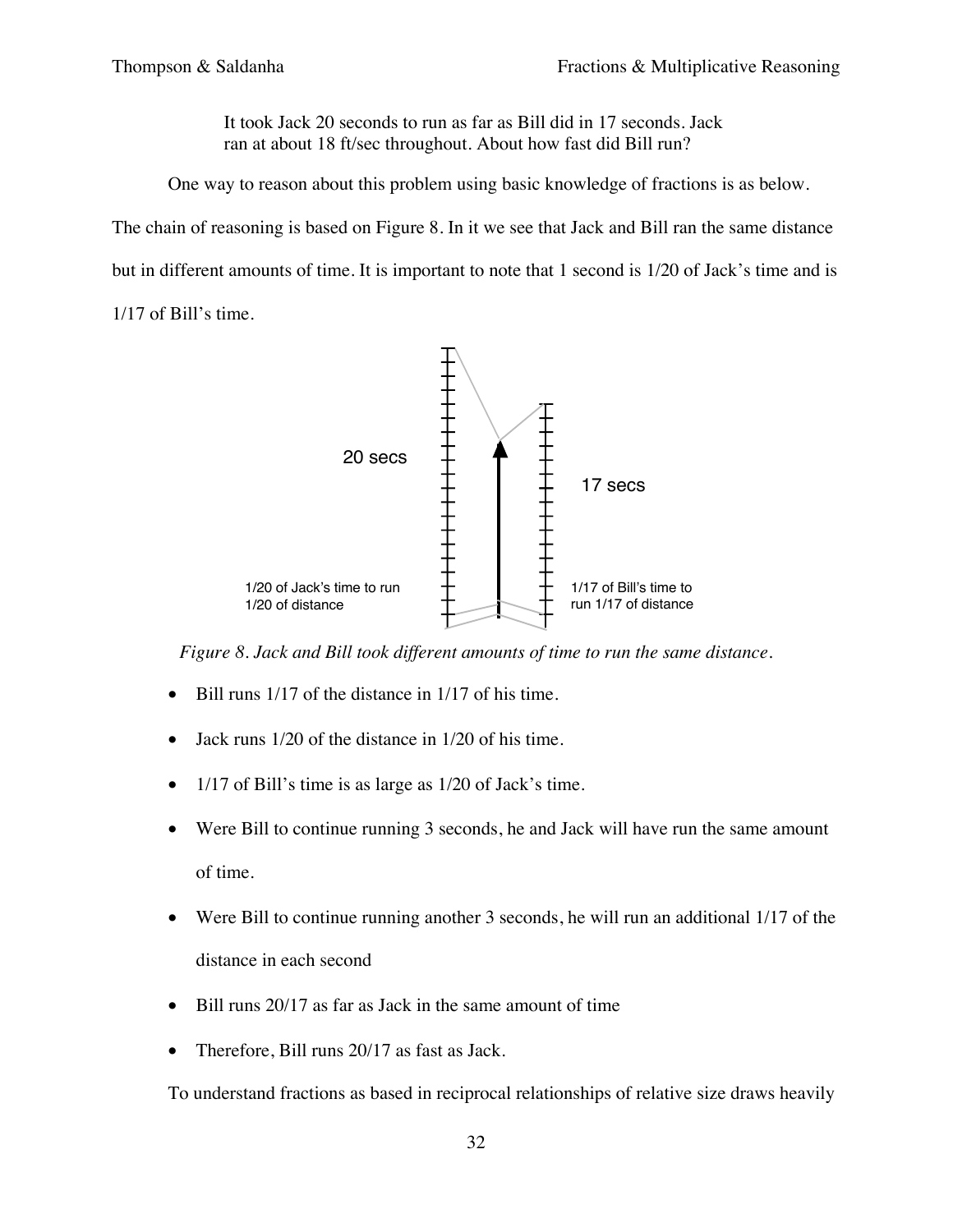on relationships among measure, multiplication, and division. For example, if we interpret "*a*÷*b*" as "the number of *b*'s in *a*". Then whatever number  $a \div m/n$  is (i.e., whatever number is the number of  $\frac{m}{n}$  in *a*) it is *n* times as large as  $a \div m$ , because  $\frac{m}{n}$  is  $\frac{1}{n}$  as large as *m*. (see the discussion following Figure 1).<sup>13</sup> When we recall that  $(a \div m)$  is  $\frac{1}{m}$  as large as *a* we can conclude that whatever number is  $a \div m'_n$ , it is *n* times as large as  $\frac{1}{m}$  of *a*. Put more briefly,  $a \div m'_n =$  $m/m \cdot a$ . "The number of  $m/n$  's in *a* is *n* times as large as  $\frac{1}{m}$  of *a*." This is a conceptual derivation of the "invert and multiply" rule for division by fractions, and its interpretation is straightforward when thinking in terms of relative sizes. Similarly, we can use fraction relationships to reason about algebraic statements like  $x = \frac{y}{32}$ . " $x = \frac{y}{32}$ " means that *x* is 1/32 as large as *y*. That means that *y* is 32 times as large as *x.* So, *y*=32*x*.

The evolution of students' understandings of reciprocal relationships of relative size is still being researched, especially by Steffe and his colleagues (Hunting, Davis, & Pearn, 1996; Steffe, 1991a, 1993, 1994, in press; Tzur, 1999). The fact that this understanding happens so rarely among U.S. students makes it quite hard to research its development. But the fact that these understandings of fractions exist so rarely is a significant problem for U.S. mathematics education, for there is some evidence that it is expected more routinely elsewhere (Dossey et al., 1997; Ma, 1999; McKnight et al., 1987). It should be a dominant topic of discussion that U.S. instruction fails to support its development, and we should understand the reasons for that failure in detail. At present, we can say little more than "it doesn't happen because few teachers and teacher educators expect it to happen." We should be able to say more.

 $13$  How you say the symbols to yourself while reading this passage can help or impede understanding it. To read "m/n" as "m slash n" or "m over n" makes it virtually impossible to make sense of the passage. To read "m/n" as "m n<sup>ths</sup>" helps. To read it as "m one-n<sup>ths</sup>" helps even more.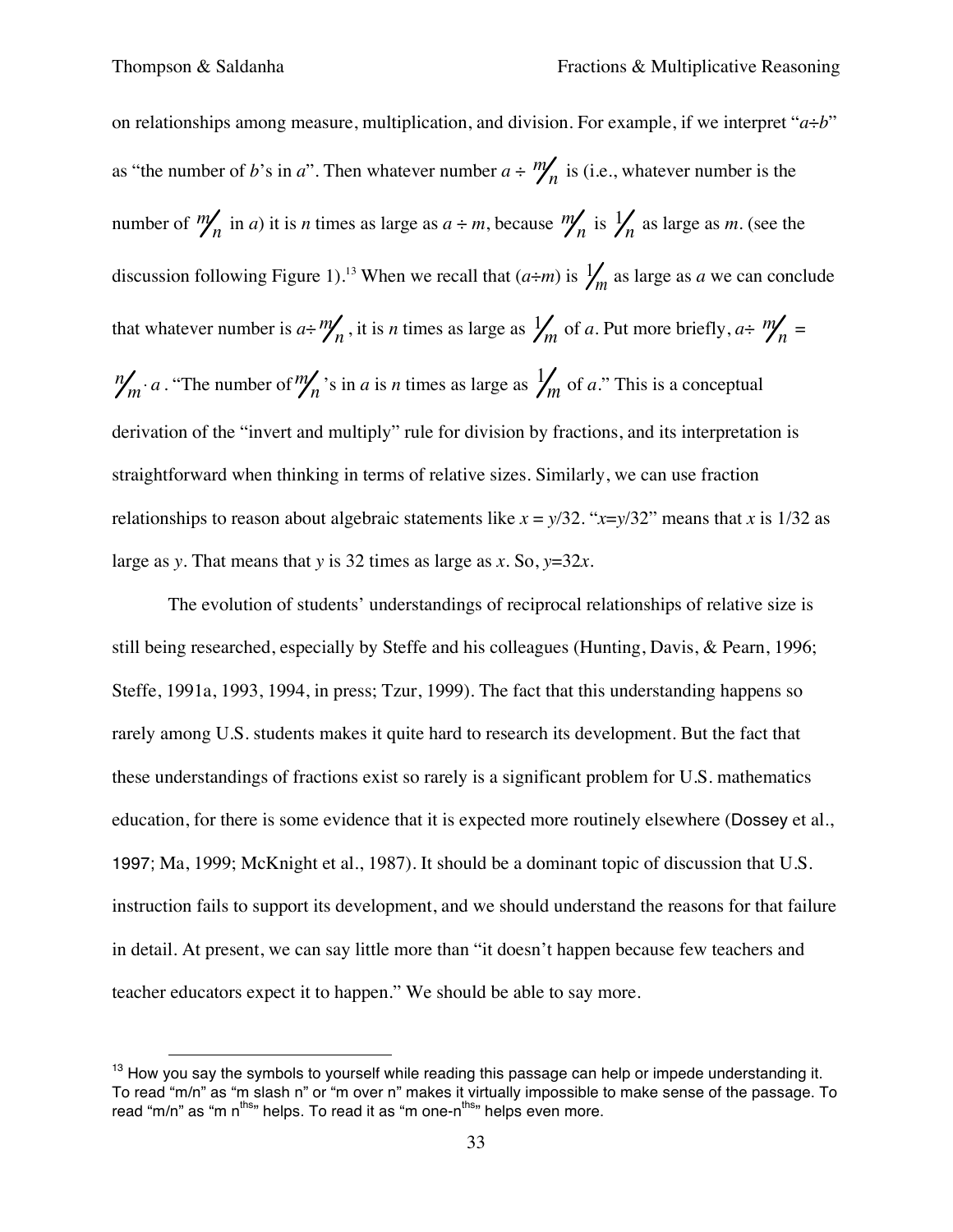The matter of students' and teachers' inattention to what numbers are and what it means

to operate on them is reminiscent of a discussion between Samuel Kutler (1998) and John

Conway (1998) in which Kutler wondered about Conway and Guy's (1998) treatment of

fractions. Kutler asked:

... they [Conway and Guy] give this example:  $2/3 \times 1/4 = 4/6 \times 1/4$  $= 1/6$ . What is the logic of this? Do [they] think that the readers have learned that the definition of the product of a/b and c/d is ac/bd and that they have forgotten it? Do they think that the reader knows or will investigate the justification for compounding the ratios of numbers, or what? (Kutler, 1998)

Conway responded:

Guy and Conway DO think, unfortunately, that readers have learned that that is the definition of the product, which it really isn't, except in formal axiomatic contexts. Suppose one stick is three-quarters as long as another, whose length is two-and-a-half inches. Then do you really think that the reason the shorter stick's length is 15/8 inches is because the DEFINITION of a/b times c/d is ac/bd? It ISN'T! It's because what actually happens is that if you cut the longer stick into 4 equal quarters and throw one of them away, the total length of what's left will actually be 15/8 inches. (Conway, 1998)

Kutler spoke from a presumed image that the result of multiplying fractions is determined

by an algorithm. Conway pointed out that the result of multiplying fractions is determined by what multiplication of fractions *means*. In his example,  $\frac{3}{4} \times 2\frac{1}{2}$  refers to a length that is 3 times as long as is  $\frac{1}{4}$  of  $2\frac{1}{2}$ . That is the way he turned " $\frac{3}{4} \times 2\frac{1}{2}$ " into something to which it referred. It happens that the result is 15/8 not by definition, but by coincidence. The rule "a/b  $\times$  c/d = ac/bd" is a generalization that derives from the meanings of multiplication and of fractions in conjunction with a particular notational system for expressing those meanings. We agree with Conway that it is misguided to portray multiplication of fractions as being defined by a generalization, and we support the larger implication that it is misguided to portray numbers and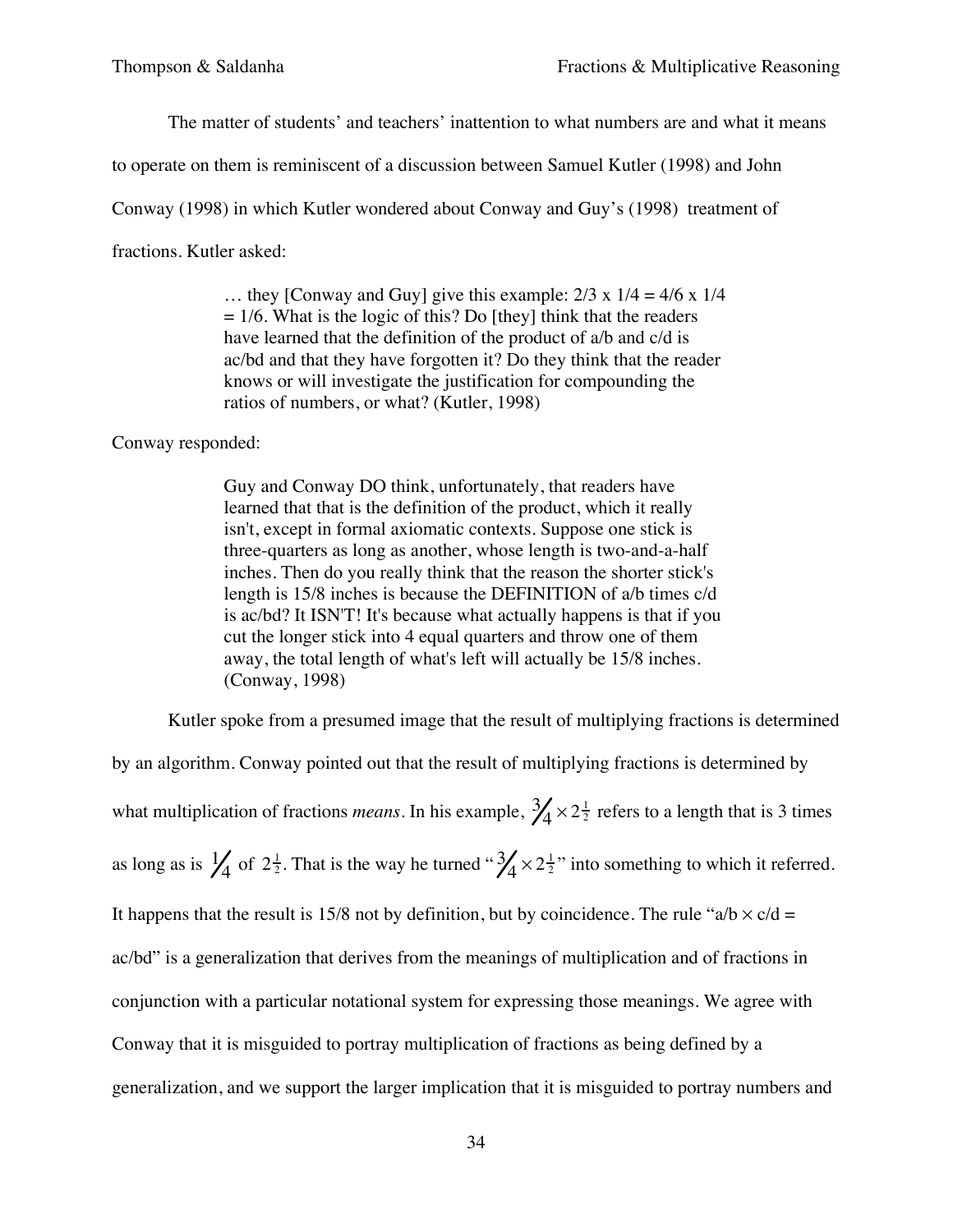operations as being defined by what could be (under a more enlightened pedagogy) generalizations rooted in meaning-making activities.

Though we have chosen not to speak of developmental issues of fraction understanding, we do note that Steffe (in press) describes a form of reasoning that is quite close to a conception of fraction that, while not entailing proportionality, students having it are close to understanding two magnitudes in reciprocal relationship of relative size. Steffe describes students who, when asked to make a stick that is  $1/12<sup>th</sup>$  the length of a given stick, generated a length that, when iterated 12 times, produces a length as long as the given stick. These students did not have a conception of fractions that entailed proportionality, but they were fully aware that the longer stick was made of 12 of the shorter ones, and that 12 of the shorter ones made one of the longer ones. What they were lacking was the sense of reciprocity of relative size—that the shorter stick was measured in units of the larger one as well as the larger one in units of the shorter. Steffe claims that this is an intermediate state between additive and multiplicative understandings of fractions, and that through repeatedly generating such parts in relation to wholes students will solidify their image into one that entails proportionality and reciprocity of relative size.

#### **Fractions—a synthesis**

The title of this section does not point to what we will do in it. We will not synthesize what we've said about measurement, multiplication, division, and fraction. Rather, it points to what fractions are. Fractions *are* a synthesis. We do not claim this in a realist sense. We mean it in a cognitive sense. Fractions become "real" when people understand them through complementary schemes of conceptual operations that are each grounded in a deep understanding of proportionality. At the same time, a focus on developing these schemes will enrich students understanding of proportionality.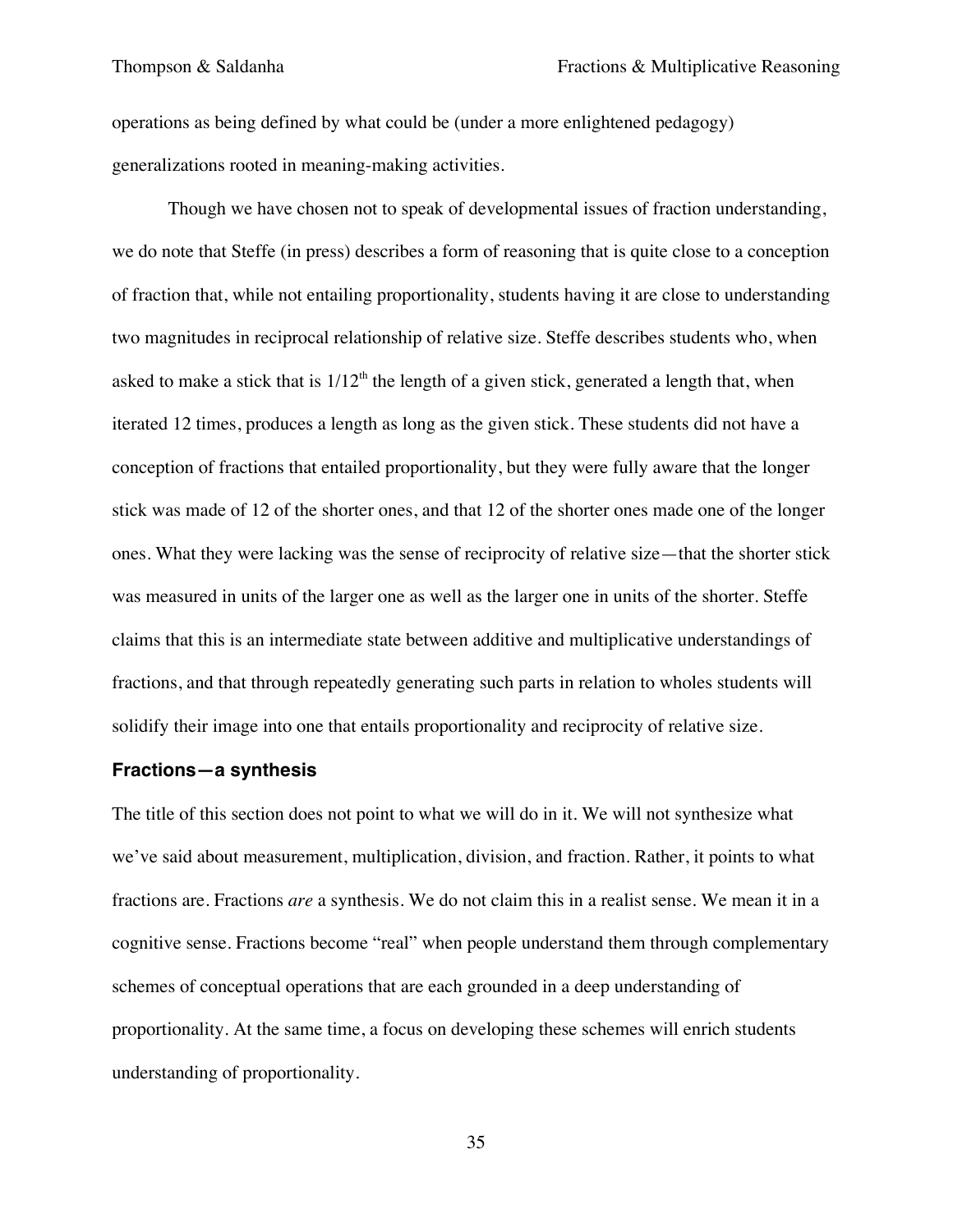Most evidence points to the firm conclusion that it is rare for fractions to be real to U.S. students. The extent to which other countries' cultures and educational systems support students' creation of that reality is an open question, but an important one. Nevertheless, our system would be improved were it to support students' creation of fractions. We need not compare ourselves to other countries in setting goals for ourselves.

#### **Conclusion**

We have attempted to make explicit one image of what "to understand fractions" means. In doing so we described conceptual operations that might underpin those understandings. We stress that we do not intend this chapter to be definitive. Rather, we offer it as a "sacrificial example" that, we hope, contributes to productive discussions of what we intend students learn from instruction.

We have not discussed issues of symbolization, representation, symbolic skill, problem solving, and so on. The issues we've raised are largely independent of symbolism and symbolic procedure. Conceptual operations are about what one *sees*, not what one does, and about reasoning that is grounded in meaning. This is not to say that "doing" is unimportant. Rather, it expresses the common-sense adage that you should conceive of what you are trying to accomplish before trying to do it. Rules and shortcuts for operating symbolically should be generalizations from conceptual operations instead of being taught in place of them. Of course, part of building conceptual operations is the attempt to express them in symbols and diagrams. Symbolic operations can become the focus of instruction once students have developed coherent and stable meanings that they may express symbolically. But as a number of people have stressed, it is important that students have a rich web of meanings to fall back on when they become confused or cannot recall a remembered procedure (Brownell, 1935; Cobb, Gravemeijer,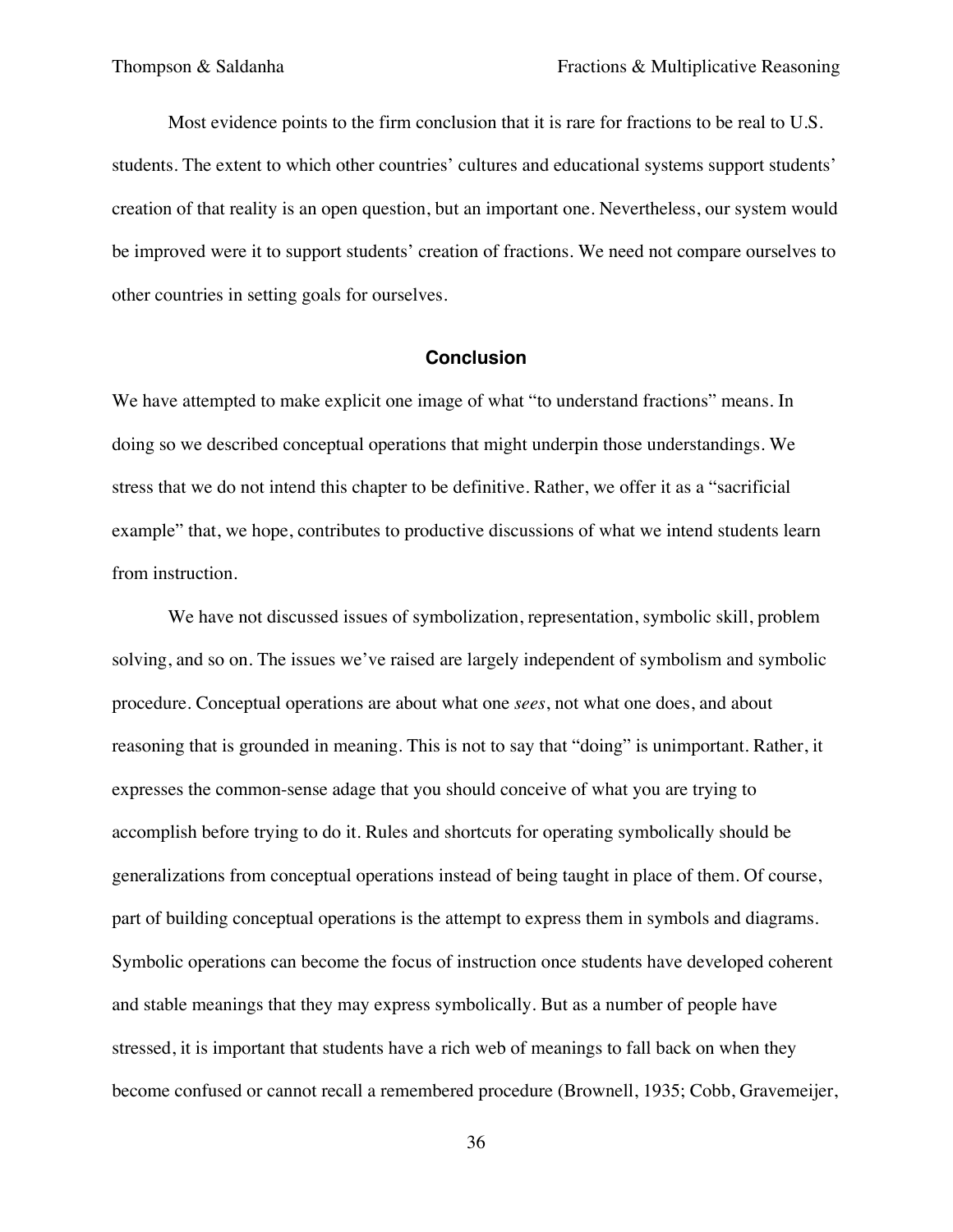Yackel, McClain, & Whitenack, 1997; Gravemeijer, Cobb, Bowers, & Whitenack, 2000; I. Thompson, 1994; Thompson, 1992; Wearne & Hiebert, 1994).

There is a practical drawback to scheme-based characterizations of learning objectives. Assessment of whether students have achieved a learning objective is more complicated when expressing it in terms of schemes of conceptual operations than when expressing it in terms of behavioral skills. When learning objectives are stated in terms of skills, determining whether a student has achieved them is straightforward. When learning objectives are stated as schemes of operations, students' behavior must be interpreted to decide whether it reflects reasoning that is consistent with the objectives' achievement. This complication is unavoidable. However, coming to see reasoning in students' behavior is part of coming to understand the scheme-based approach we've used, so attempts at making teachers sensitive to students' reasoning may have the side-effect of preparing them to think of learning objectives in terms of conceptual operations.

In closing, we re-emphasize our motive for this chapter. We believe that conditions for improved instruction entail an enduring discussion of what the community intends that students learn. When teachers and teacher educators lack clarity and conceptual coherence in what they intend students learn, they introduce a systematic disconnection between instruction and learning. This becomes a major obstacle to creating instruction that empowers students to think mathematically. Please note that we said the problem is a lack of clarity and coherence in what teachers and teacher educators intend that students learn; we did not say that any one intention is correct. Nevertheless, not all intentions are equally coherent or equally powerful. We hope this chapter helps initiate prolonged discussions of what those intentions should be.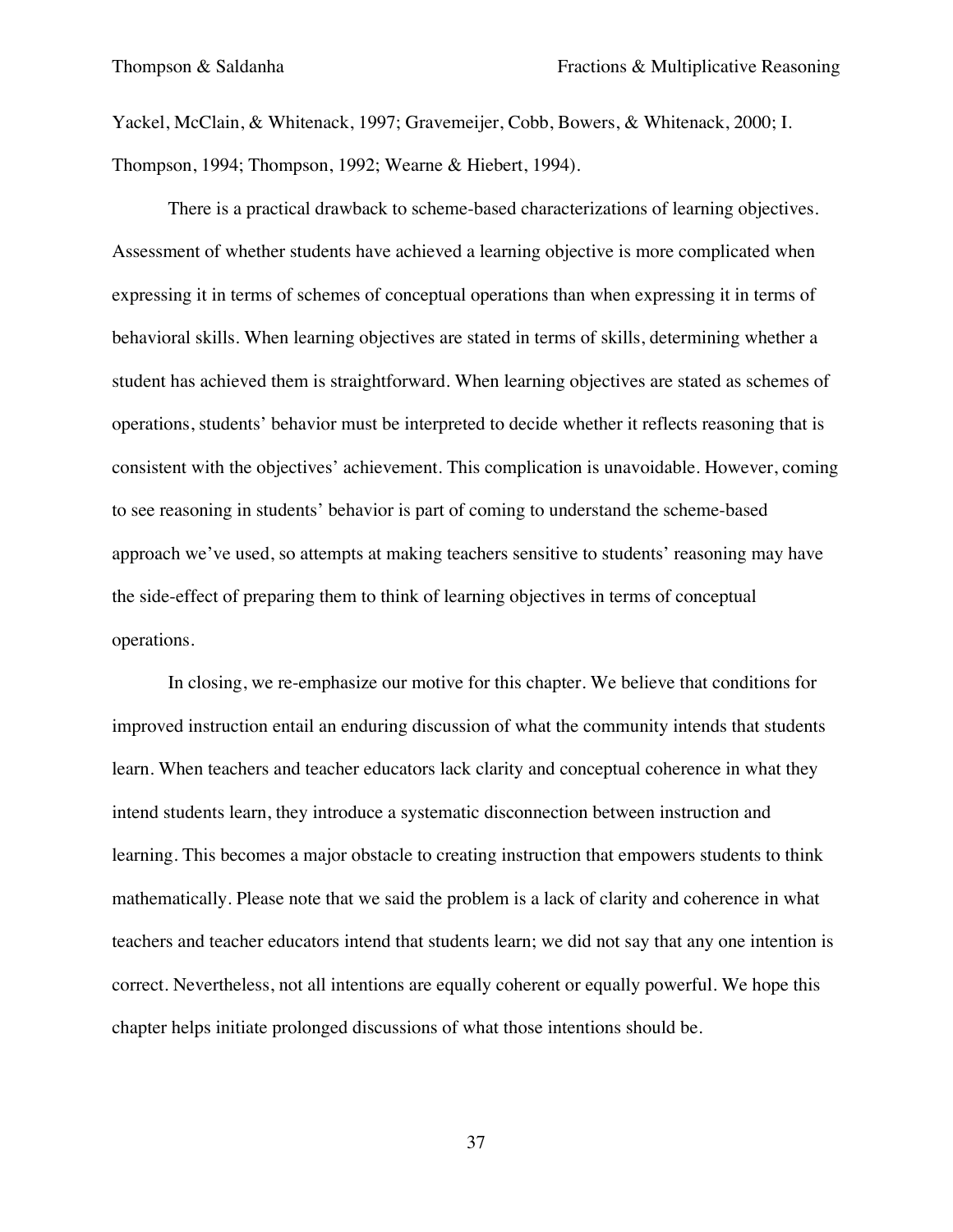### **References**

- American Heritage. (2002). *Dictionary of the English Language*. Retrieved August 11, 2002, 2002, from http://www.bartleby.com/61/93/U0059300.html
- Ball, D. L. (1990). Prospective elementary and secondary teachers' understanding of division. *Journal for Research in Mathematics Education, 21*, 132–144.
- Behr, M., Harel, G., Post, T., & Lesh, R. (1992). Rational number, ratio, and proportion. In D. Grouws (Ed.), *Handbook for research on mathematics teaching and learning* (pp. 296– 333). New York: Macmillan.
- Behr, M., Harel, G., Post, T., & Lesh, R. (1993). Rational numbers: Toward a semantic analysis - Emphasis on the operator construct. In T. P. Carpenter, E. Fennema & T. A. Romberg (Eds.), *Rational numbers: An integration of research* (pp. 49–84). Hillsdale, NJ: Erlbaum.
- Bell, A., Fischbein, E., & Greer, B. (1984). Choice of operation in verbal arithmetic problems: The effects of number size, problem structure and context. *Educational Studies in Mathematics, 15*, 129–147.
- Bell, A., Swan, M., & Taylor, G. (1981). Choice of operations in verbal problems with decimal numbers. *Educational Studies in Mathematics, 12*, 399–420.
- Bettoni, M. C. (1998, August 12, 1998). *The "Attentional Quantum" model of concepts and objects*. Retrieved January 15, 2000, from http://www.fhbb.ch/weknow/ini/front.htm
- Brown, C. A. (1993). A critical analysis of teaching rational number. In T. P. Carpenter, E. Fennema & T. A. Romberg (Eds.), *Rational numbers: An integration of research* (pp. 197–218). Hillsdale, NJ: Erlbaum.
- Brownell, W. (1935). Psychological considerations in the learning and teaching of arithmetic. In *The teaching of arithmetic (Tenth yearbook of the National Council of Teachers of Mathematics)* (pp. 1–31). New York: Bureau of Publications, Teachers College.
- Burns, M. (2000). *About teaching mathematics : a K-8 resource* (2nd ed.). Sausalito, Calif.: Math Solutions Publications.
- Carpenter, T. P. (1986). Conceptual knowledge as a foundation for procedural understanding. In J. Hiebert (Ed.), *Conceptual and procedural knowledge: The case of mathematics* (pp. 113-132). Hillsdale, NJ: Erlbaum.
- Cobb, P., Gravemeijer, K. P. E., Yackel, E., McClain, K., & Whitenack, J. (1997). The emergence of chains of signification in one first-grade classroom. In D. Kirshner & J. A. Whitson (Eds.), *Situated cognition theory: Social, semiotic, and neurological perspectives* (pp. 151-233). Hillsdale, NJ: Erlbaum.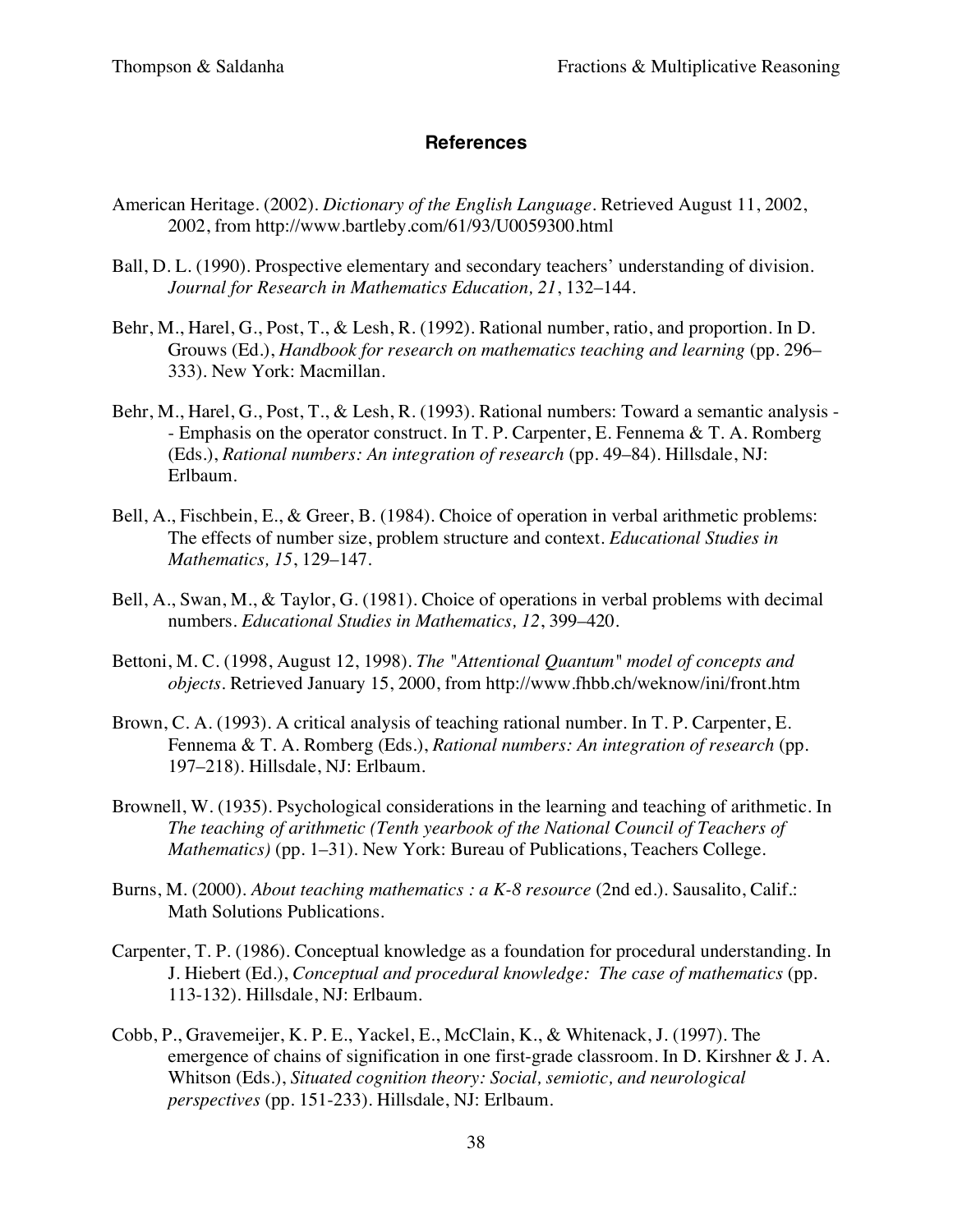- Confrey, J. (1994). Splitting, similarity, and rate of change: A new approach to multiplication and exponential functions. In G. Harel & J. Confrey (Eds.), *The development of multiplicative reasoning in the learning of mathematics* (pp. 293–330). Albany, NY: SUNY Press.
- Confrey, J., & Smith, E. (1995). Splitting, covariation and their role in the development of exponential function. *Journal for Research in Mathematics Education, 26*(1), 66–86.
- Conway, J. H. (1998, September 17, 1998). *Further fruitfulness of fractions*. Retrieved December 1, 1999, from http://forum.swarthmore.edu/epigone/historia\_matematica/smanprehdol/199809180107. WAA23616@chasque.chasque.apc.org
- Conway, J. H., & Guy, R. K. (1997). *The book of numbers*. New York: Springer Verlag.
- de Corte, E., Verschaffel, L., & Van Coillie, V. (1988). Influence of number size, problem structure and response mode on children's solutions of multiplication word problems. *Journal of Mathematical Behavior, 7*, 197–216.
- Dossey, J. A., Peak, L., & Nelson, D. (1997). *Essential Skills in Mathematics: A Comparative Analysis of American and Japanese Assessments of Eighth-Gmders* (No. NCES 97-885). Washington, DC: U.S. Department of Education. National Center for Education Statistics.
- Edwards, C. H. (1979). *The historical development of the calculus*. New York: Springer-Verlag.
- Eves, H. (1976). *An introduction to the history of mathematics* (4th ed.). New York: Holt, Rinehart, and Winston.
- Eves, H., & Newsom, C. V. (1965). *An introduction to the foundations and fundamental concepts of mathematics*. New York: Holt, Rinehart and Winston.
- Fischbein, E., Deri, M., Nello, M. S., & Marino, M. S. (1985). The role of implicit models in solving verbal problems in multiplication and division. *Journal for Research in Mathematics Education, 16*, 3–17.
- Glasersfeld, E. v. (1972). Semantic analysis of verbs in terms of conceptual situations. *Linguistics, 94*, 90–107.
- Glasersfeld, E. v. (1978). Radical constructivism and Piaget's concept of knowledge. In F. B. Murray (Ed.), *Impact of Piagetian Theory* (pp. 109–122). Baltimore, MD: University Park Press.
- Glasersfeld, E. v. (1995). *Radical constructivism: A way of knowing and learning*. London: Falmer Press.
- Graeber, A., & Tirosh, D. (1988). Multiplication and division involving decimals: Pre-service elementary teachers' performance and beliefs. *Journal of Mathematical Behavior, 7*, 263–280.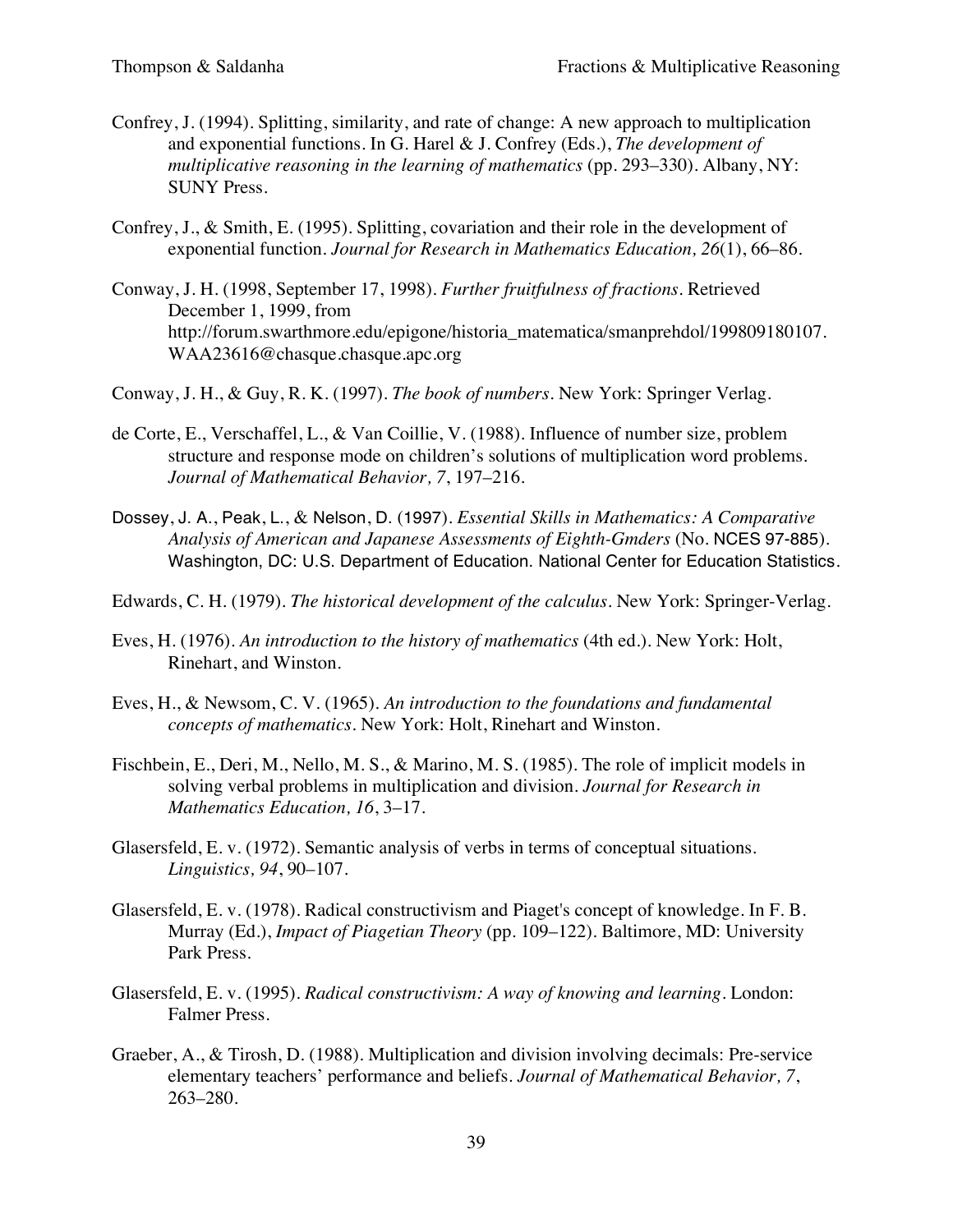- Gravemeijer, K. P. E., Cobb, P., Bowers, J., & Whitenack, J. (2000). Symbolizing, modeling, and instructional design. In P. Cobb & K. McClain (Eds.), *Symbolizing and communicating in mathematics classrooms: Perspectives on discourse, tools, and instructional design* (pp. 225-274). Hillsdale, NJ: Erlbaum.
- Greer, B. (1987). Non-conservation of multiplication and division involving decimals. *Journal for Research in Mathematics Education, 18*, 37–45.
- Greer, B. (1988a). Non-conservation of multiplication and division involving decimals. *Journal of Mathematical Behavior, 7*, 281–298.
- Greer, B. (1988b). Non-conservation of multiplication and division: Analysis of a symptom. *Journal of Mathematical Behavior, 7*(3), 281–298.
- Harel, G., Behr, M., Lesh, R., & Post, T. (1994). Constancy of quantity's quality: the case of the quantity of taste. *Journal for Research in Mathematics Education, 25*(4), 324–345.
- Harel, G., Behr, M., Post, T., & Lesh, R. (1992). The blocks task and qualitative reasoning skills of 7th Grade children. *Cognition and Instruction, 9*(1), 45–96.
- Harel, G., Behr, M., Post, T., & Lesh, R. (1994). The impact of number type on the solution of multiplication and division problems: Further considerations. In G. Harel & J. Confrey (Eds.), *The development of multiplicative reasoning in the learning of mathematics* (pp. 365–386). Albany, NY: SUNY Press.
- Hart, K. (1978). The understanding of ratios in secondary school. *Mathematics in School, 7*, 4–6.
- Henle, J. M. (1986). *An outline of set theory*. New York: Springer Verlag.
- Heyting, A. (1956). *Intuitionism: An introduction*. Amsterdam, The Netherlands: North-Holland Publishing Co.
- Hiebert, J., & Lefevre, P. (1986). Conceptual and procedural knowledge in mathematics: An introductory analysis. In J. Hiebert (Ed.), *Conceptual and procedural knowledge: The case of mathematics* (pp. 3–20). Hillsdale, NJ: Erlbaum.
- Hunting, R. P., Davis, G., & Pearn, C. A. (1996). Engaging whole-number knowledge for rational number learning using a computer-based tool. *Journal for Research in Mathematics Education, 27*(3), 354-379.
- Karplus, R., Pulos, S., & Stage, E. (1979). Proportional reasoning and the control of variables in seven countries. In J. Lochead & J. Clement (Eds.), *Cognitive process instruction* (pp. 47–103). Philadelphia: Franklin Institute Press.
- Karplus, R., Pulos, S., & Stage, E. (1983). Early adolescents' proportional reasoning on 'rate' problems. *Educational Studies in Mathematics, 14*(3), 219–234.

Kasner, E., & Newman, J. R. (1940). *Mathematics and the imagination*. New York: Simon &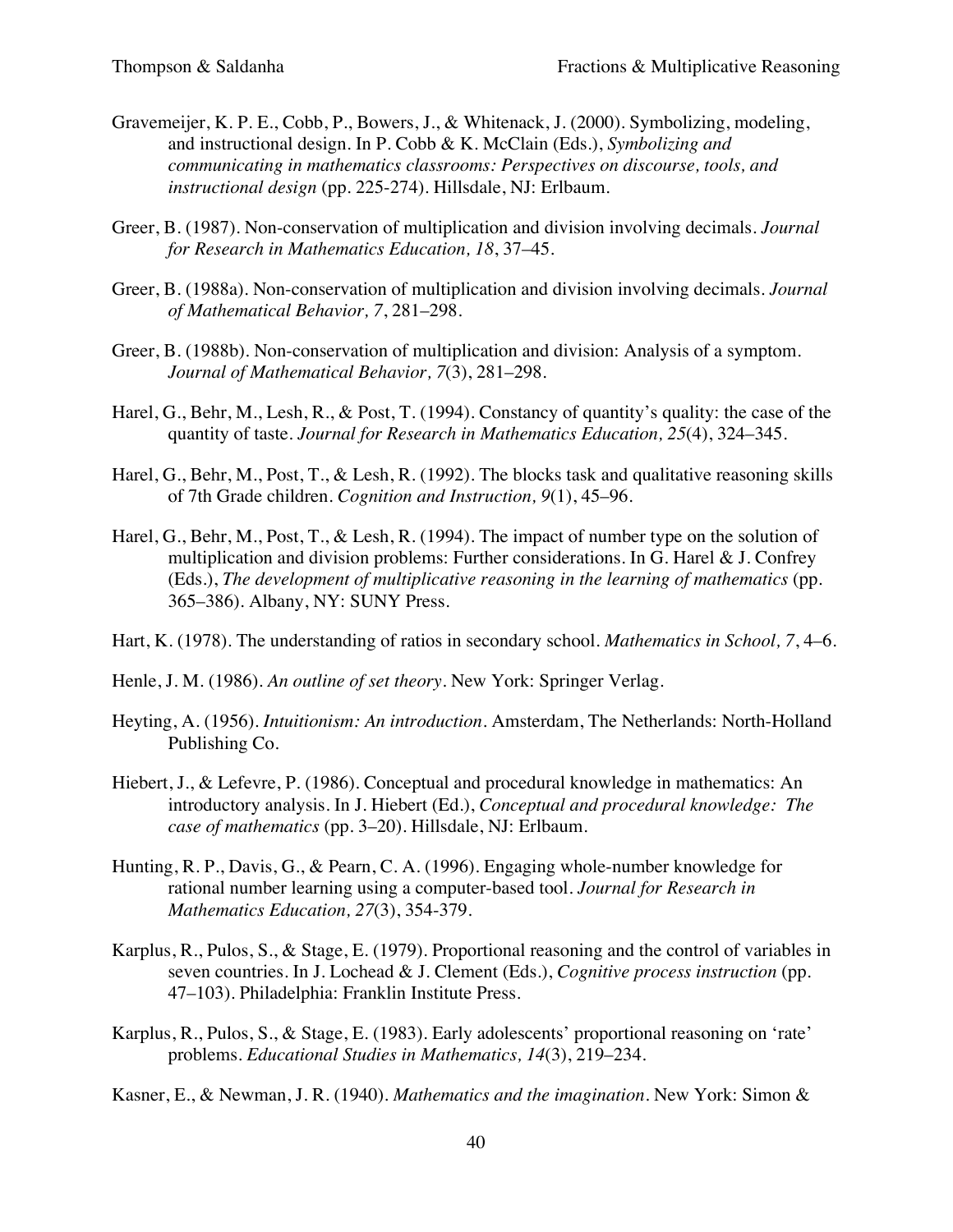Schuster.

- Kieren, T. E. (1988). Personal knowledge of rational numbers: Its intuitive and formal development. In J. Hiebert & M. Behr (Eds.), *Number concepts and operations in the middle grades* (pp. 162–181). Reston, VA: National Council of Teachers of Mathematics.
- Kieren, T. E. (1992). Rational and fractional numbers as mathematical and personal knowledge: Implications for curriculum and instruction. In G. Leinhardt, R. Putnam & R. A. Hattrup (Eds.), *Analysis of arithmetic for mathematics teaching* (pp. 323–372). Hillsdale, NJ: Erlbaum.
- Kieren, T. E. (1993a). *The learning of fractions: Maturing in a fraction world.* Paper presented at the Conference on Learning and Teaching Fractions, Athens, GA.
- Kieren, T. E. (1993b). Rational and fractional numbers: From quotient fields to recursive understanding. In T. P. Carpenter, E. Fennema & T. A. Romberg (Eds.), *Rational numbers: An integration of research* (pp. 49–84). Hillsdale, NJ: Erlbaum.
- Kneebone, G. T. (1963). *Mathematical logic and the foundations of mathematics*. London: D. Van Nostrand.
- Kutler, S. S. (1998, September 17, 1998). *Further fruitfullness of fractions*. Retrieved December 1, 1999
- Lesh, R., Behr, M., & Post, T. (1987). Rational number relations and proportions. In C. Janvier (Ed.), *Problems of representation in teaching and learning mathematics* (pp. 41–58). Hillsdale, NJ: Erlbaum.
- Lesh, R., Post, T., & Behr, M. (1988). Proportional reasoning. In J. Hiebert & M. Behr (Eds.), *Number concepts and operations in the middle grades* (pp. 93–118). Reston, VA: National Council of Teachers of Mathematics.
- Luke, C. (1988). The repeated additon model of multiplication and children's performance on mathematical word problems. *Journal of Mathematical Behavior, 7*, 217–226.
- Ma, L. (1999). *Knowing and teaching elementary mathematics: Teachers' knowledge of fundamental mathematics in China and the United States*. Mahwah, NJ: Erlbaum.
- Mack, N. K. (1993). Learning rational numbers with understanding: The case of informal knowledge. In T. P. Carpenter, E. Fennema & T. A. Romberg (Eds.), *Rational numbers: An integration of research* (pp. 85–105). Hillsdale, NJ: Erlbaum.
- Mack, N. K. (1995). Confounding whole-number and fraction concepts when building on informal knowledge. *Journal for Research in Mathematics Education, 26*(5), 422-441.
- McKnight, C., Crosswhite, J., Dossey, J., Kifer, L., Swafford, J., Travers, K., et al. (1987). *The underachieving curriculum: Assessing U. S. school mathematics from an international perspective*. Urbana: Stipes.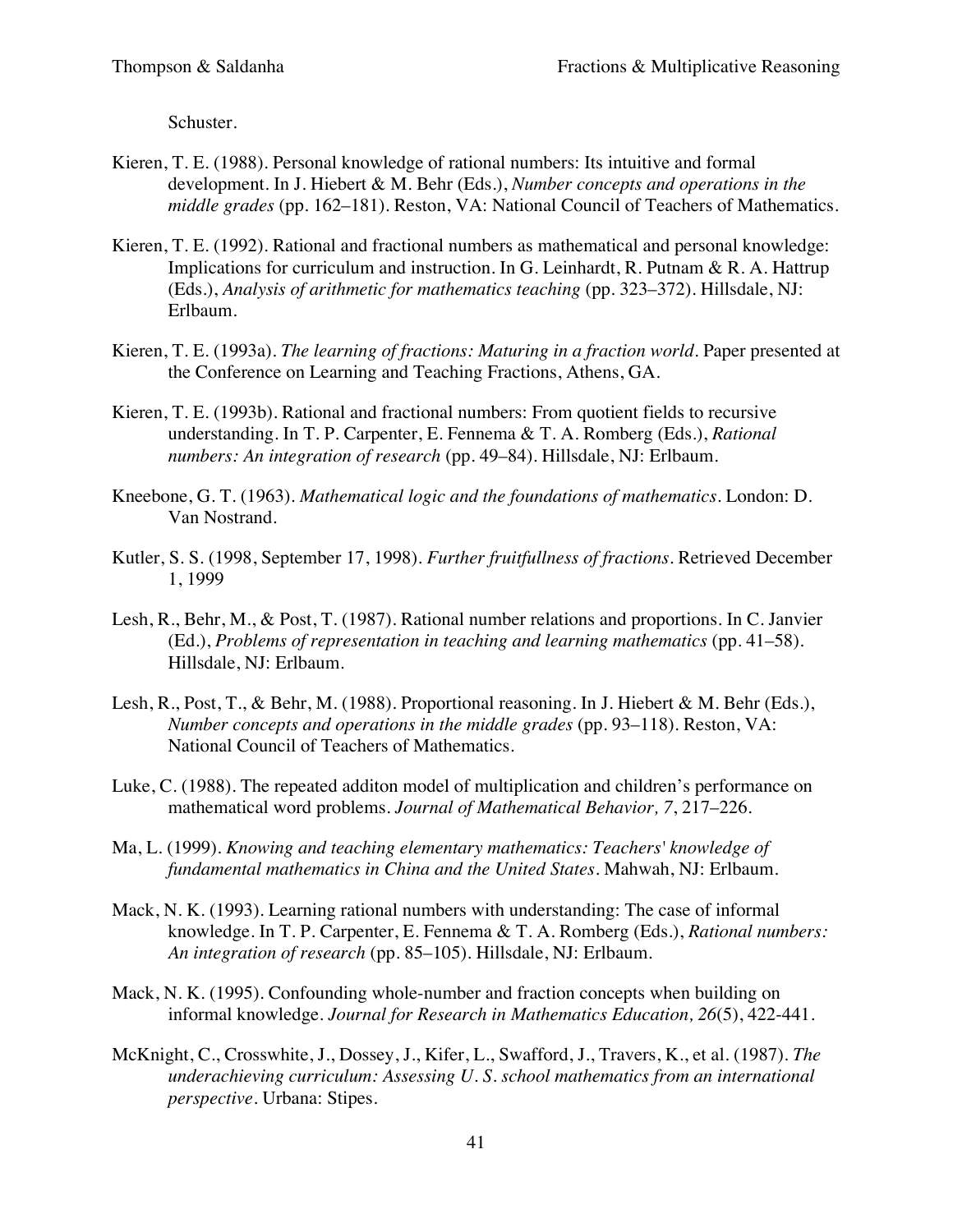- Minskaya, G. I. (1975). Developing the concept of number by means of the relationship of quantities (A. Bigelow, Trans.). In L. P. Steffe (Ed.), *Soviet studies in the psychology of learning and teaching mathematics* (Vol. 7, pp. 207–261). Palo Alto, CA and Reston, VA: School Mathematics Study Group and National Council of Teachers of Mathematics.
- Noelting, G. (1980a). The development of proportional reasoning and the ratio concept. Part 2 Problem structure at successive stages: Problem-solving strategies and the mechanism of adaptive restructuring. *Educational Studies in Mathematics, 11*(3), 331–363.
- Noelting, G. (1980b). The development of proportional reasoning and the ratio concept. Part I differentiation of stages. *Educational Studies in Mathematics, 11*(2), 217–253.
- Piaget, J. (1950). *The psychology of intelligence*. London: Routledge & Kegan-Paul.
- Piaget, J. (1970). *The child's conception of movement and speed*. New York: Basic Books.
- Piaget, J. (1971a). *Biology and knowledge: An essay on the relations between organic regulations and cognitive processes*. Chicago: University of Chicago Press.
- Piaget, J. (1971b). *Genetic epistemology*. New York: W. W. Norton.
- Piaget, J. (1976). *The child & reality*. New York: Penguin Books.
- Post, T. R., Cramer, K. A., Behr, M., Lesh, R., & Harel, G. (1993). Curriculum implications of research on the learning, teaching, and assessing of rational number concepts. In T. P. Carpenter, E. Fennema & T. A. Romberg (Eds.), *Rational numbers: An integration of research* (pp. 327–362). Hillsdale, NJ: Erlbaum.
- Post, T. R., Harel, G., Behr, M., & Lesh, R. (1991). Intermediate teachers' knowledge of rational number concepts. In E. Fennema, T. P. Carpenter & S. J. Lamon (Eds.), *Integrating research on teaching and learning mathematics* (pp. 177–198). Ithaca, NY: SUNY Press.
- Reese, C. M., Miller, K. E., Mazzeo, J., & Dossey, J. A. (1997). *NAEP 1996 mathematics report card for the nations and states*. Washington, DC: Nactional Center for Education Statistics.
- Saldanha, L., & Thompson, P. W. (1998). Re-thinking co-variation from a quantitative perspective: Simultaneous continuous variation*. Proceedings of the Annual Meeting of the Psychology of Mathematics Education - North America*, Raleigh, NC.
- Schwartz, J. (1988). Intensive quantity and referent transforming arithmetic operations. In J. Hiebert & M. Behr (Eds.), *Number concepts and operations in the middle grades* (pp. 41–52). Reston, VA: National Council of Teachers of Mathematics.
- Simon, M. A. (1993). Prospective elementary teachers' knowledge of division. *Journal for Research in Mathematics Education, 24*(3), 233–254.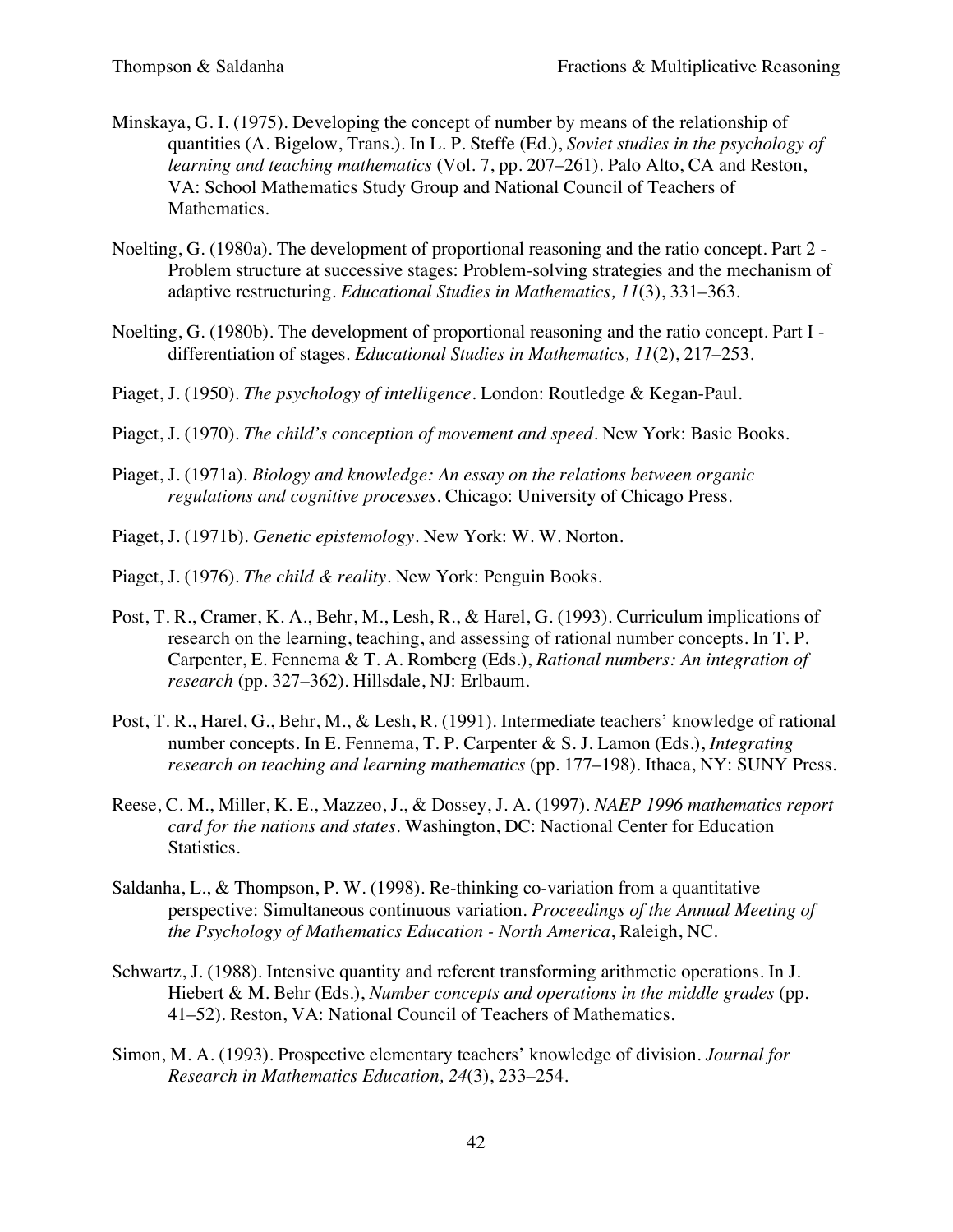- Skemp, R. (1979). *Intelligence, learning, and action*. New York: John Wiley & Sons.
- Steffe, L. P. (1988). Children's construction of number sequences and multiplying schemes. In J. Hiebert & M. Behr (Eds.), *Number concepts and operations in the middle grades* (pp. 119–140). Reston, VA: National Council of Teachers of Mathematics.
- Steffe, L. P. (1991a). *Composite units and their schemes.* Paper presented at the Annual Meeting of the American Educational Research Association, Chicago, IL.
- Steffe, L. P. (1991b). Operations that generate quantity. *Journal of Learning and Individual Differences, 3*(1), 61–82.
- Steffe, L. P. (1993). *Learning an iterative fraction scheme.* Paper presented at the Conference on Learning and Teaching Fractions, Athens, GA.
- Steffe, L. P. (1994). Children's multiplying and dividing schemes: An overview. In G. Harel & J. Confrey (Eds.), *The development of multiplicative reasoning in the learning of mathematics* (pp. 3–39). Albany, NY: SUNY Press.
- Steffe, L. P. (1996). Radical constructivism: A way of knowing and learning [Review of the same title, by Ernst von Glasersfeld]. *Zentralblatt für Didaktik der Mathematik [International reviews on Mathematical Education], 96*(6), 202-204.
- Steffe, L. P. (in press). A new hypothesis concerning children's fractional knowledge. *Journal of Mathematical Behavior*.
- Stigler, J. W., Gonzales, P., Kawanaka, T., Knoll, S., & Serrano, A. (1999). *The TIMSS Videotape Classroom Study: Methods and findings from an exploratory research project on eighth-grade mathematics instruction in Germany, Japan, and the United States* (National Center for Education Statistics Report No. NCES 99-0974). Washington, D.C.: U. S. Government Printing Office.
- Tall, D., & Vinner, S. (1981). Concept images and concept definitions in mathematics with particular reference to limits and continuity. *Educational Studies in Mathematics, 12*, 151–169.
- Thompson, I. (1994). Young children's idiosyncratic written algorithms for addition. *Educational Studies in Mathematics, 26*(4), 323–346.
- Thompson, P. W. (1982). *A theoretical framework for understanding young children's concepts of whole-number numeration.* Unpublished Doctoral dissertation, University of Georgia, Department of Mathematics Education.
- Thompson, P. W. (1988). Quantitative concepts as a foundation for algebra*. Proceedings of the Annual Meeting of the North American Chapter of the International Group for the Psychology of Mathematics Education*, Dekalb, IL, Vol. 1, pp. 163–170.

Thompson, P. W. (1992). Notations, conventions, and constraints: Contributions to effective uses